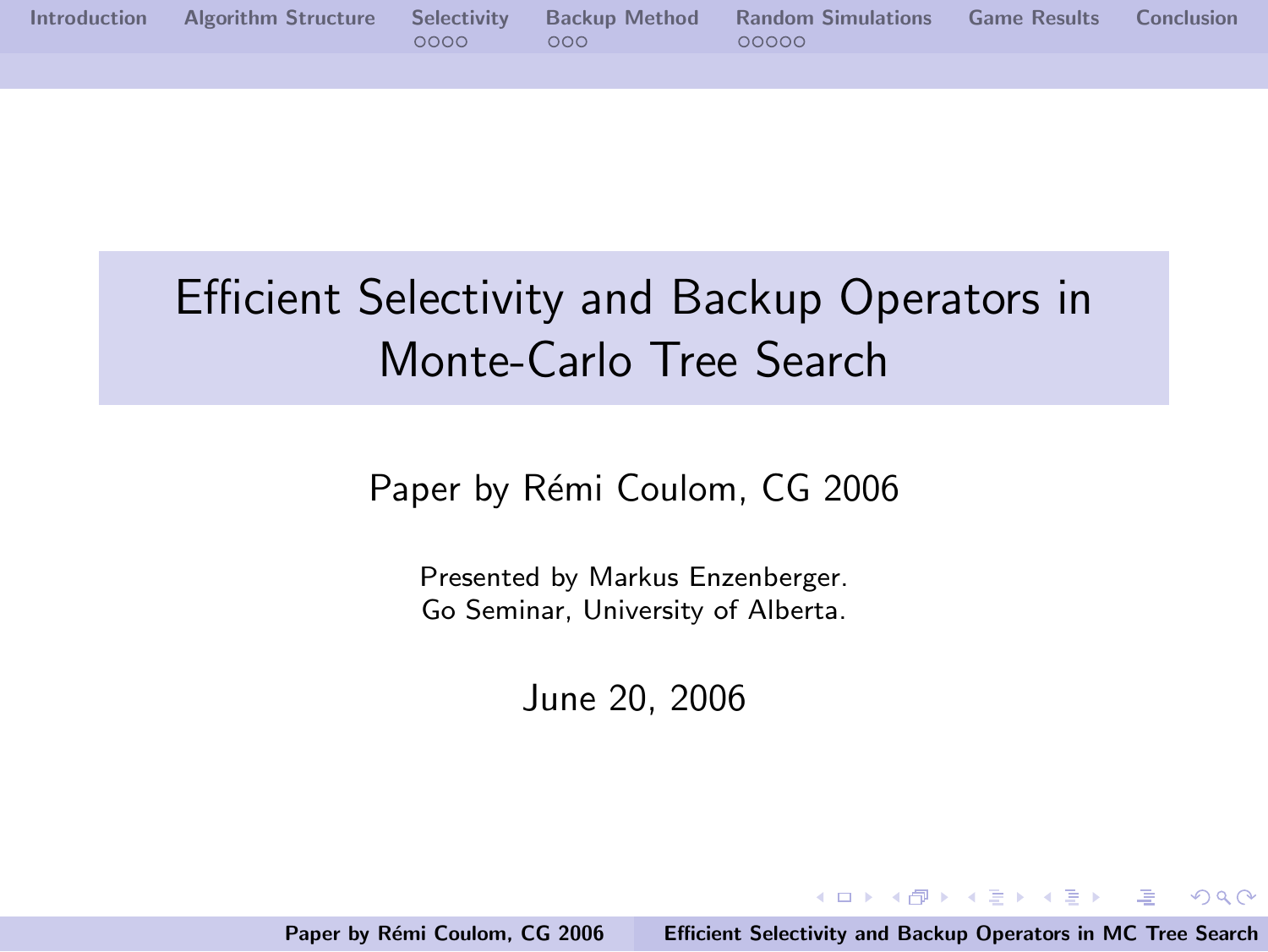|  |      |            | Introduction Algorithm Structure Selectivity Backup Method Random Simulations Game Results Conclusion |  |
|--|------|------------|-------------------------------------------------------------------------------------------------------|--|
|  | 0000 | $\sim$ 000 | - QQQQQ                                                                                               |  |

#### [Introduction](#page-2-0)

#### [Algorithm Structure](#page-7-0)

**[Selectivity](#page-13-0)** [Background](#page-14-0) [Crazy Stone's Algorithm](#page-21-0)

#### [Backup Method](#page-27-0)

[Value Backup](#page-39-0) [Uncertainty Backup](#page-41-0)

#### [Random Simulations](#page-42-0)

[Urgencies](#page-44-0) [Useless Moves](#page-49-0) [Performance](#page-52-0)

#### [Game Results](#page-53-0)

#### [Conclusion](#page-54-0)

a mills.

 $\mathcal{A} \oplus \mathcal{P} \rightarrow \mathcal{A} \oplus \mathcal{P} \rightarrow \mathcal{A} \oplus \mathcal{P}$ 

 $\equiv$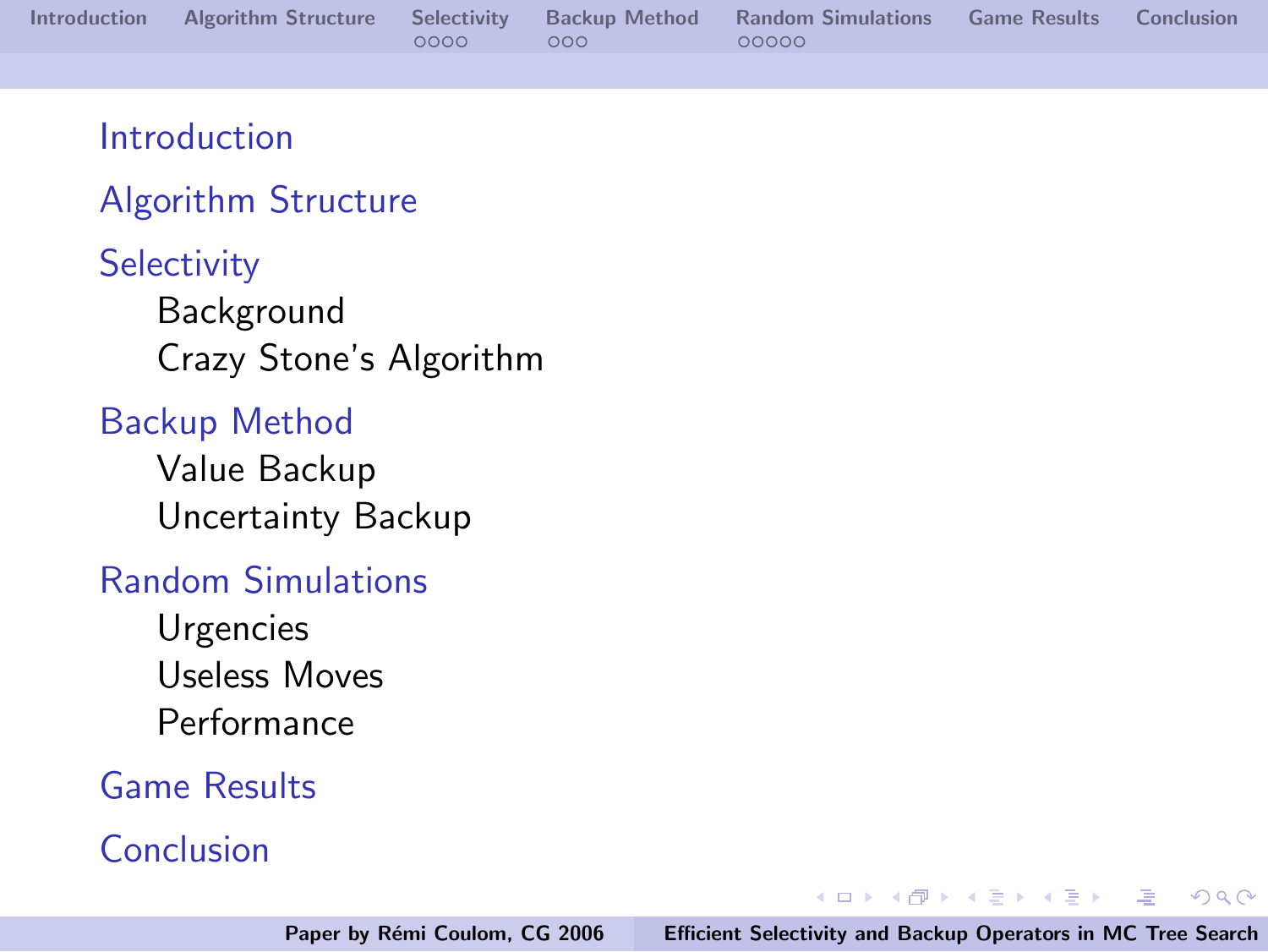| <b>Introduction</b> | <b>Algorithm Structure</b> | Selectivity<br>0000 | <b>Backup Method</b><br>000 | <b>Random Simulations</b><br>00000 | <b>Game Results</b> | <b>Conclusion</b> |
|---------------------|----------------------------|---------------------|-----------------------------|------------------------------------|---------------------|-------------------|
|                     |                            |                     |                             |                                    |                     |                   |
| Introduction        |                            |                     |                             |                                    |                     |                   |

 $\triangleright$  9×9 Go less complex than chess, but:

メロメ メ団 メメ ミメ メモメ

<span id="page-2-0"></span>重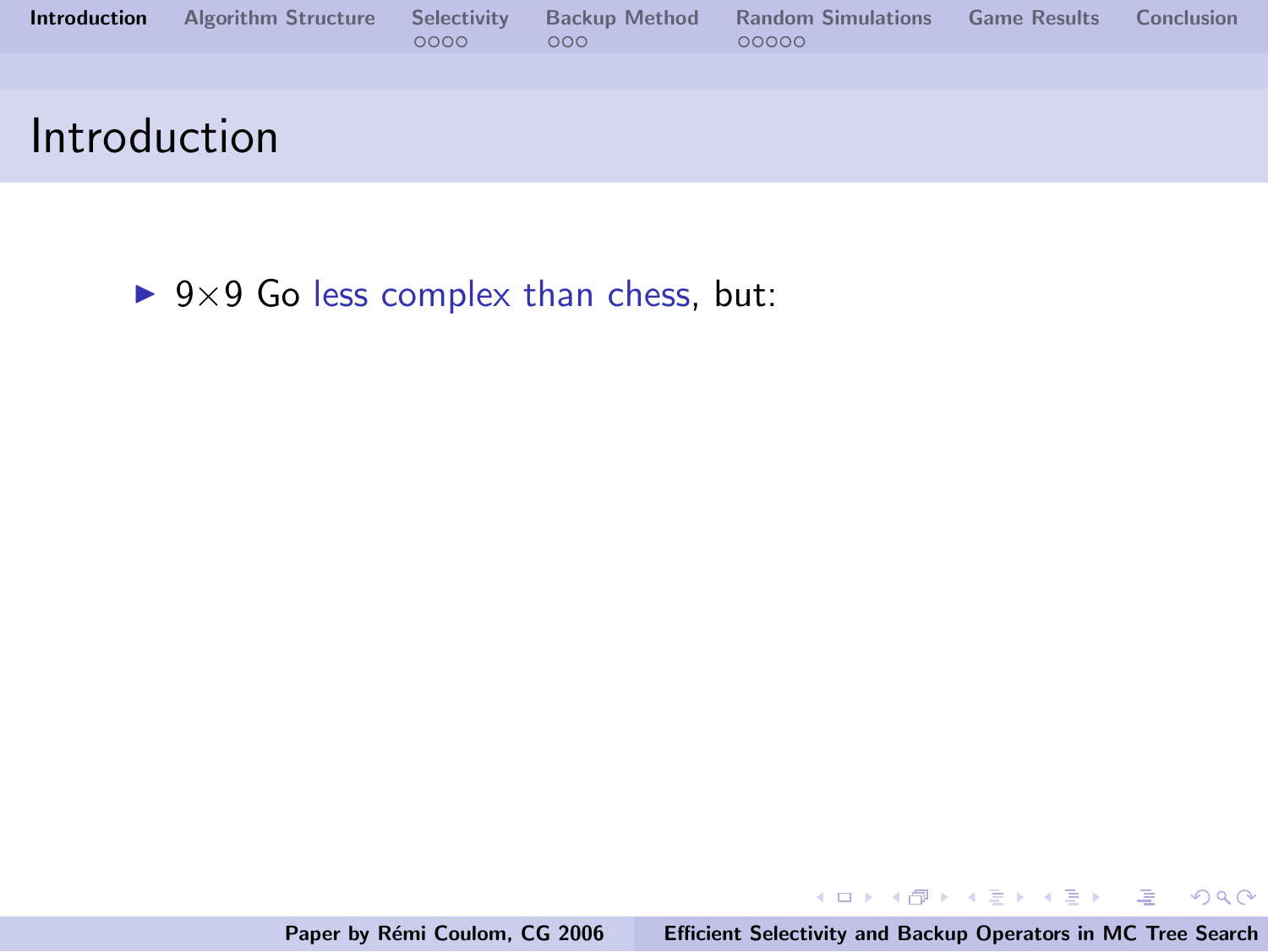| <b>Introduction</b> | <b>Algorithm Structure</b> Selectivity | 0000 | <b>Backup Method</b><br>000 <sub>0</sub> | <b>Random Simulations</b><br>00000 | <b>Game Results</b> | Conclusion |
|---------------------|----------------------------------------|------|------------------------------------------|------------------------------------|---------------------|------------|
|                     |                                        |      |                                          |                                    |                     |            |
| Introduction        |                                        |      |                                          |                                    |                     |            |

- $\triangleright$  9×9 Go less complex than chess, but:
	- $\triangleright$  Difficulty of creating a static position evaluator
	- $\triangleright$  No easy way to use quiescence search
	- $\triangleright$  Most positions are very dynamic

イロメ イ部メ イヨメ イヨメー

 $\equiv$ 

 $OQ$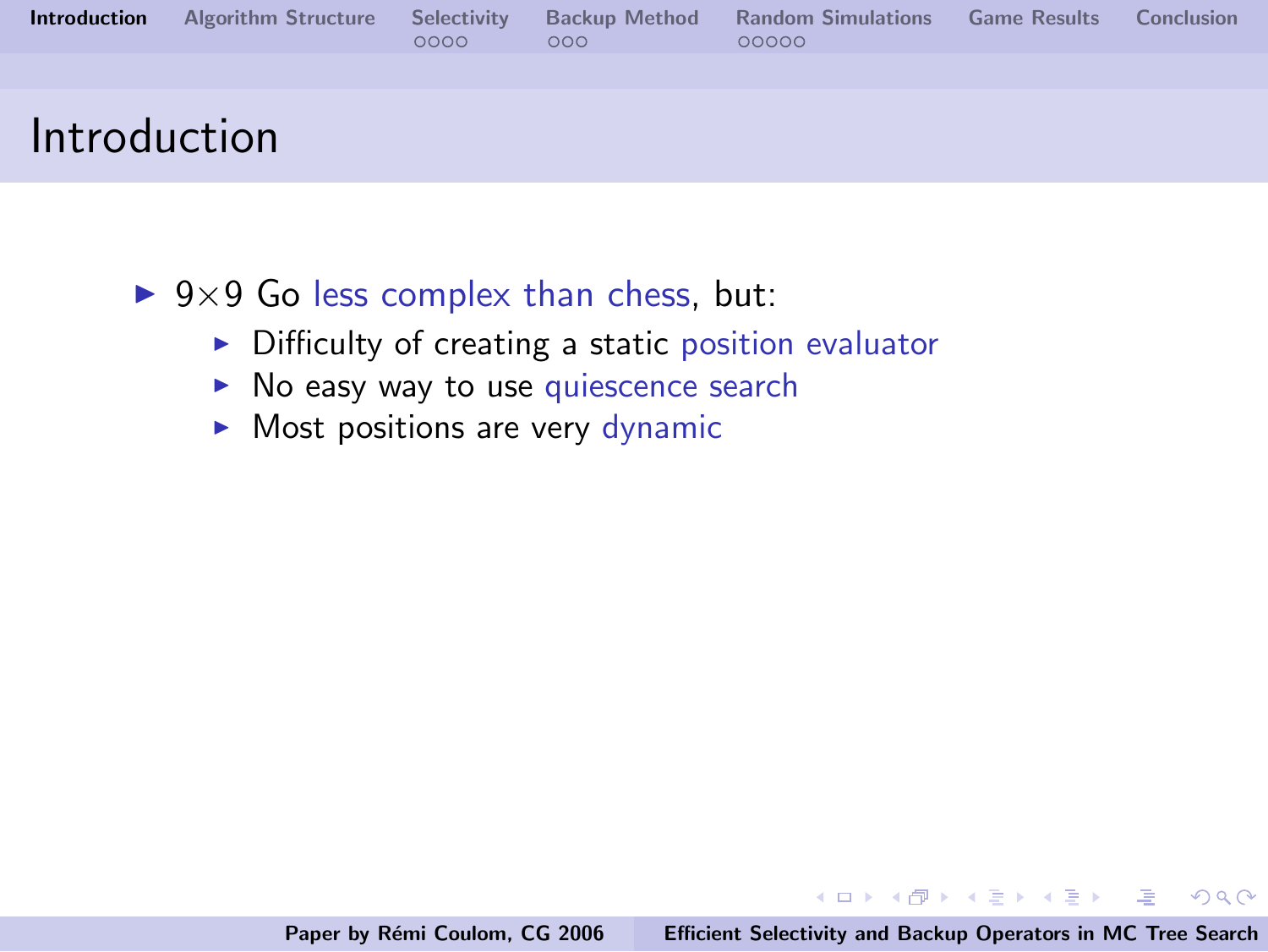| <b>Introduction</b> | <b>Algorithm Structure</b> Selectivity | 0000 | <b>Backup Method</b><br>000 <sub>0</sub> | <b>Random Simulations</b><br>00000 | <b>Game Results</b> | Conclusion |
|---------------------|----------------------------------------|------|------------------------------------------|------------------------------------|---------------------|------------|
|                     |                                        |      |                                          |                                    |                     |            |
| Introduction        |                                        |      |                                          |                                    |                     |            |

- $\triangleright$  9×9 Go less complex than chess, but:
	- $\triangleright$  Difficulty of creating a static position evaluator
	- $\triangleright$  No easy way to use quiescence search
	- $\triangleright$  Most positions are very dynamic
- $\triangleright$  Monte-Carlo evaluation as an alternative

イロメ イ部メ イヨメ イヨメー

 $\equiv$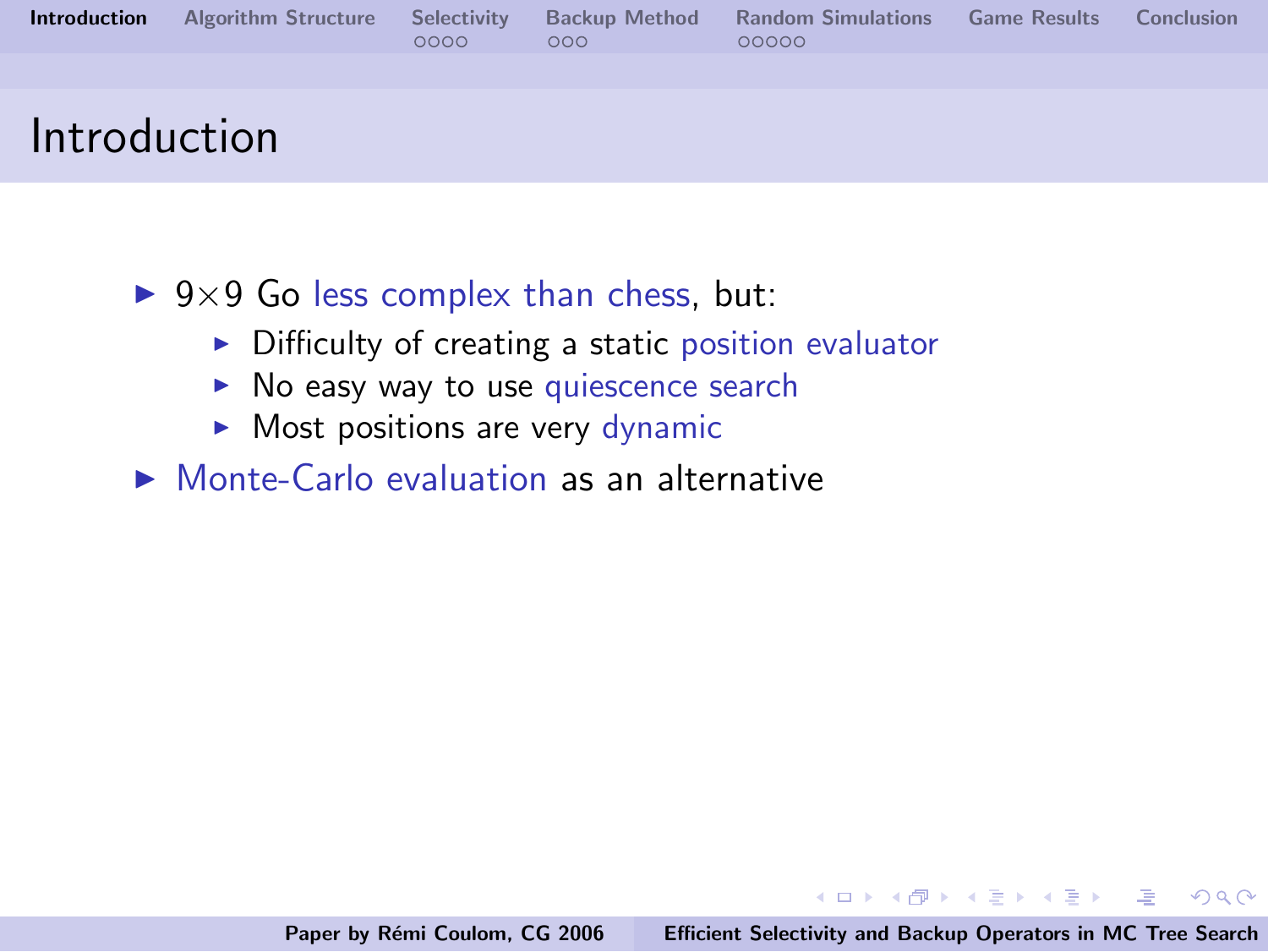|  | 0000 | 000 | <b>Introduction</b> Algorithm Structure Selectivity Backup Method Random Simulations Game Results Conclusion<br>00000 |  |
|--|------|-----|-----------------------------------------------------------------------------------------------------------------------|--|
|  |      |     |                                                                                                                       |  |
|  |      |     |                                                                                                                       |  |

## Introduction

- $\triangleright$  9×9 Go less complex than chess, but:
	- $\triangleright$  Difficulty of creating a static position evaluator
	- $\triangleright$  No easy way to use quiescence search
	- $\triangleright$  Most positions are very dynamic
- $\triangleright$  Monte-Carlo evaluation as an alternative
	- $\triangleright$  Choose random actions; average outcomes
	- $\triangleright$  Can be improved with tree search
		- $\triangleright$  Pruning methods ( $\rightarrow$  Bouzy)
		- $\triangleright$  Methods with better asymptotic behaviour for MDPs
			- $(\rightarrow$  Chang, Fu, Marcus)

イロメ イ御メ イヨメ イヨメー

 $\equiv$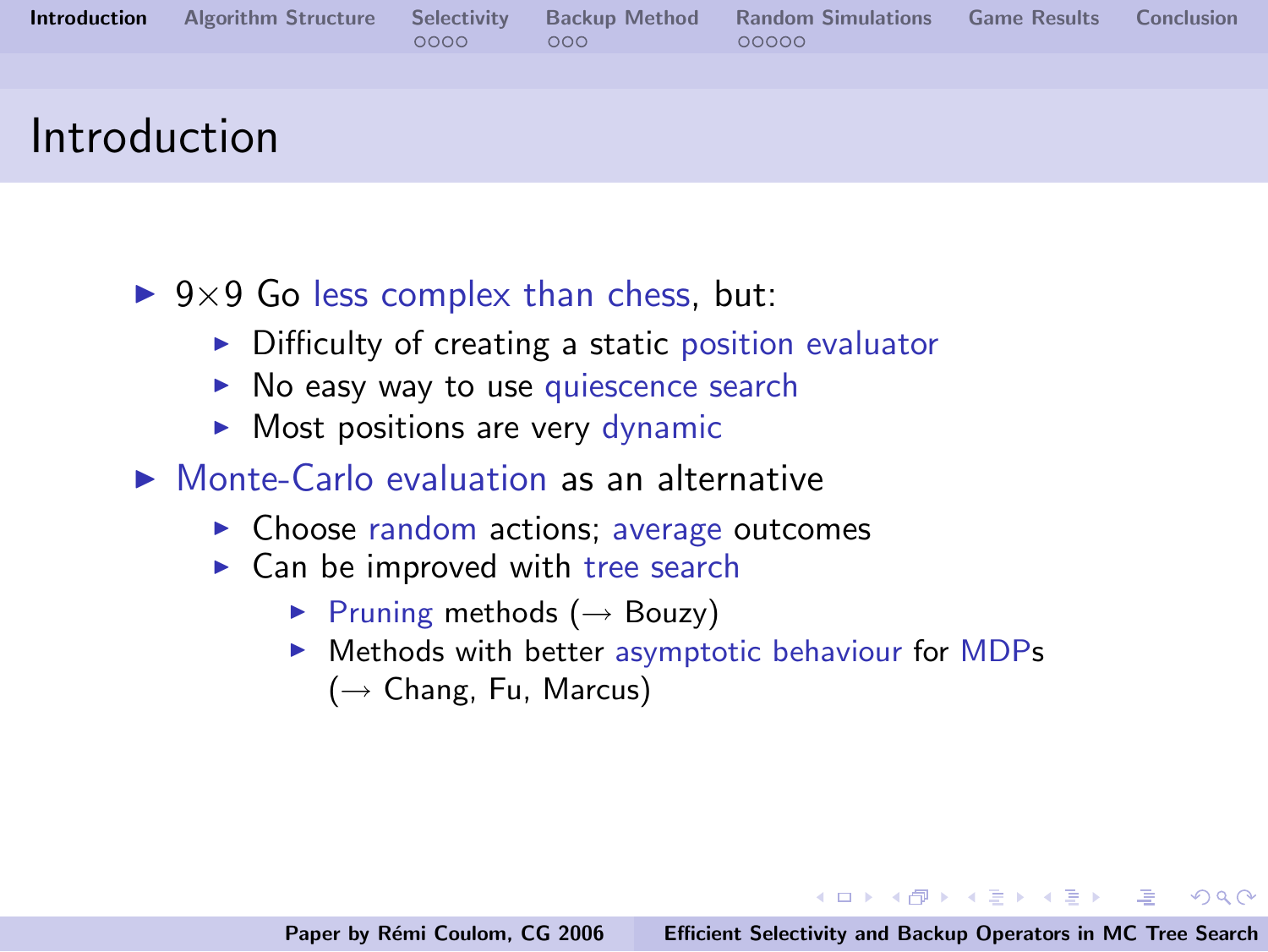|  | 0000 | 000 | <b>Introduction</b> Algorithm Structure Selectivity Backup Method Random Simulations<br>00000 | <b>Game Results</b> Conclusion |  |
|--|------|-----|-----------------------------------------------------------------------------------------------|--------------------------------|--|
|  |      |     |                                                                                               |                                |  |
|  |      |     |                                                                                               |                                |  |

## Introduction

- $\triangleright$  9×9 Go less complex than chess, but:
	- $\triangleright$  Difficulty of creating a static position evaluator
	- $\triangleright$  No easy way to use quiescence search
	- $\triangleright$  Most positions are very dynamic
- $\triangleright$  Monte-Carlo evaluation as an alternative
	- $\triangleright$  Choose random actions; average outcomes
	- $\triangleright$  Can be improved with tree search
		- $\triangleright$  Pruning methods ( $\rightarrow$  Bouzy)
		- $\triangleright$  Methods with better asymptotic behaviour for MDPs  $(\rightarrow$  Chang, Fu, Marcus)
- $\triangleright$  This paper presents a new algorithm for combining Monte-Carlo evaluation with tree search

**◆ロ→ ◆***団***→ ◆ミ→ → ミ**→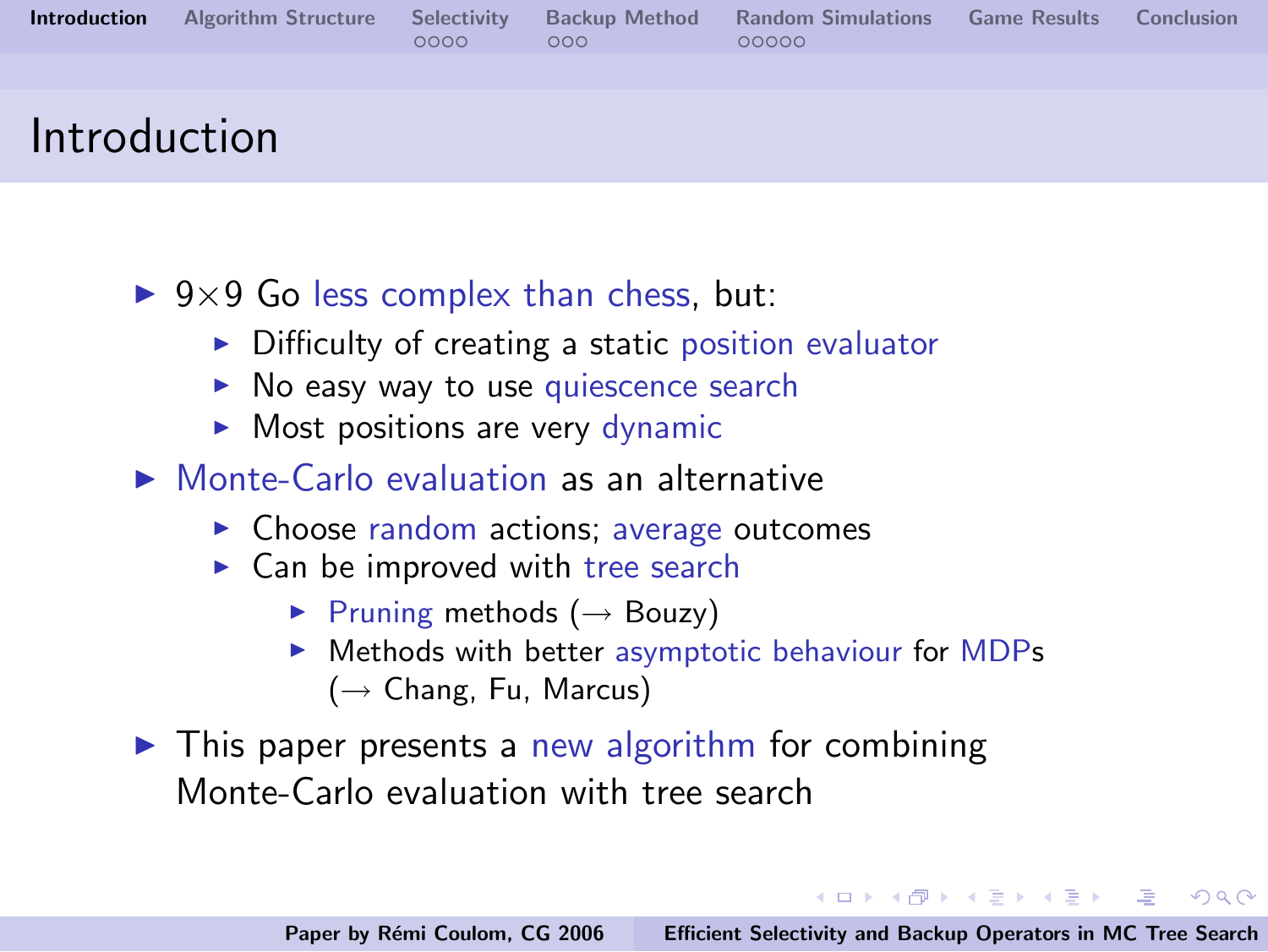| <b>Introduction</b> | <b>Algorithm Structure</b> | Selectivity<br>0000 | <b>Backup Method</b><br>000 | <b>Random Simulations</b><br>00000 | <b>Game Results</b> | Conclusion |
|---------------------|----------------------------|---------------------|-----------------------------|------------------------------------|---------------------|------------|
|                     |                            |                     |                             |                                    |                     |            |
|                     | Algorithm Structure        |                     |                             |                                    |                     |            |

 $\triangleright$  Simulations produce tree stored in memory

**K ロ メ イ団 メ ス ミ メ ス ミ メ** 

<span id="page-7-0"></span> $\equiv$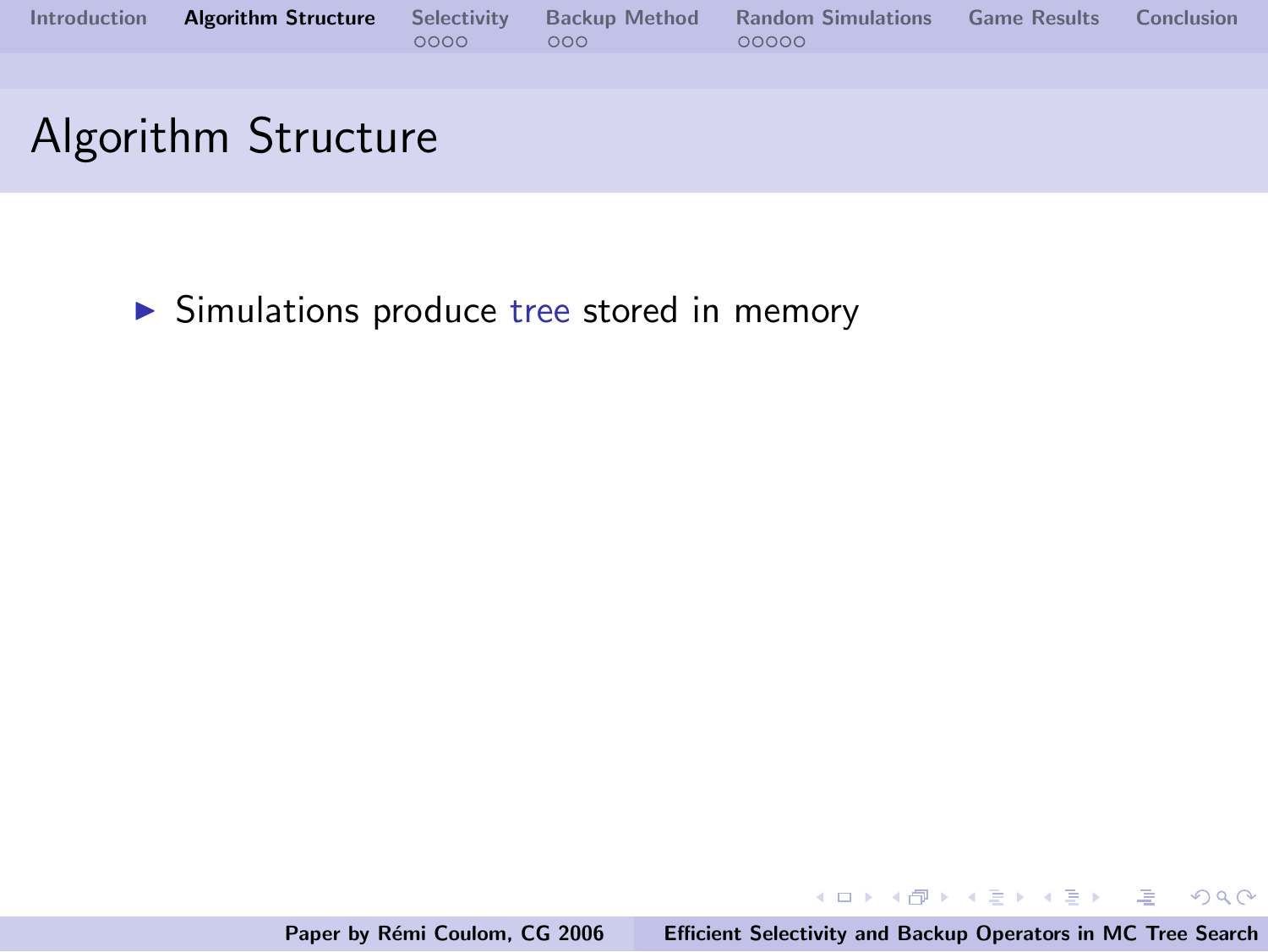|  |          |     | Introduction Algorithm Structure Selectivity Backup Method Random Simulations Game Results Conclusion |  |
|--|----------|-----|-------------------------------------------------------------------------------------------------------|--|
|  | $0000 -$ | റററ | 00000                                                                                                 |  |
|  |          |     |                                                                                                       |  |

- $\triangleright$  Simulations produce tree stored in memory
	- $\triangleright$  Nodes store average and variance of final score
	- $\triangleright$  Store only nodes with parent visited more than once
	- $\triangleright$  Nodes with visit counts above a threshold are internal nodes

イロメ イ御メ イヨメ イヨメー

 $\equiv$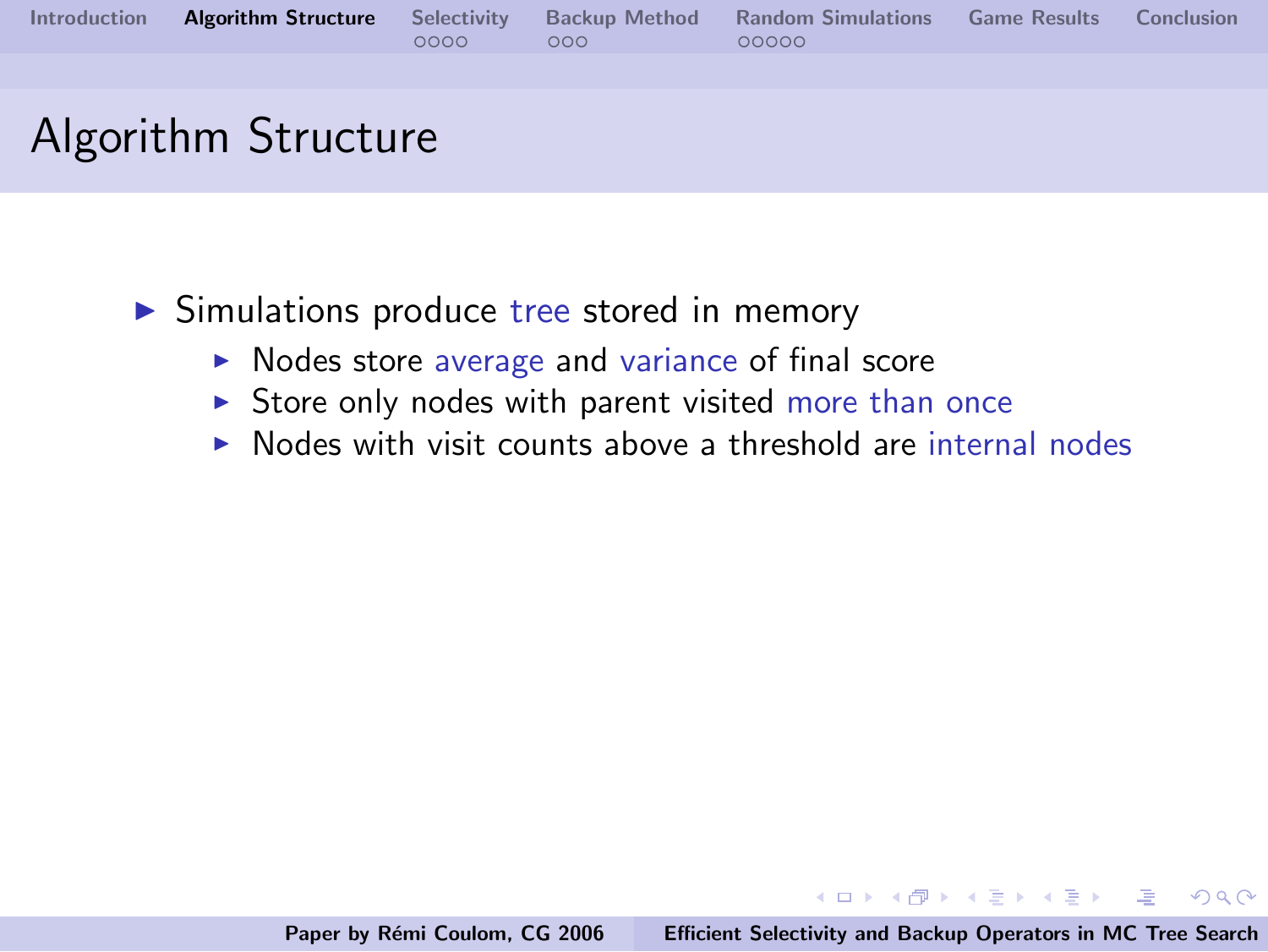|  |      |                | Introduction Algorithm Structure Selectivity Backup Method Random Simulations Game Results Conclusion |  |
|--|------|----------------|-------------------------------------------------------------------------------------------------------|--|
|  | 0000 | $\sim$ 000 $-$ | 00000                                                                                                 |  |
|  |      |                |                                                                                                       |  |

- $\triangleright$  Simulations produce tree stored in memory
	- $\triangleright$  Nodes store average and variance of final score
	- $\triangleright$  Store only nodes with parent visited more than once
	- $\triangleright$  Nodes with visit counts above a threshold are internal nodes

 $\blacktriangleright$  Sampling of positions

イロメ イ部メ イヨメ イヨメー

 $\equiv$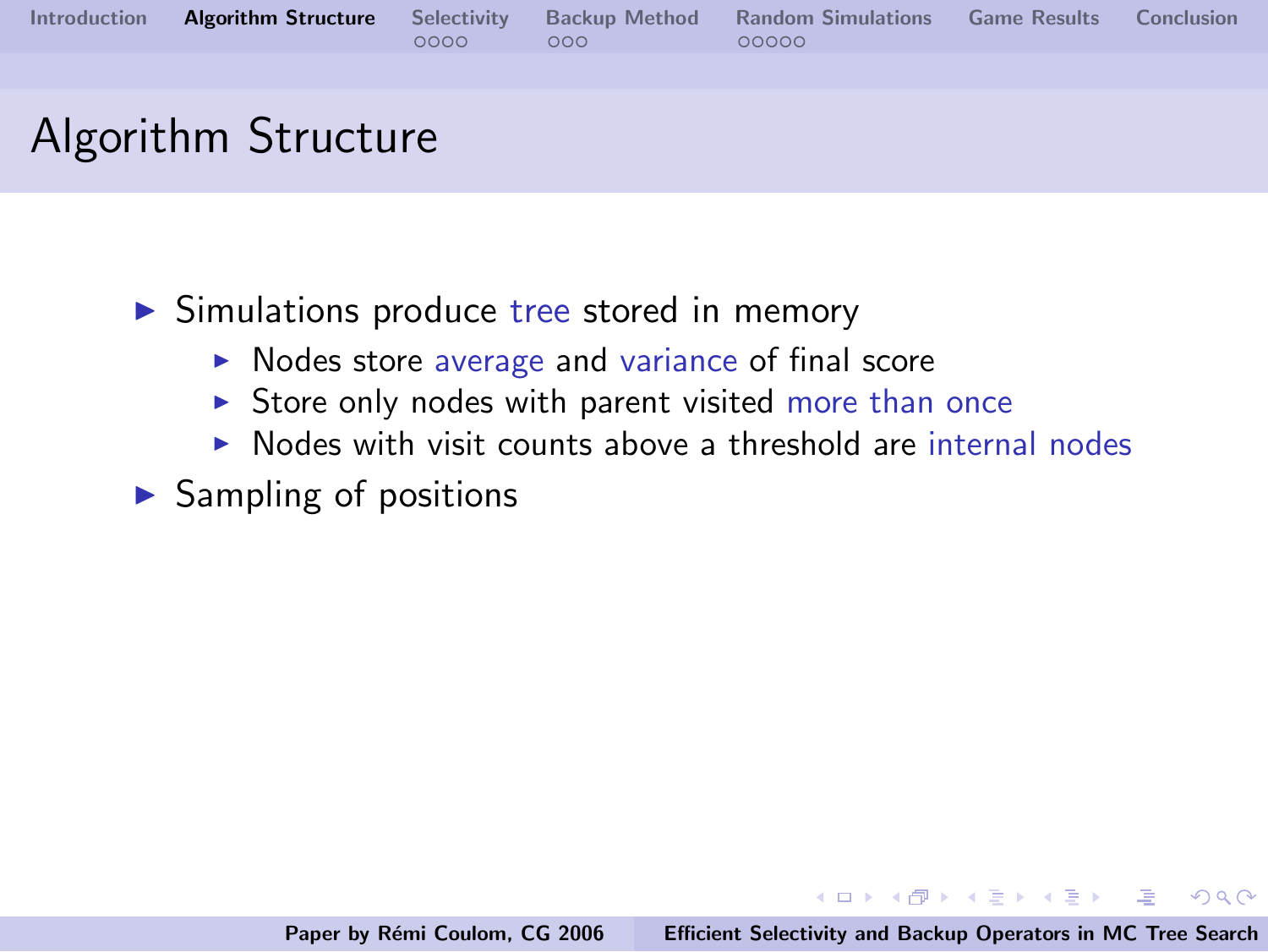|  |                                                       | Introduction Algorithm Structure Selectivity Backup Method Random Simulations Game Results Conclusion |  |
|--|-------------------------------------------------------|-------------------------------------------------------------------------------------------------------|--|
|  | $\begin{array}{ccc}\n0000 & \cdot & 000\n\end{array}$ | 00000                                                                                                 |  |
|  |                                                       |                                                                                                       |  |

- $\triangleright$  Simulations produce tree stored in memory
	- $\triangleright$  Nodes store average and variance of final score
	- $\triangleright$  Store only nodes with parent visited more than once
	- Nodes with visit counts above a threshold are internal nodes
- $\blacktriangleright$  Sampling of positions
	- Internal nodes according to value (selectivity)
	- $\triangleright$  Other positions according to urgency

イロメ イ部メ イヨメ イヨメー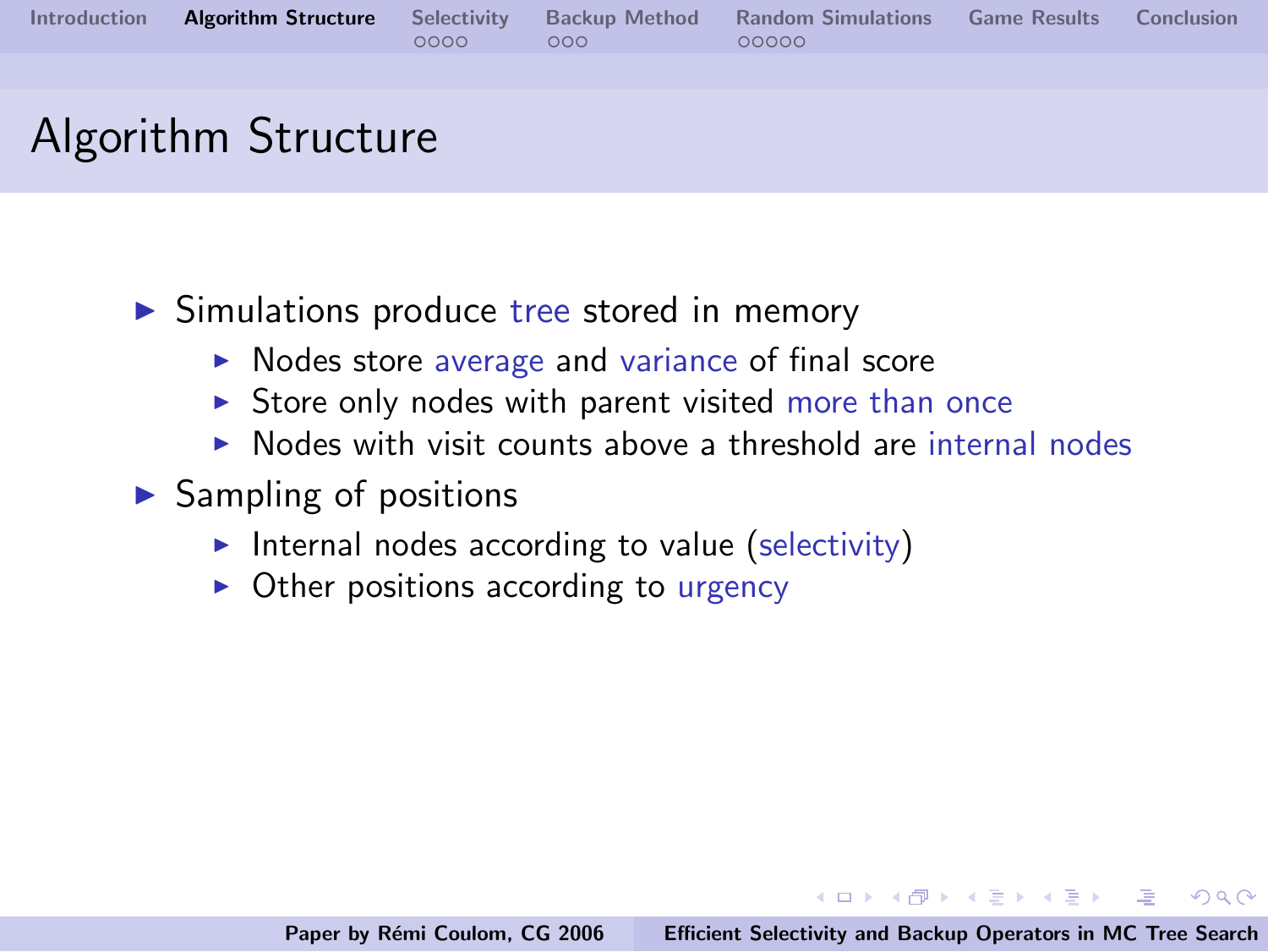|  |        |                  | Introduction Algorithm Structure Selectivity Backup Method Random Simulations Game Results Conclusion |  |
|--|--------|------------------|-------------------------------------------------------------------------------------------------------|--|
|  | OOOO - | 000 <sup>2</sup> | 00000                                                                                                 |  |
|  |        |                  |                                                                                                       |  |

- $\triangleright$  Simulations produce tree stored in memory
	- $\triangleright$  Nodes store average and variance of final score
	- $\triangleright$  Store only nodes with parent visited more than once
	- $\triangleright$  Nodes with visit counts above a threshold are internal nodes
- $\blacktriangleright$  Sampling of positions
	- Internal nodes according to value (selectivity)
	- $\triangleright$  Other positions according to urgency
- $\triangleright$  Approach similar to algorithm of Chang, Fu, Marcus Advantages over Bouzy's method:

K ロンド (個) > R (話) > R (話) > 1 (話)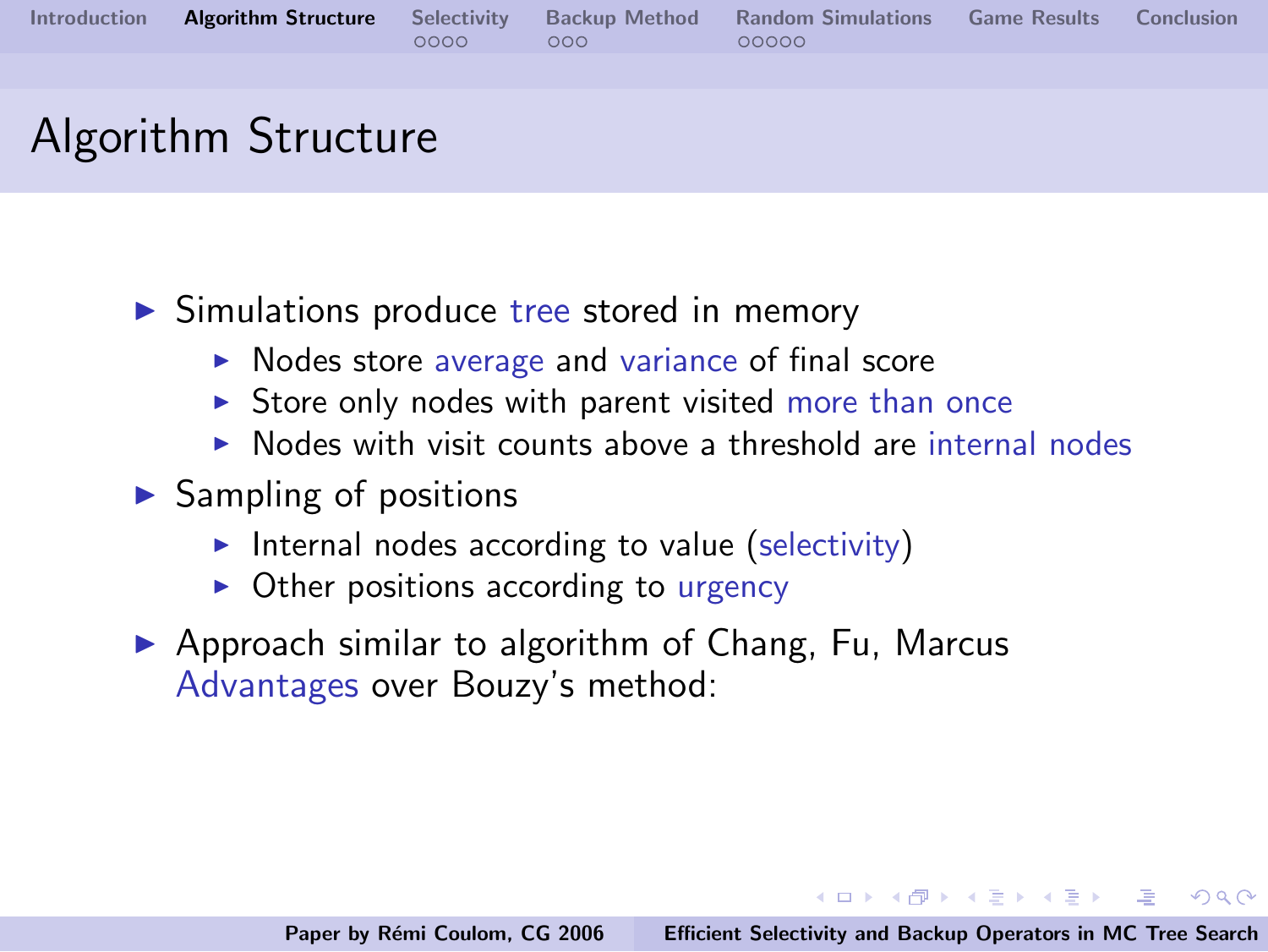|  |        |                  | Introduction Algorithm Structure Selectivity Backup Method Random Simulations Game Results Conclusion |  |
|--|--------|------------------|-------------------------------------------------------------------------------------------------------|--|
|  | OOOO - | 000 <sup>2</sup> | 00000                                                                                                 |  |
|  |        |                  |                                                                                                       |  |

- $\triangleright$  Simulations produce tree stored in memory
	- $\triangleright$  Nodes store average and variance of final score
	- $\triangleright$  Store only nodes with parent visited more than once
	- $\triangleright$  Nodes with visit counts above a threshold are internal nodes
- $\blacktriangleright$  Sampling of positions
	- Internal nodes according to value (selectivity)
	- $\triangleright$  Other positions according to urgency
- $\triangleright$  Approach similar to algorithm of Chang, Fu, Marcus Advantages over Bouzy's method:
	- $\blacktriangleright$  Anytime algorithm
	- $\triangleright$  Converges to optimal move

K ロンド (個) > R (話) > R (話) > 1 (話)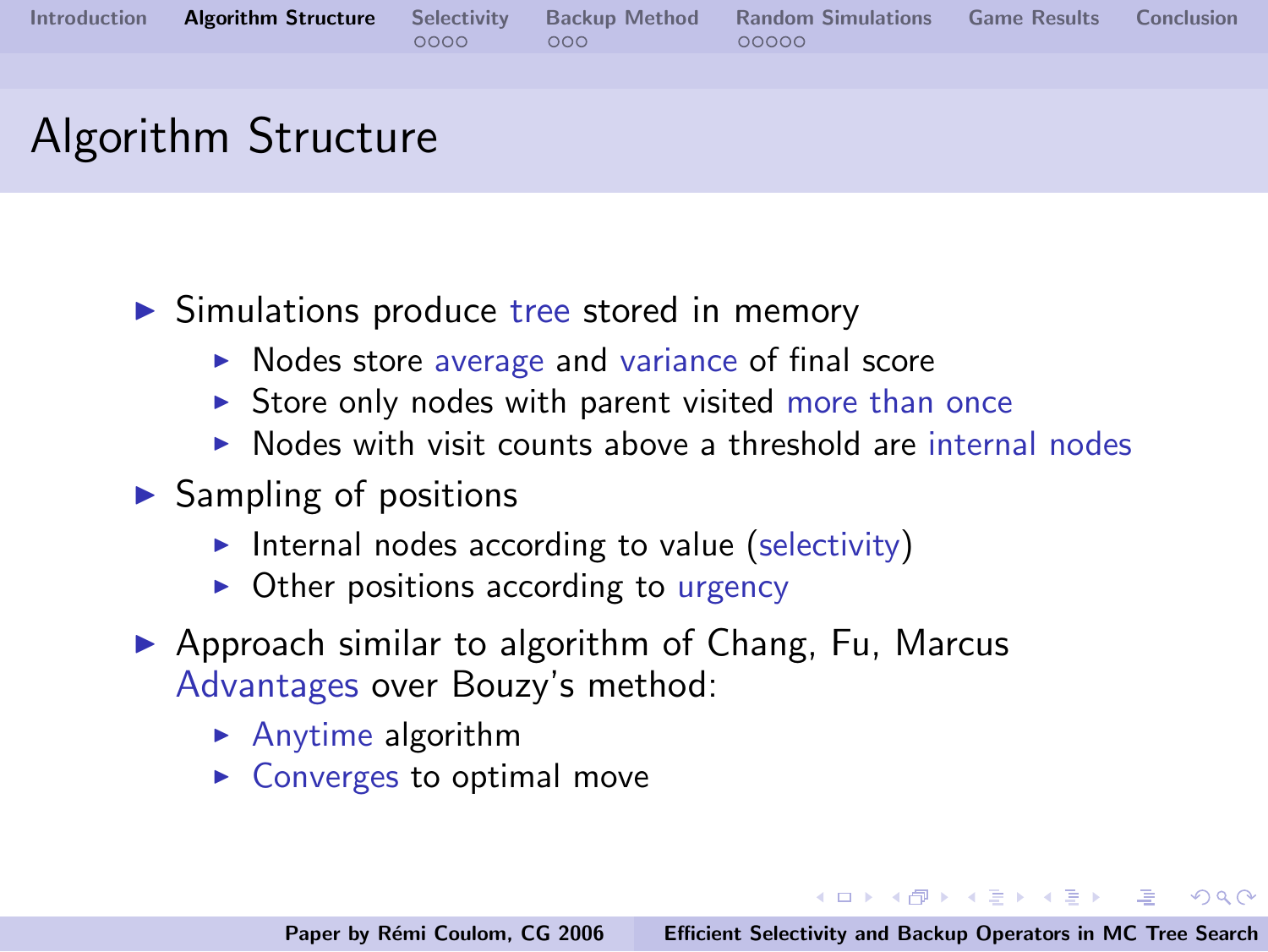| <b>Introduction</b> | <b>Algorithm Structure</b> | Selectivity<br>0000 | <b>Backup Method</b><br>000 | <b>Random Simulations</b><br>00000 | <b>Game Results</b> | Conclusion |
|---------------------|----------------------------|---------------------|-----------------------------|------------------------------------|---------------------|------------|
|                     |                            |                     |                             |                                    |                     |            |
| Selectivity         |                            |                     |                             |                                    |                     |            |

- $\blacktriangleright$  Allocate simulations at every node
- ▶ Search good looking moves deeper; bad moves less

メロメ メ団 メメ ミメ メ ミメー

<span id="page-13-0"></span>压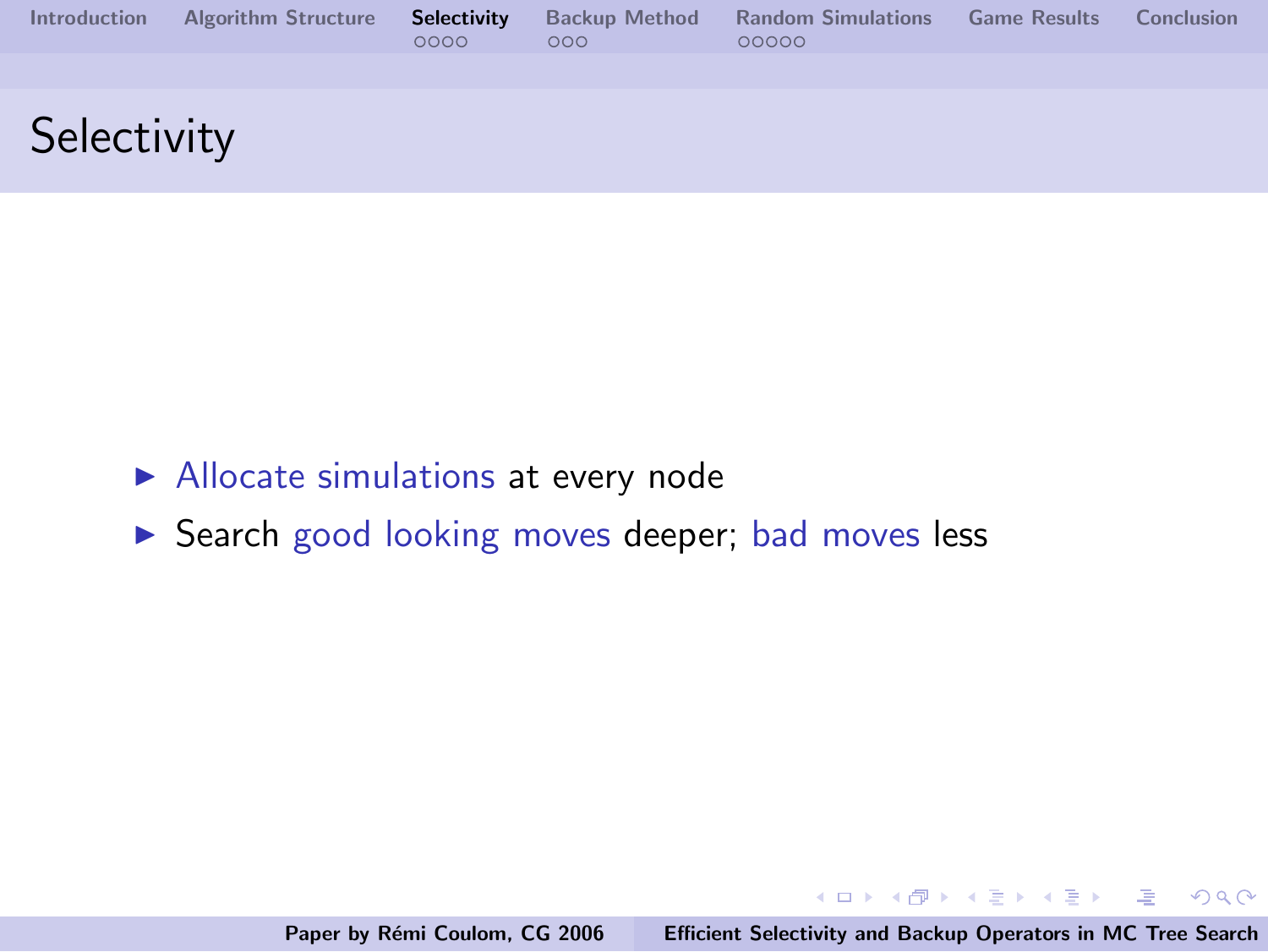| Introduction      | <b>Algorithm Structure</b> | <b>Selectivity</b><br>$\bullet$ 000 | <b>Backup Method</b><br>000 | <b>Random Simulations</b><br>00000 | <b>Game Results</b> | Conclusion |
|-------------------|----------------------------|-------------------------------------|-----------------------------|------------------------------------|---------------------|------------|
| <b>Background</b> |                            |                                     |                             |                                    |                     |            |
| <b>Background</b> |                            |                                     |                             |                                    |                     |            |

 $\triangleright$  Most selectivity algorithms in Monte-Carlo rely on central limit theorem (error  $\sigma^2/N$ )

イロメ イ部メ イヨメ イヨメー

注

<span id="page-14-0"></span> $2Q$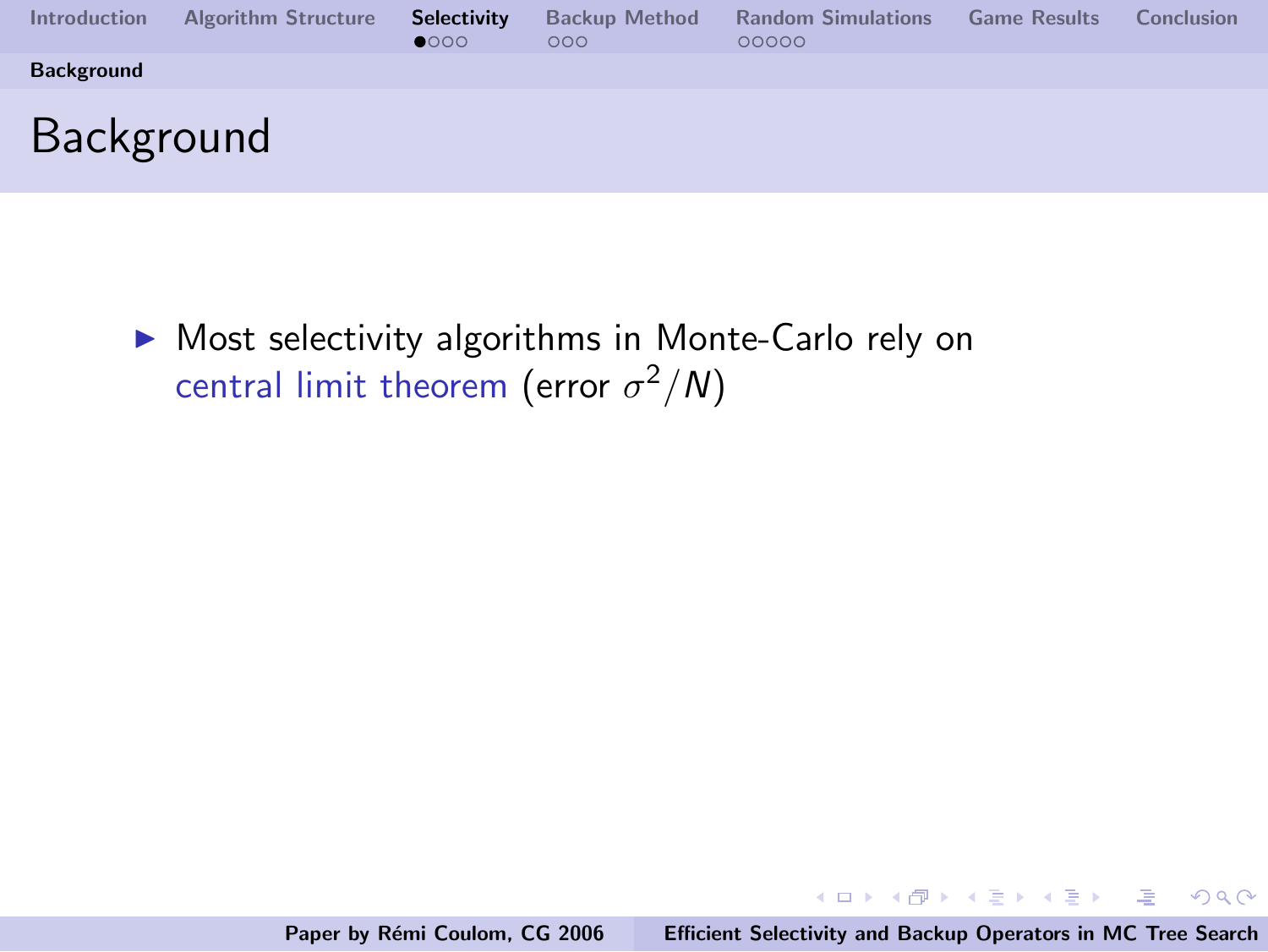| <b>Introduction</b> | <b>Algorithm Structure</b> | <b>Selectivity</b><br>$\bullet$ 000 | <b>Backup Method</b><br>000 | <b>Random Simulations</b><br>00000 | <b>Game Results</b> | Conclusion |
|---------------------|----------------------------|-------------------------------------|-----------------------------|------------------------------------|---------------------|------------|
| <b>Background</b>   |                            |                                     |                             |                                    |                     |            |
| <b>Background</b>   |                            |                                     |                             |                                    |                     |            |

 $\triangleright$  Most selectivity algorithms in Monte-Carlo rely on central limit theorem (error  $\sigma^2/N$ )  $\rightarrow$  but in tree search probabilities are altered

K ロ ▶ K @ ▶ K 글 ▶ K 글 ▶ → 글 → K) Q Q →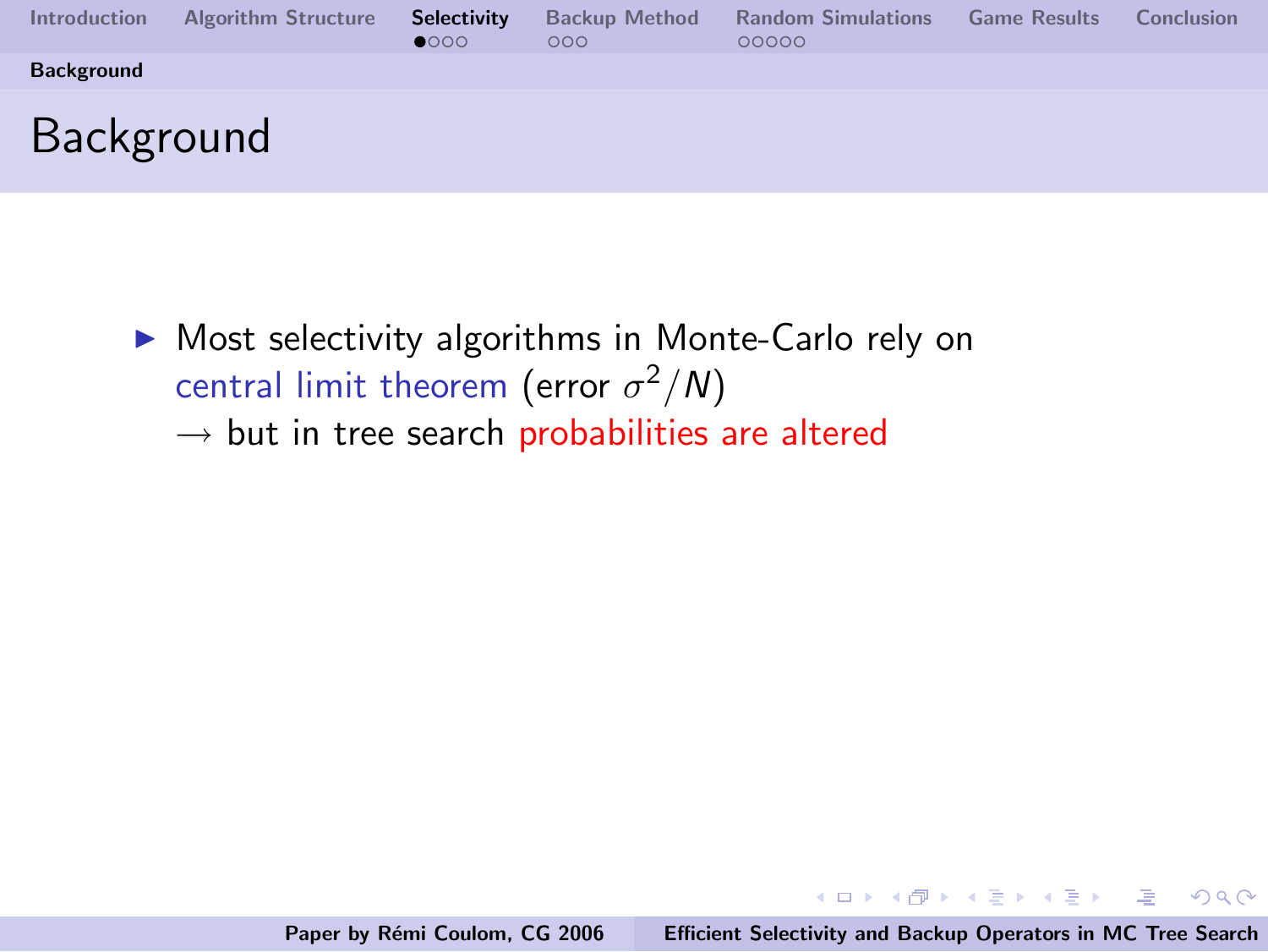| <b>Introduction</b> | <b>Algorithm Structure</b> | Selectivity<br>$\bullet$ 000 | <b>Backup Method</b><br>000 | <b>Random Simulations</b><br>00000 | <b>Game Results</b> | Conclusion |
|---------------------|----------------------------|------------------------------|-----------------------------|------------------------------------|---------------------|------------|
| <b>Background</b>   |                            |                              |                             |                                    |                     |            |
| <b>Background</b>   |                            |                              |                             |                                    |                     |            |

- $\triangleright$  Most selectivity algorithms in Monte-Carlo rely on central limit theorem (error  $\sigma^2/N$ )
	- $\rightarrow$  but in tree search probabilities are altered
- ▶ Don't let sampling go to zero

K ロンド (個) > R (話) > R (話) > 1 (話)

 $OQ$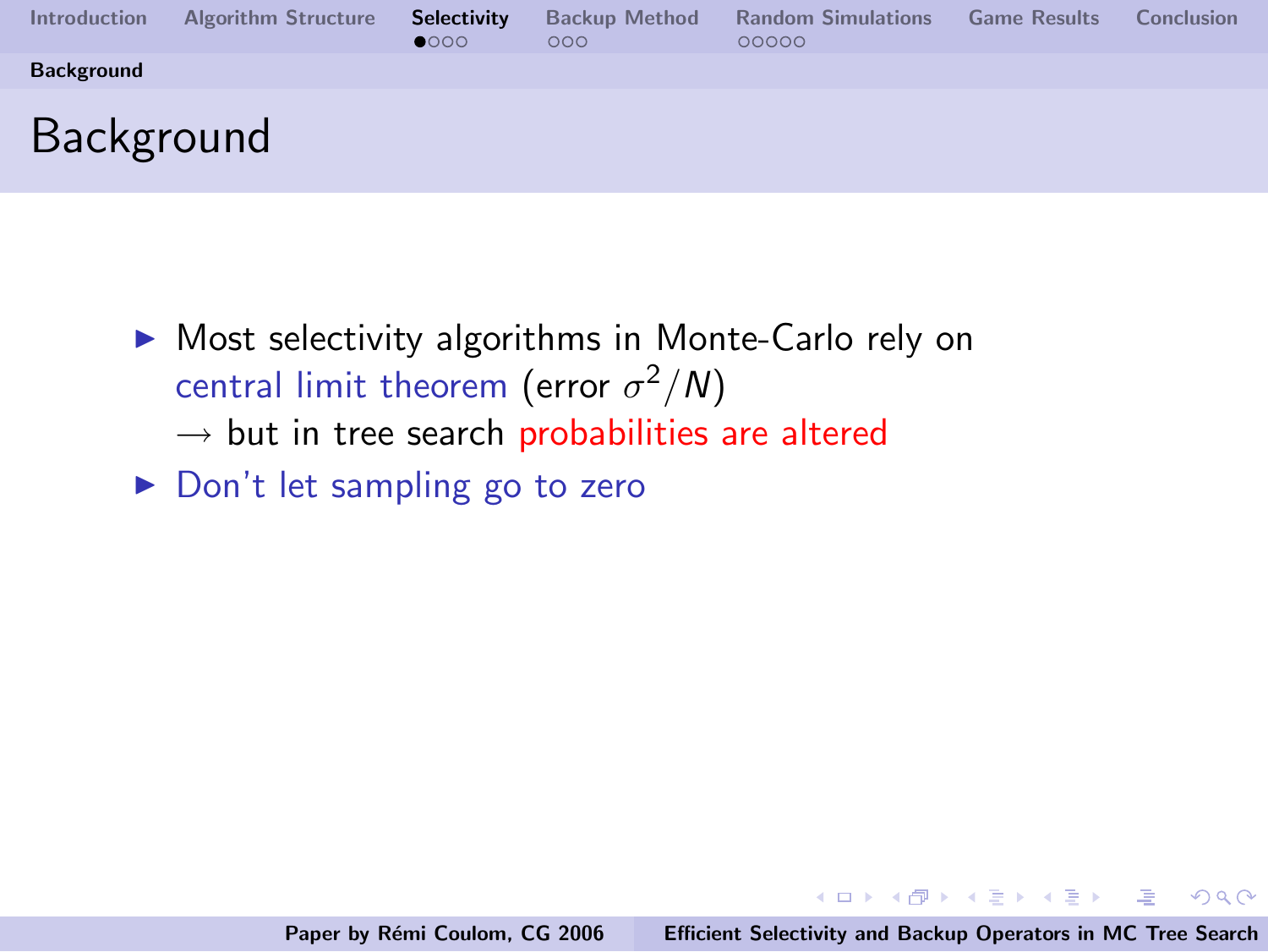| <b>Introduction</b> | <b>Algorithm Structure</b> | Selectivity<br>$\bullet$ 000 | <b>Backup Method</b><br>000 | <b>Random Simulations</b><br>00000 | <b>Game Results</b> | Conclusion |
|---------------------|----------------------------|------------------------------|-----------------------------|------------------------------------|---------------------|------------|
| <b>Background</b>   |                            |                              |                             |                                    |                     |            |
| <b>Background</b>   |                            |                              |                             |                                    |                     |            |

- $\triangleright$  Most selectivity algorithms in Monte-Carlo rely on central limit theorem (error  $\sigma^2/N$ )
	- $\rightarrow$  but in tree search probabilities are altered
- $\triangleright$  Don't let sampling go to zero
	- $\blacktriangleright$  *n*-armed bandit problems minimize selection of non-optimal moves during simulations

K ロ ▶ K @ ▶ K 글 ▶ K 글 ▶ → 글 → K) Q Q →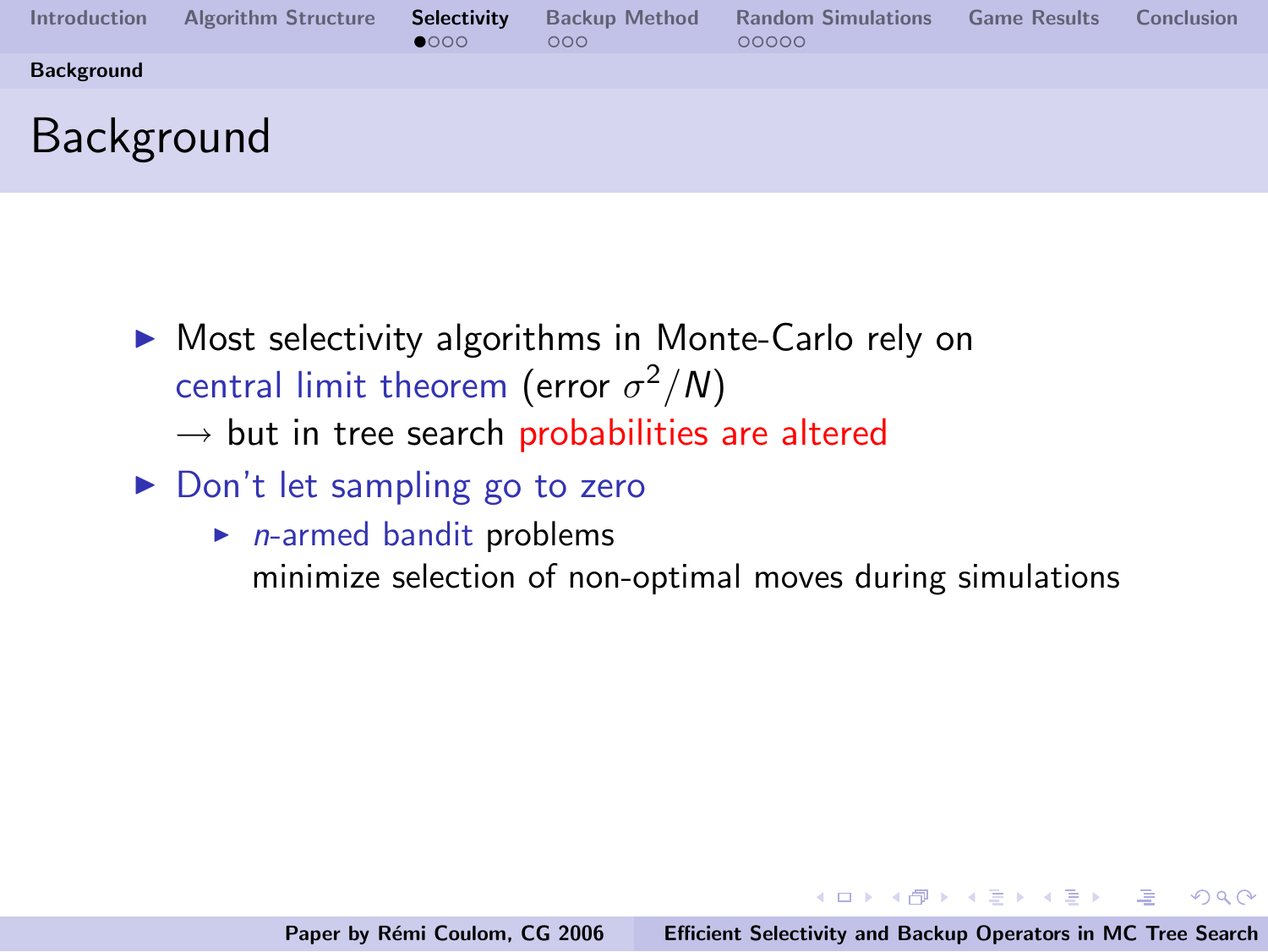| <b>Introduction</b> | <b>Algorithm Structure</b> | Selectivity<br>$\bullet$ 000 | <b>Backup Method</b><br>000 | <b>Random Simulations</b><br>00000 | <b>Game Results</b> | Conclusion |
|---------------------|----------------------------|------------------------------|-----------------------------|------------------------------------|---------------------|------------|
| <b>Background</b>   |                            |                              |                             |                                    |                     |            |
| <b>Background</b>   |                            |                              |                             |                                    |                     |            |

- $\triangleright$  Most selectivity algorithms in Monte-Carlo rely on central limit theorem (error  $\sigma^2/N$ )
	- $\rightarrow$  but in tree search probabilities are altered
- $\triangleright$  Don't let sampling go to zero
	- $\blacktriangleright$  *n*-armed bandit problems minimize selection of non-optimal moves during simulations  $\rightarrow$  not required in tree search

イロン イ団ン イミン イモンド 走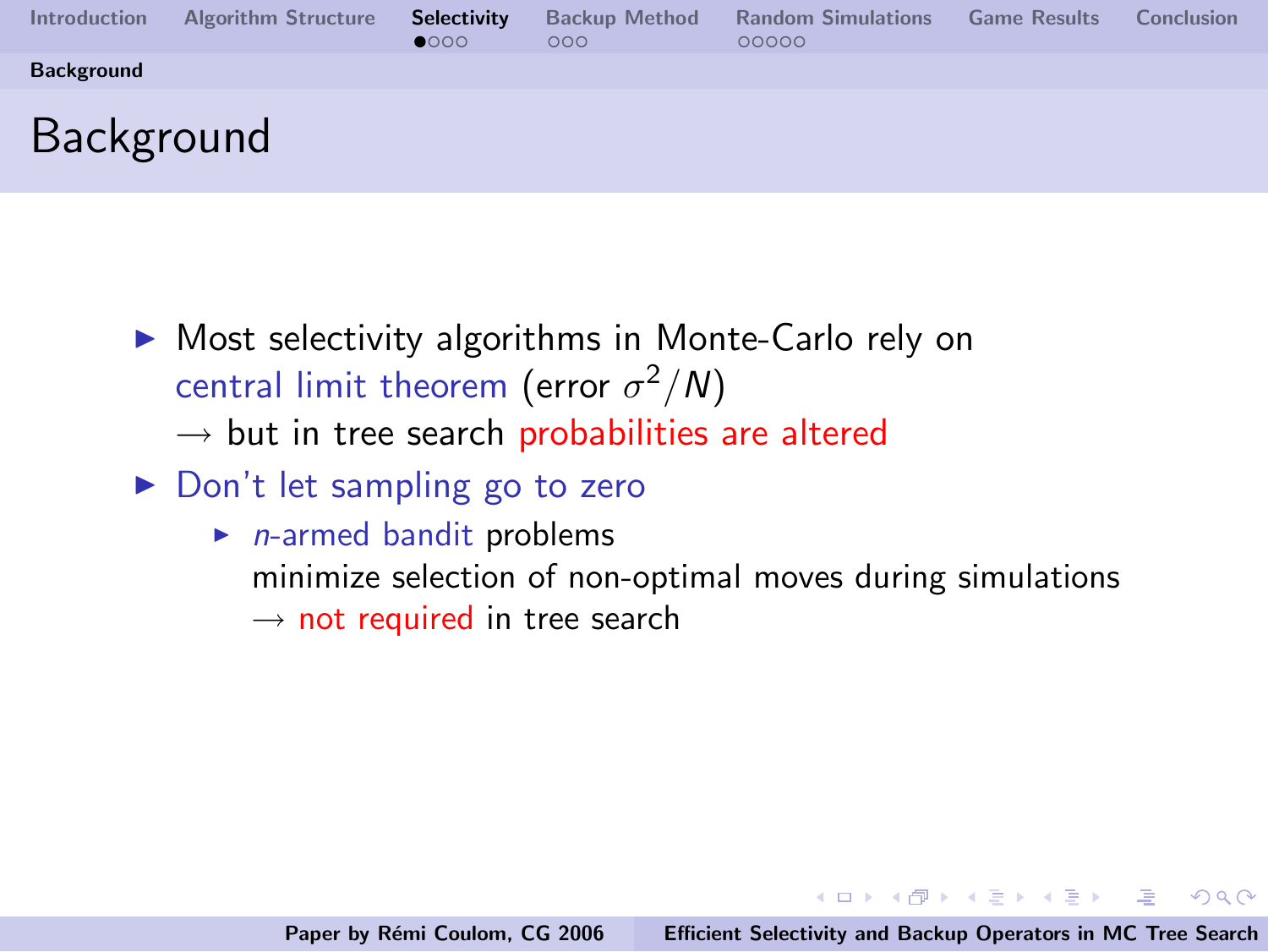| <b>Introduction</b> | <b>Algorithm Structure</b> | <b>Selectivity</b><br>$\bullet$ 000 | <b>Backup Method</b><br>000 | <b>Random Simulations</b><br>00000 | <b>Game Results</b> | Conclusion |
|---------------------|----------------------------|-------------------------------------|-----------------------------|------------------------------------|---------------------|------------|
| <b>Background</b>   |                            |                                     |                             |                                    |                     |            |
| Background          |                            |                                     |                             |                                    |                     |            |

- $\triangleright$  Most selectivity algorithms in Monte-Carlo rely on central limit theorem (error  $\sigma^2/N$ )
	- $\rightarrow$  but in tree search probabilities are altered
- $\triangleright$  Don't let sampling go to zero
	- $\blacktriangleright$  *n*-armed bandit problems minimize selection of non-optimal moves during simulations  $\rightarrow$  not required in tree search
	- $\triangleright$  Discrete stochastic optimization optimize final decision

K ロンド (個) > R (話) > R (話) > 1 (話)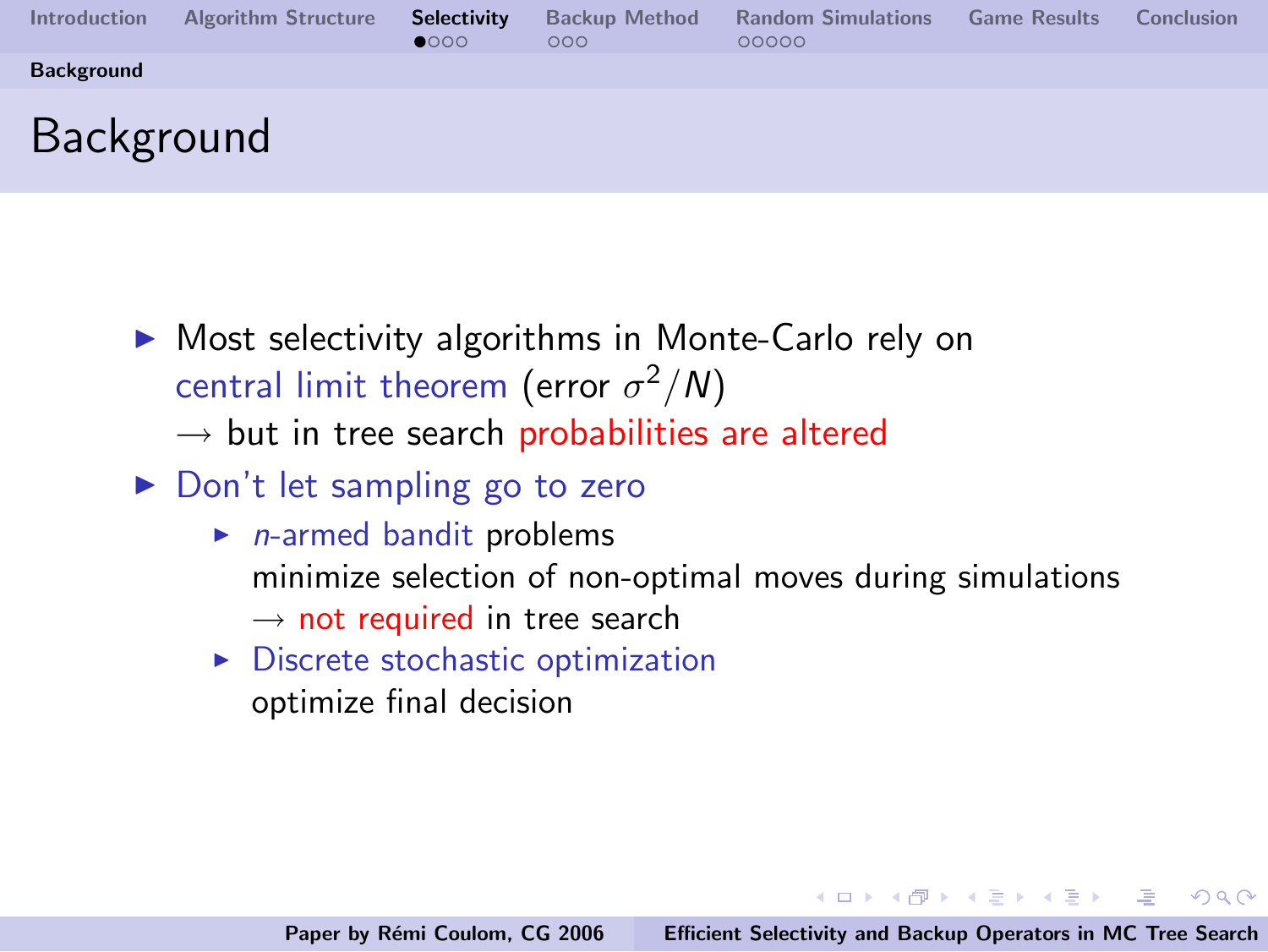| <b>Introduction</b> | <b>Algorithm Structure</b> | <b>Selectivity</b><br>$\bullet$ 000 | <b>Backup Method</b><br>000 | <b>Random Simulations</b><br>00000 | <b>Game Results</b> | Conclusion |
|---------------------|----------------------------|-------------------------------------|-----------------------------|------------------------------------|---------------------|------------|
| <b>Background</b>   |                            |                                     |                             |                                    |                     |            |
| <b>Background</b>   |                            |                                     |                             |                                    |                     |            |

- $\triangleright$  Most selectivity algorithms in Monte-Carlo rely on central limit theorem (error  $\sigma^2/N$ )
	- $\rightarrow$  but in tree search probabilities are altered
- $\triangleright$  Don't let sampling go to zero
	- $\blacktriangleright$  *n*-armed bandit problems minimize selection of non-optimal moves during simulations  $\rightarrow$  not required in tree search
	- $\triangleright$  Discrete stochastic optimization optimize final decision
		- $\rightarrow$  only wanted for root node in tree search

K ロンド (個) > R (話) > R (話) > 1 (話)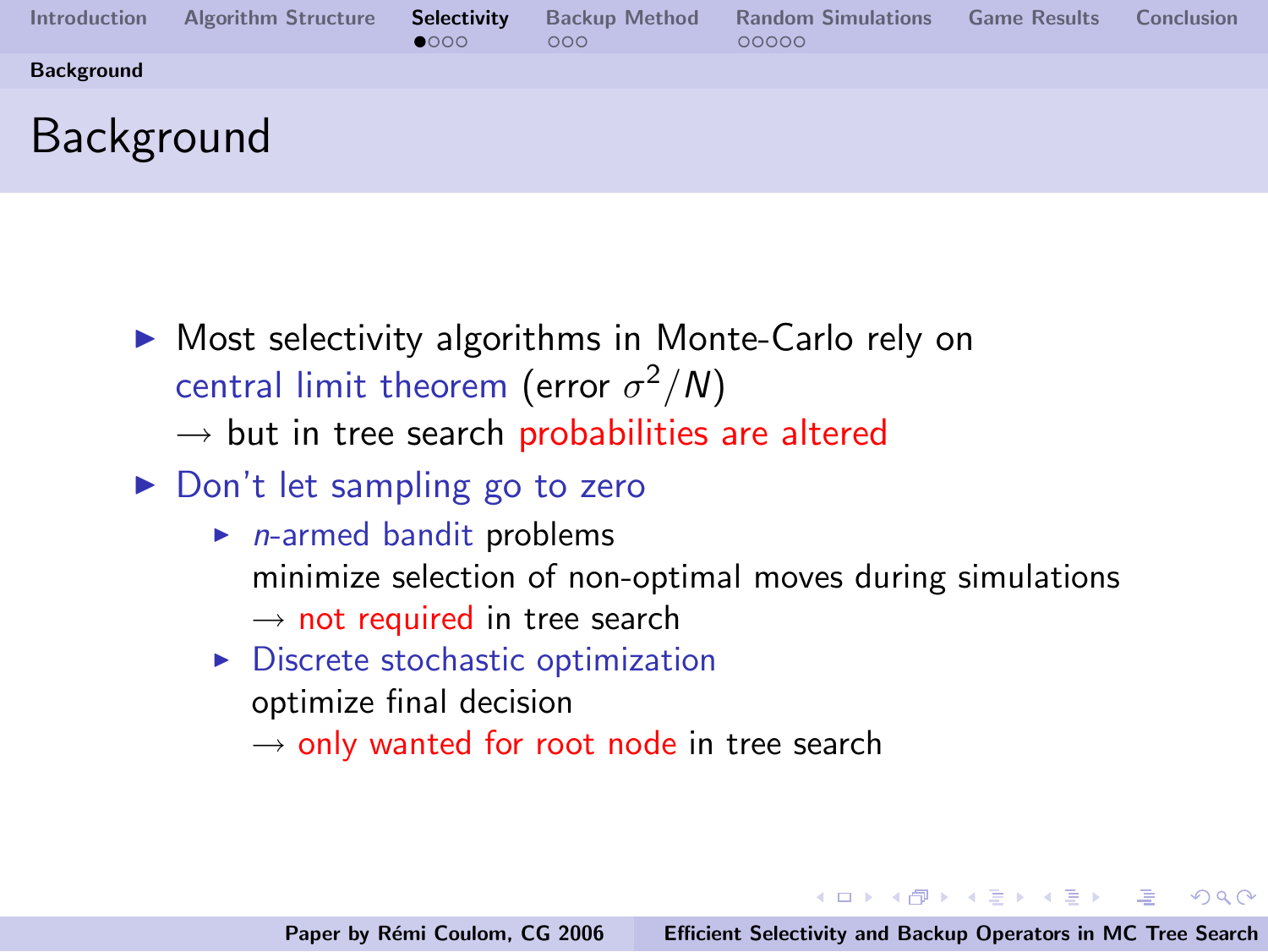

 $\triangleright$  Objective: obtain accurate backed-up value.

イロメ イ部メ イヨメ イヨメー

<span id="page-21-0"></span>造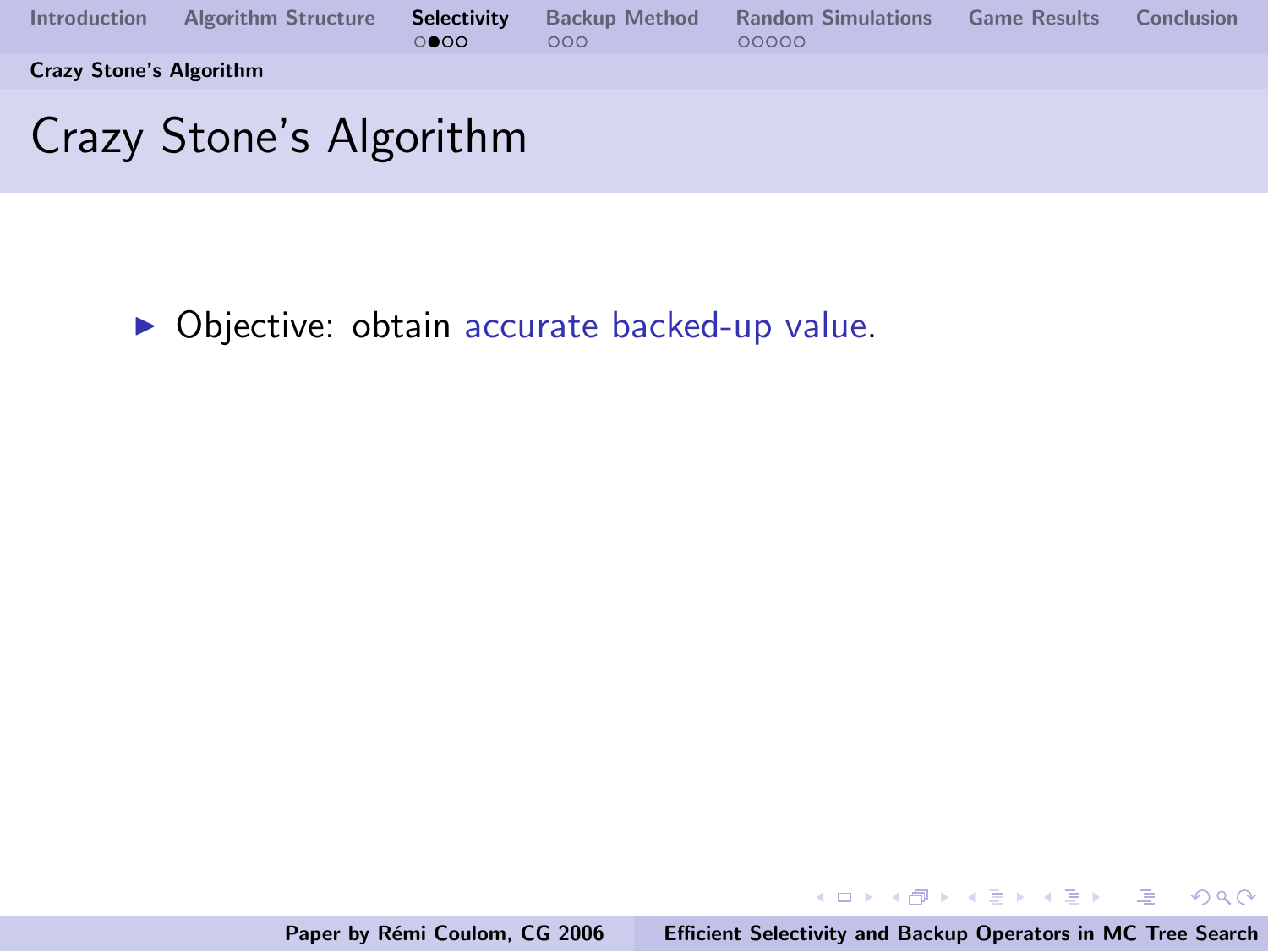

- $\triangleright$  Objective: obtain accurate backed-up value.
- $\blacktriangleright$  Sample according to probability of being better than current best move

イロメ イ御メ イヨメ イヨメー

 $\equiv$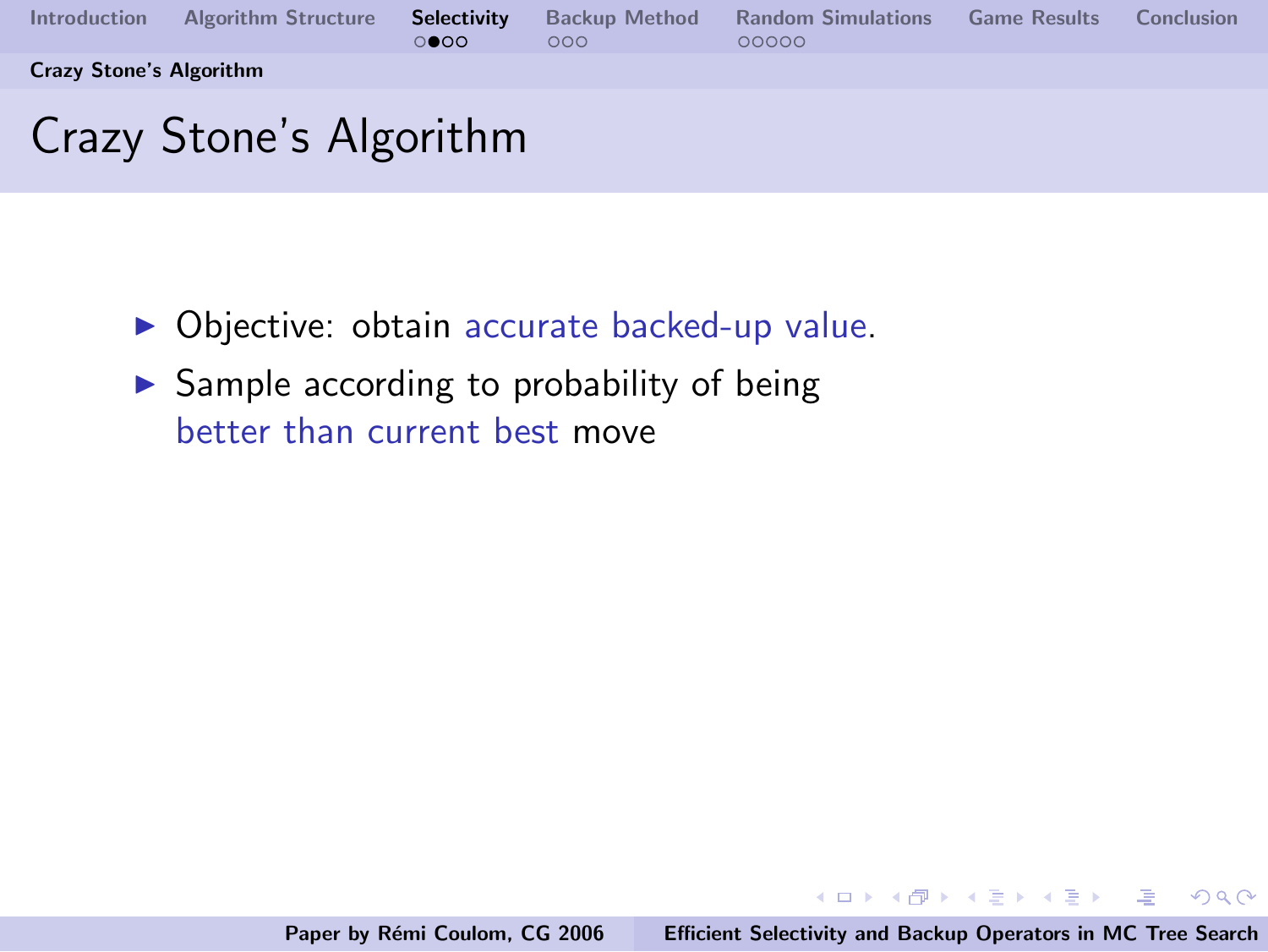

- $\triangleright$  Objective: obtain accurate backed-up value.
- $\triangleright$  Sample according to probability of being better than current best move

$$
u_i = \exp(-2.4 \frac{\mu_0 - \mu_i}{\sqrt{2(\sigma_0^i + \sigma_i^i)}}) + \epsilon_i
$$

- $\triangleright$  Assume Gaussian distributions
- $\triangleright$  Resembles Boltzmann distributions often used in *n*-armed bandit problems

イロメ イ母メ イヨメ イヨメーヨー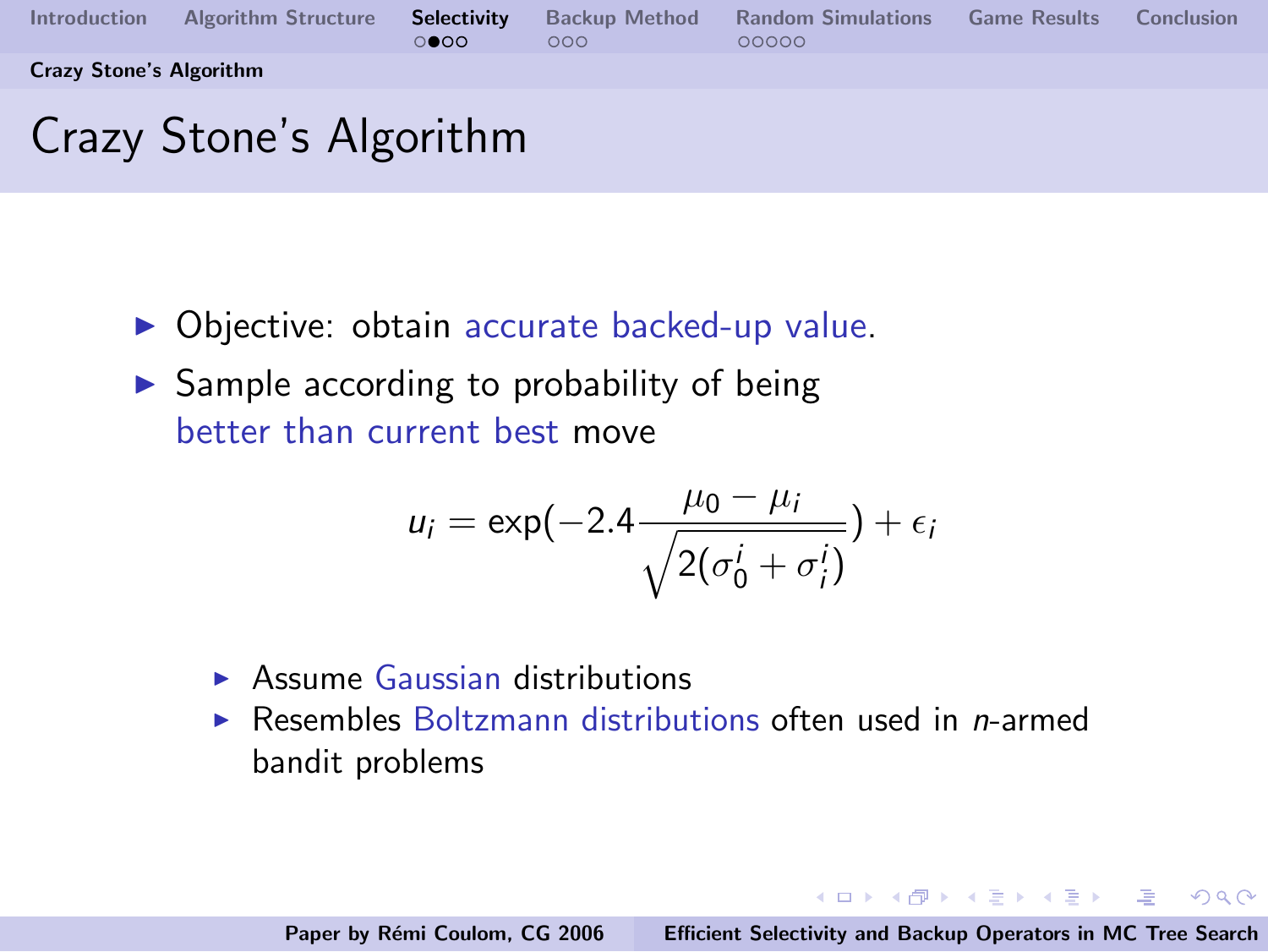| <b>Introduction</b>            | <b>Algorithm Structure</b> | റററെ | 000 | <b>Selectivity</b> Backup Method Random Simulations<br>00000 | <b>Game Results</b> Conclusion |  |
|--------------------------------|----------------------------|------|-----|--------------------------------------------------------------|--------------------------------|--|
| <b>Crazy Stone's Algorithm</b> |                            |      |     |                                                              |                                |  |

 $\blacktriangleright$   $\epsilon_i$  is an empirical constant to avoid that probability goes to zero

$$
\epsilon_i = \frac{0.1 + 2^{-i} + a_i}{N}
$$

K ロ ▶ K @ ▶ K 결 ▶ K 결 ▶ ○ 결

 $-990$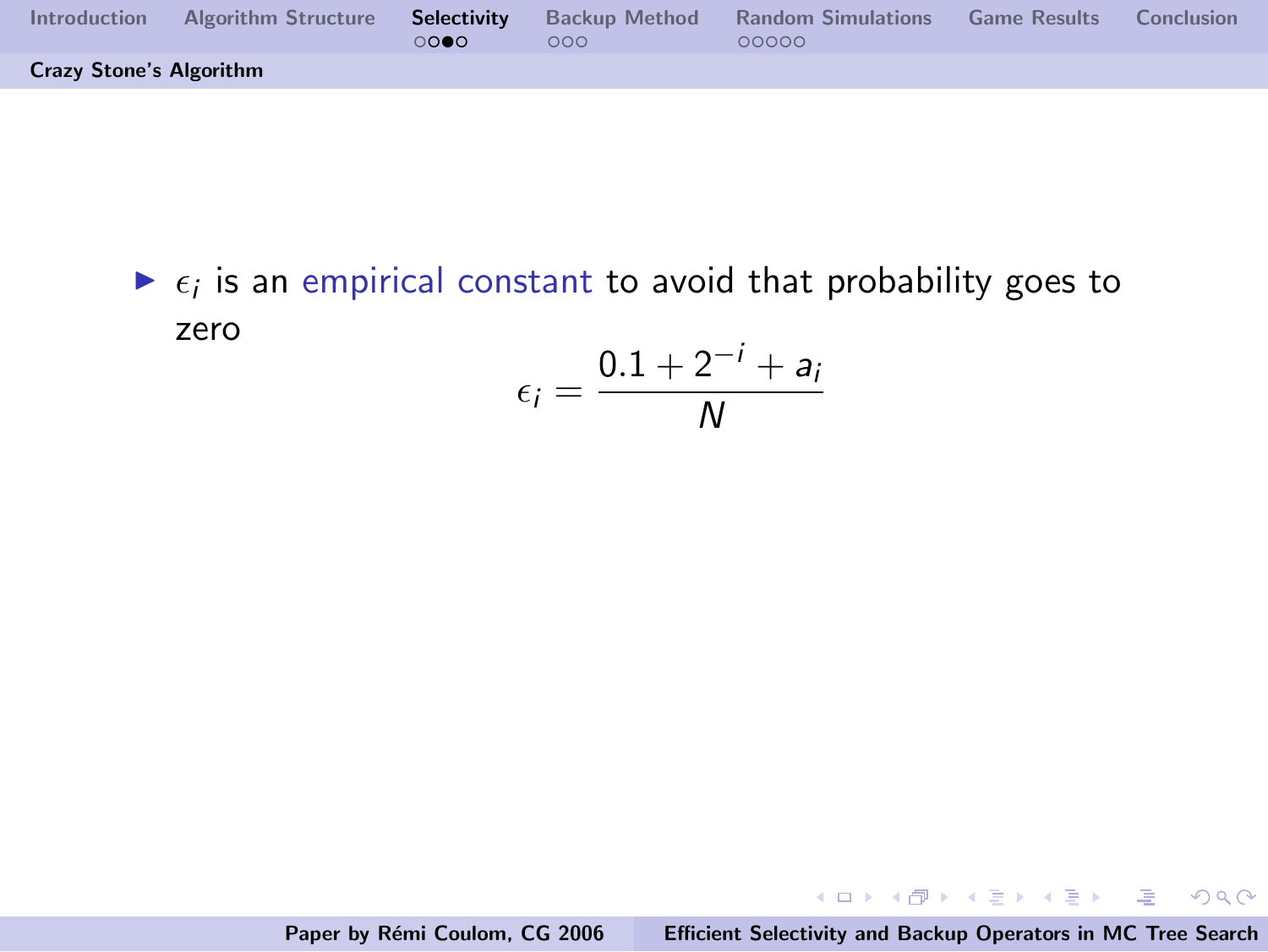| Introduction                   | Algorithm Structure | റററെ | 000 | <b>Selectivity</b> Backup Method Random Simulations<br>00000 | <b>Game Results</b> | Conclusion |
|--------------------------------|---------------------|------|-----|--------------------------------------------------------------|---------------------|------------|
| <b>Crazy Stone's Algorithm</b> |                     |      |     |                                                              |                     |            |

 $\blacktriangleright$   $\epsilon_i$  is an empirical constant to avoid that probability goes to zero

$$
\epsilon_i = \frac{0.1 + 2^{-i} + a_i}{N}
$$

$$
a_i = \left\{ \begin{array}{rcl} 1 & \text{: move } i \text{ is atari} \\ 0 & \text{: } & \text{otherwise} \end{array} \right.
$$

Increase sampling of atari moves, because they require a follow-up move and their true value might be underestimated

K ロ ▶ K 個 ▶ K 글 ▶ K 글 ▶ - 글 - K 9 Q @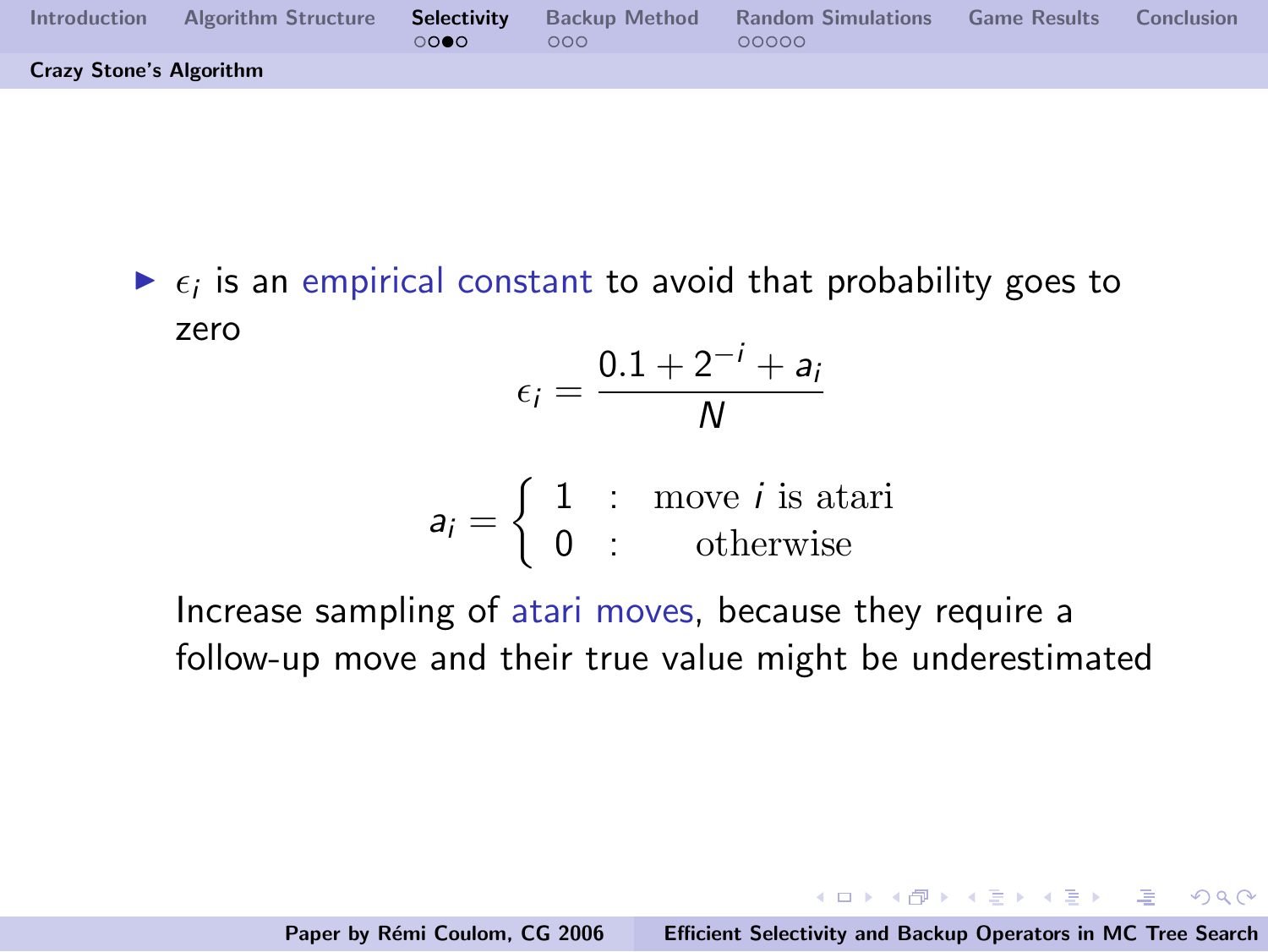| Introduction                   | Algorithm Structure <b>Selectivity</b> Backup Method Random Simulations | റററെ | 000 | 00000 | <b>Game Results</b> | Conclusion |
|--------------------------------|-------------------------------------------------------------------------|------|-----|-------|---------------------|------------|
| <b>Crazy Stone's Algorithm</b> |                                                                         |      |     |       |                     |            |

 $\blacktriangleright$  Backup method for external nodes

$$
\mu=\Sigma/S
$$

$$
\sigma^2 = \frac{\Sigma_2 - S\mu^2 + 4P^2}{S+1}
$$

P points on board;  $\Sigma_2$  sum squared values of this node;  $\Sigma$  sum values; S number simulations High prior variance for rarely explored nodes

K ロ ▶ K 個 ▶ K 글 ▶ K 글 ▶ - 글 - K 9 Q @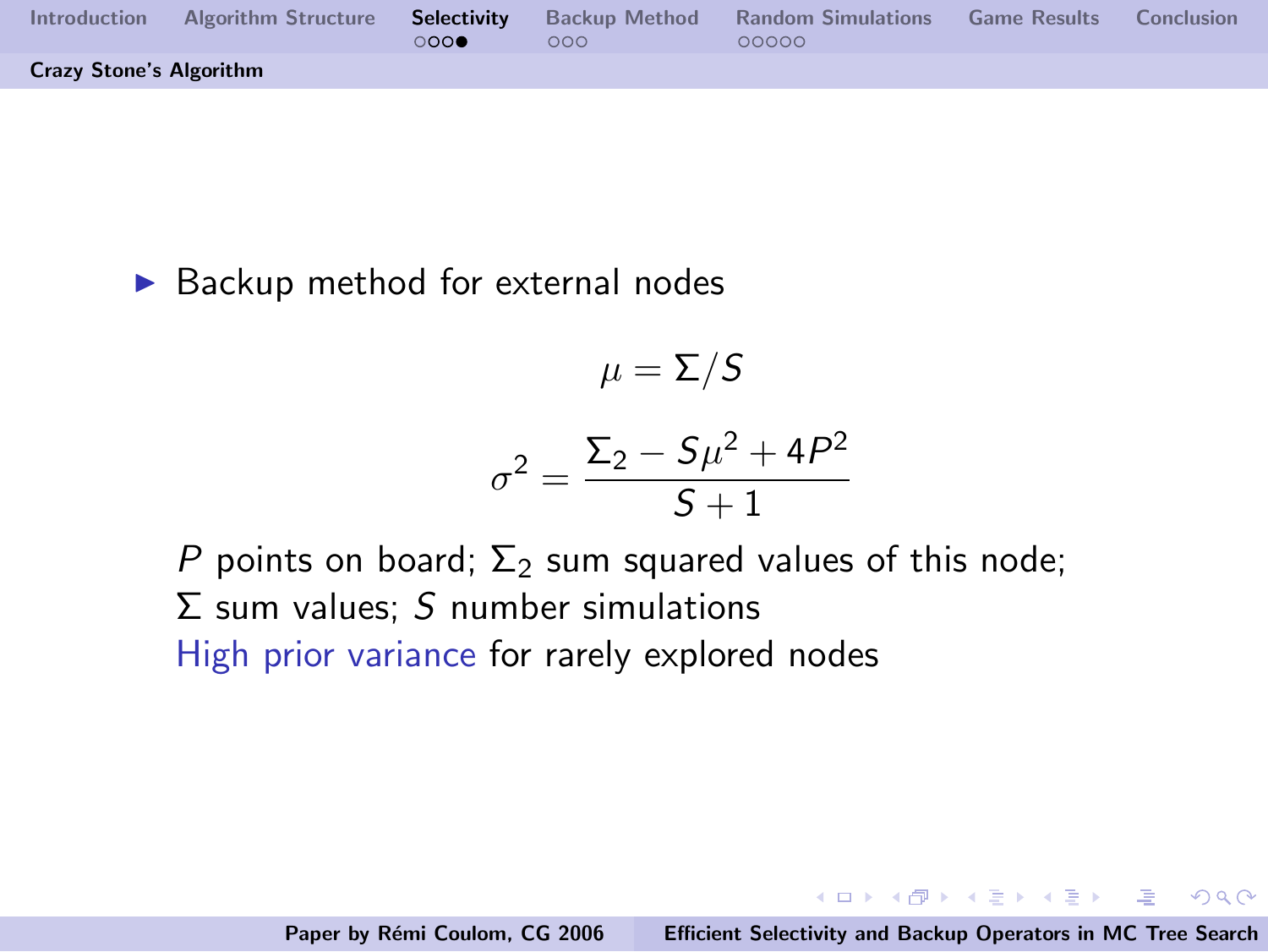| <b>Introduction</b> | <b>Algorithm Structure</b> | Selectivity<br>0000 | <b>Backup Method</b><br>000 | <b>Random Simulations</b><br>00000 | <b>Game Results</b> | Conclusion |
|---------------------|----------------------------|---------------------|-----------------------------|------------------------------------|---------------------|------------|
|                     |                            |                     |                             |                                    |                     |            |
|                     | Backup Method              |                     |                             |                                    |                     |            |

 $\triangleright$  What is the best backup method for internal nodes?

メロメ メ団 メメ ミメ メ ミメー

重

<span id="page-27-0"></span> $QQ$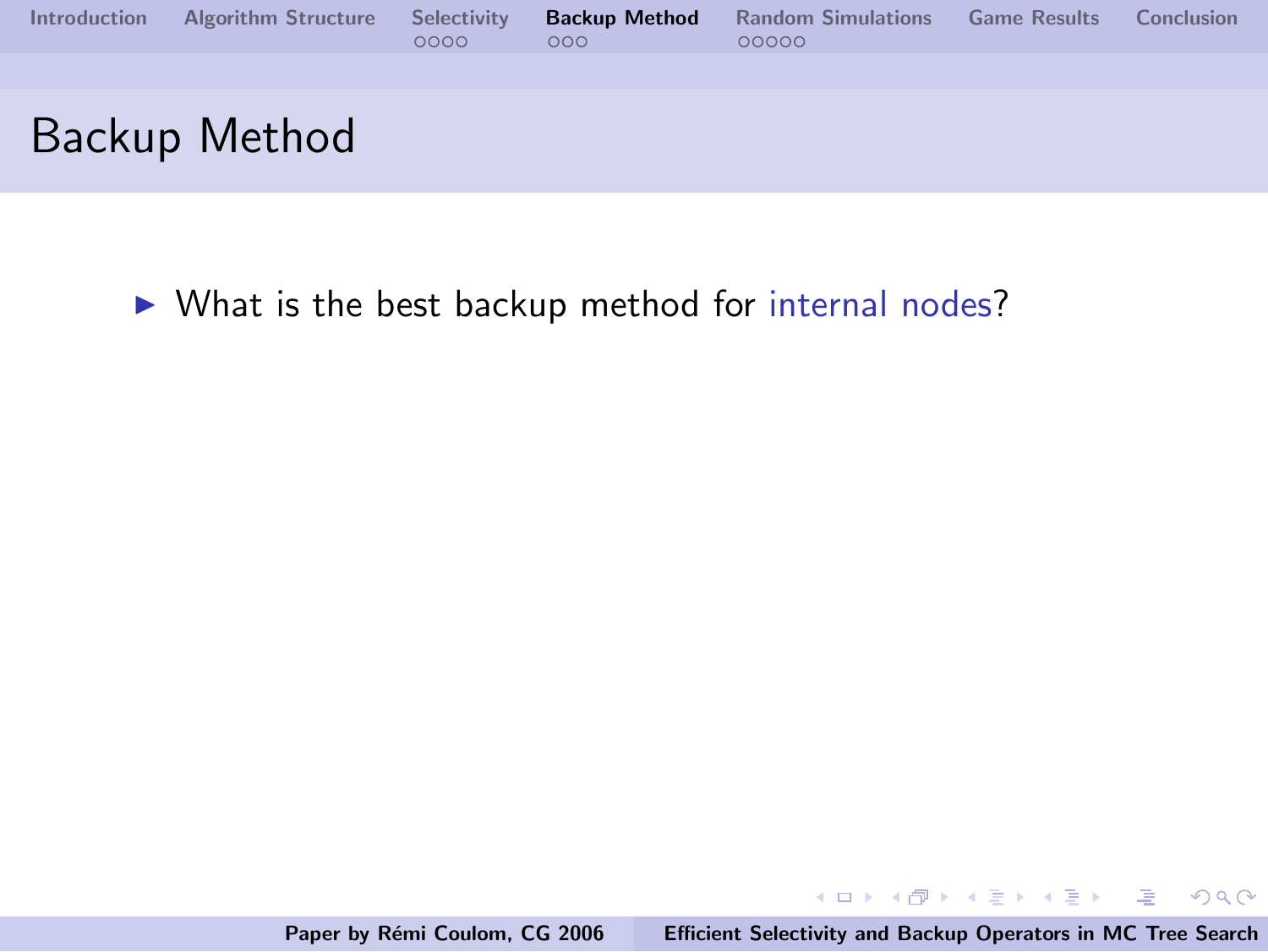| <b>Introduction</b> | <b>Algorithm Structure</b> | Selectivity<br>0000 | <b>Backup Method</b><br>000 | <b>Random Simulations</b><br>00000 | <b>Game Results</b> | Conclusion |
|---------------------|----------------------------|---------------------|-----------------------------|------------------------------------|---------------------|------------|
|                     |                            |                     |                             |                                    |                     |            |
|                     | Backup Method              |                     |                             |                                    |                     |            |

- $\triangleright$  What is the best backup method for internal nodes?
- $\blacktriangleright$  Mean

K ロ X K @ X K 할 X K 할 X ( 할 X ) 원 X 0 K 0 K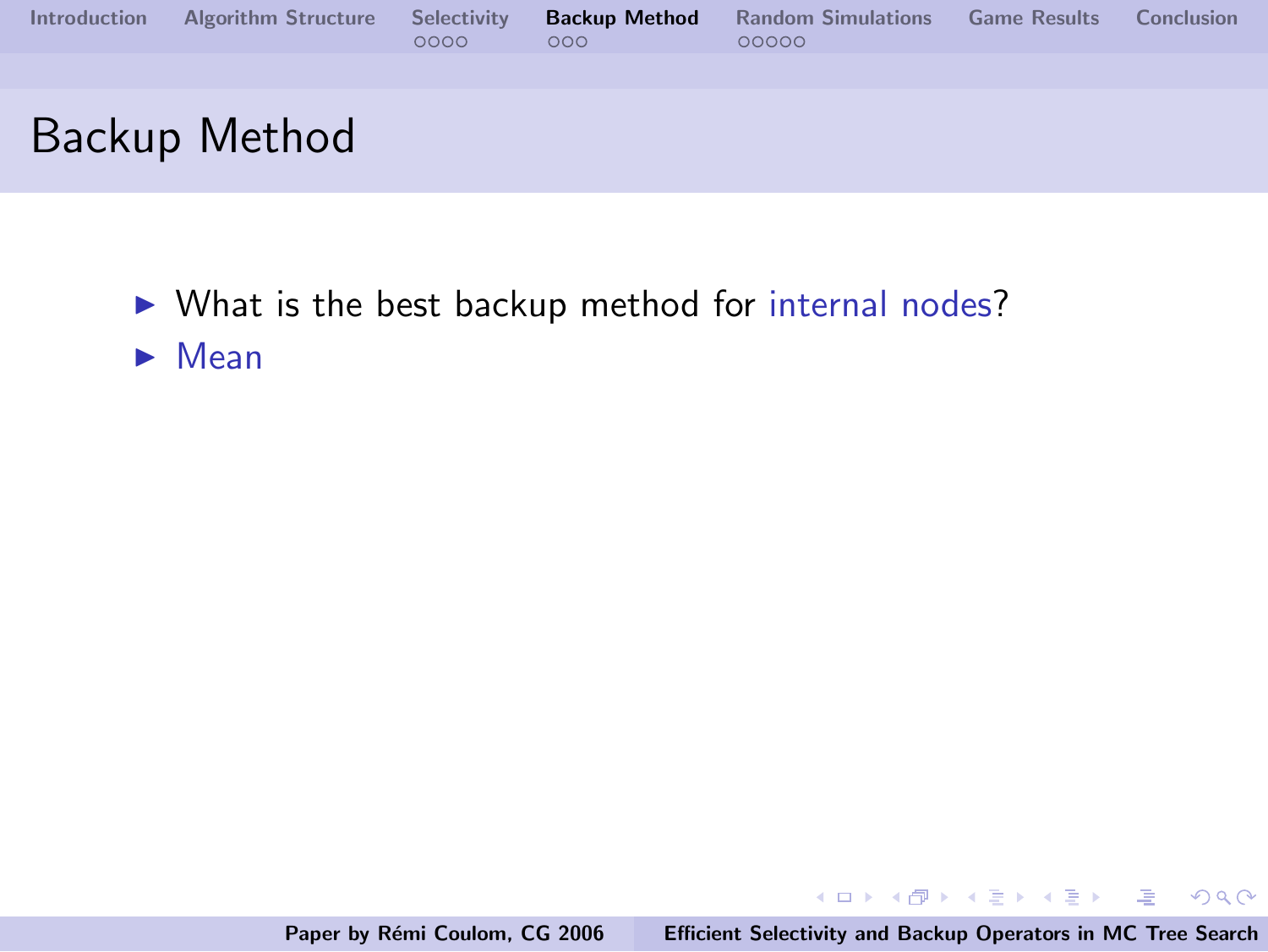|  | 0000 | 000 <sub>0</sub> | Introduction Algorithm Structure Selectivity Backup Method Random Simulations Game Results Conclusion<br>00000 |  |
|--|------|------------------|----------------------------------------------------------------------------------------------------------------|--|
|  |      |                  |                                                                                                                |  |

# Backup Method

- $\triangleright$  What is the best backup method for internal nodes?
- $\blacktriangleright$  Mean
	- $\blacktriangleright$  Use same method as for external nodes
	- $\triangleright$  Best move dominates in the long term
	- $\blacktriangleright$  Simple, but inefficient
	- $\triangleright$  For random variables, expected maximum is not sum of values weighted by probability to be the best
	- $\blacktriangleright$  Underestimates node value

K ロ ▶ K @ ▶ K 글 ▶ K 글 ▶ → 글 → K) Q Q →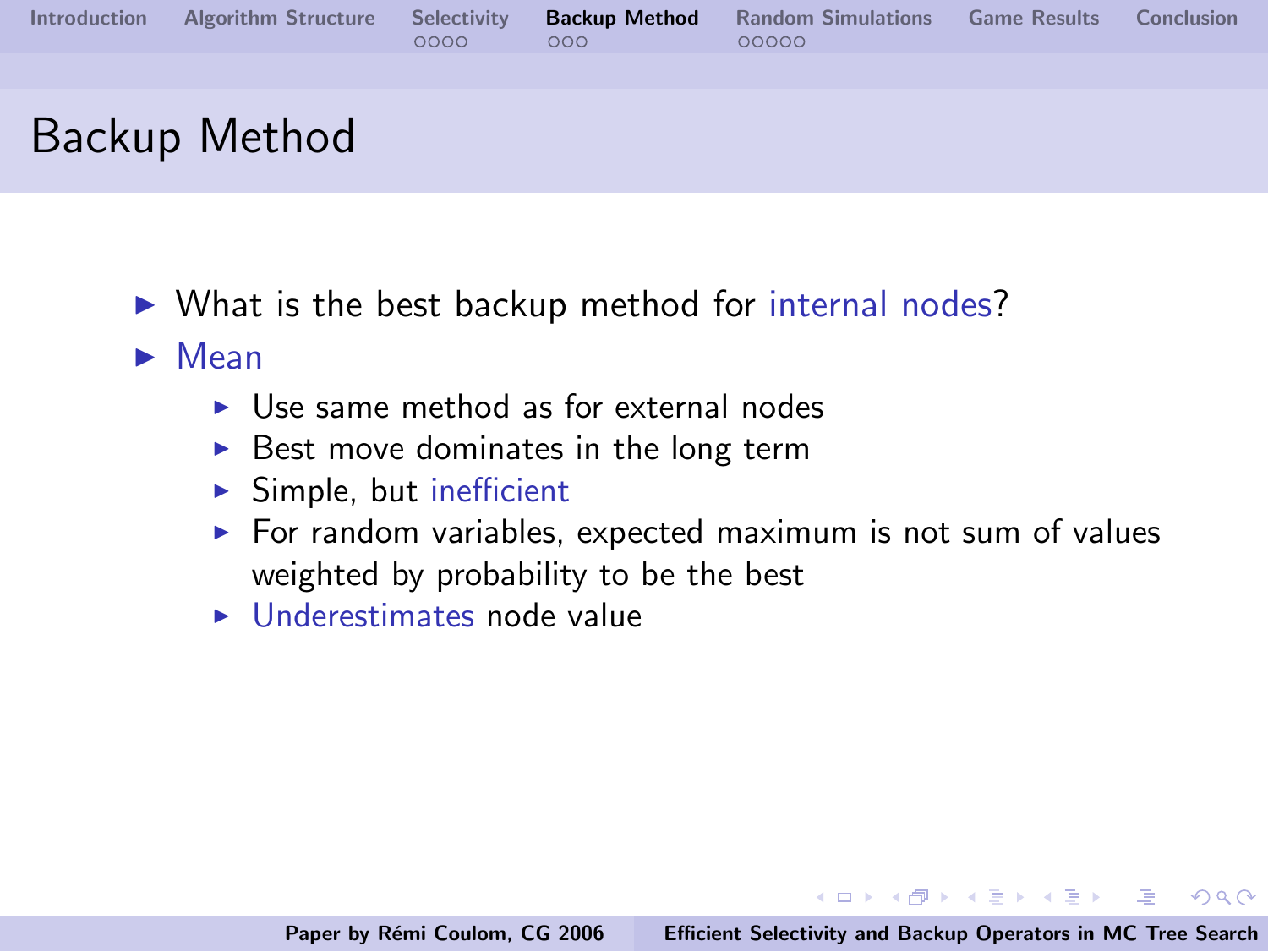|  | 0000 | 000 <sub>0</sub> | Introduction Algorithm Structure Selectivity Backup Method Random Simulations Game Results Conclusion<br>00000 |  |
|--|------|------------------|----------------------------------------------------------------------------------------------------------------|--|
|  |      |                  |                                                                                                                |  |

# Backup Method

- $\triangleright$  What is the best backup method for internal nodes?
- $\blacktriangleright$  Mean
	- $\blacktriangleright$  Use same method as for external nodes
	- $\triangleright$  Best move dominates in the long term
	- $\blacktriangleright$  Simple, but inefficient
	- $\triangleright$  For random variables, expected maximum is not sum of values weighted by probability to be the best
	- $\blacktriangleright$  Underestimates node value
- $\blacktriangleright$  Max

K ロ ▶ K @ ▶ K 글 ▶ K 글 ▶ → 글 → K) Q Q →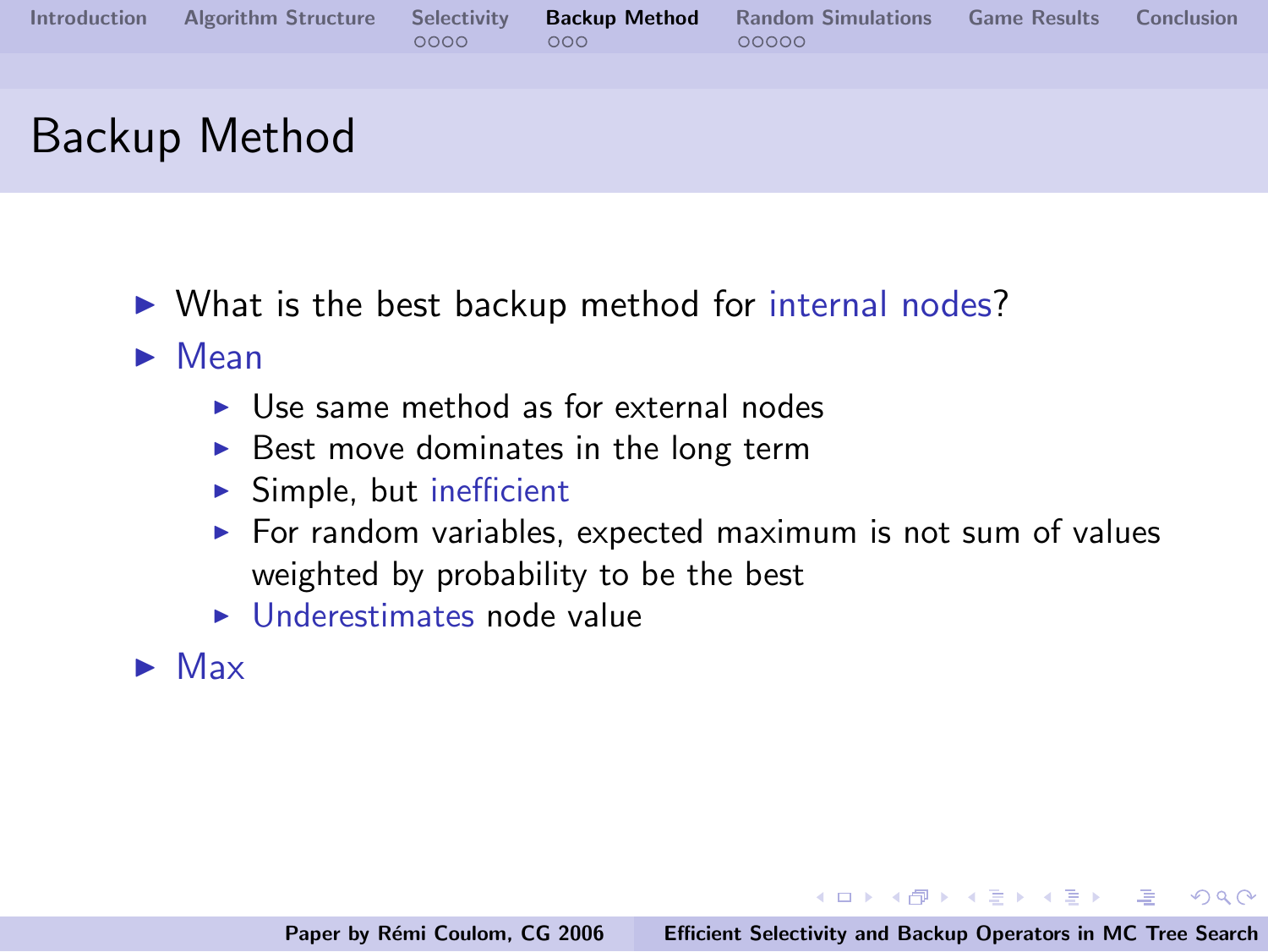|  | 0000 | 000 | Introduction Algorithm Structure Selectivity Backup Method Random Simulations Game Results Conclusion<br>00000 |  |
|--|------|-----|----------------------------------------------------------------------------------------------------------------|--|
|  |      |     |                                                                                                                |  |

# Backup Method

- $\triangleright$  What is the best backup method for internal nodes?
- $\blacktriangleright$  Mean
	- $\blacktriangleright$  Use same method as for external nodes
	- $\triangleright$  Best move dominates in the long term
	- $\blacktriangleright$  Simple, but inefficient
	- $\triangleright$  For random variables, expected maximum is not sum of values weighted by probability to be the best
	- $\blacktriangleright$  Underestimates node value
- $\blacktriangleright$  Max
	- ► Low number of simulations  $\rightarrow$  noisy values
	- $\blacktriangleright$  Move with best value is likely to be most lucky move
	- $\triangleright$  Overestimates node value

**KOD KOD KED KED E YOUR**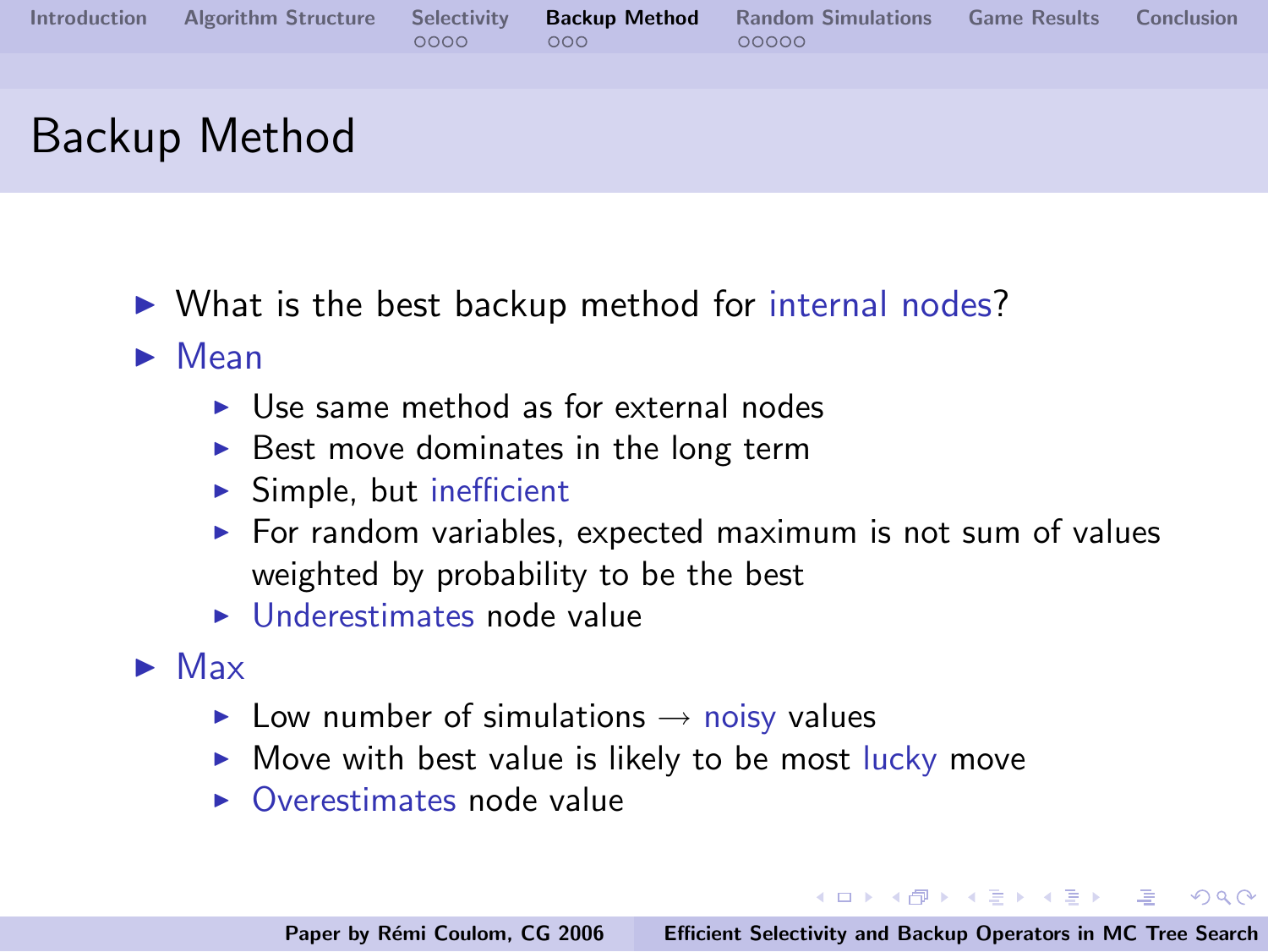|  |          |                   | Introduction Algorithm Structure Selectivity Backup Method Random Simulations Game Results Conclusion |  |
|--|----------|-------------------|-------------------------------------------------------------------------------------------------------|--|
|  | $0000 -$ | $\sim$ 000 $\sim$ | 00000                                                                                                 |  |
|  |          |                   |                                                                                                       |  |

## $\blacktriangleright$  Update probability distributions

Paper by Rémi Coulom, CG 2006 [Efficient Selectivity and Backup Operators in MC Tree Search](#page-0-0)

メロメ メ団 メメ ミメ メ ミメー

 $\equiv$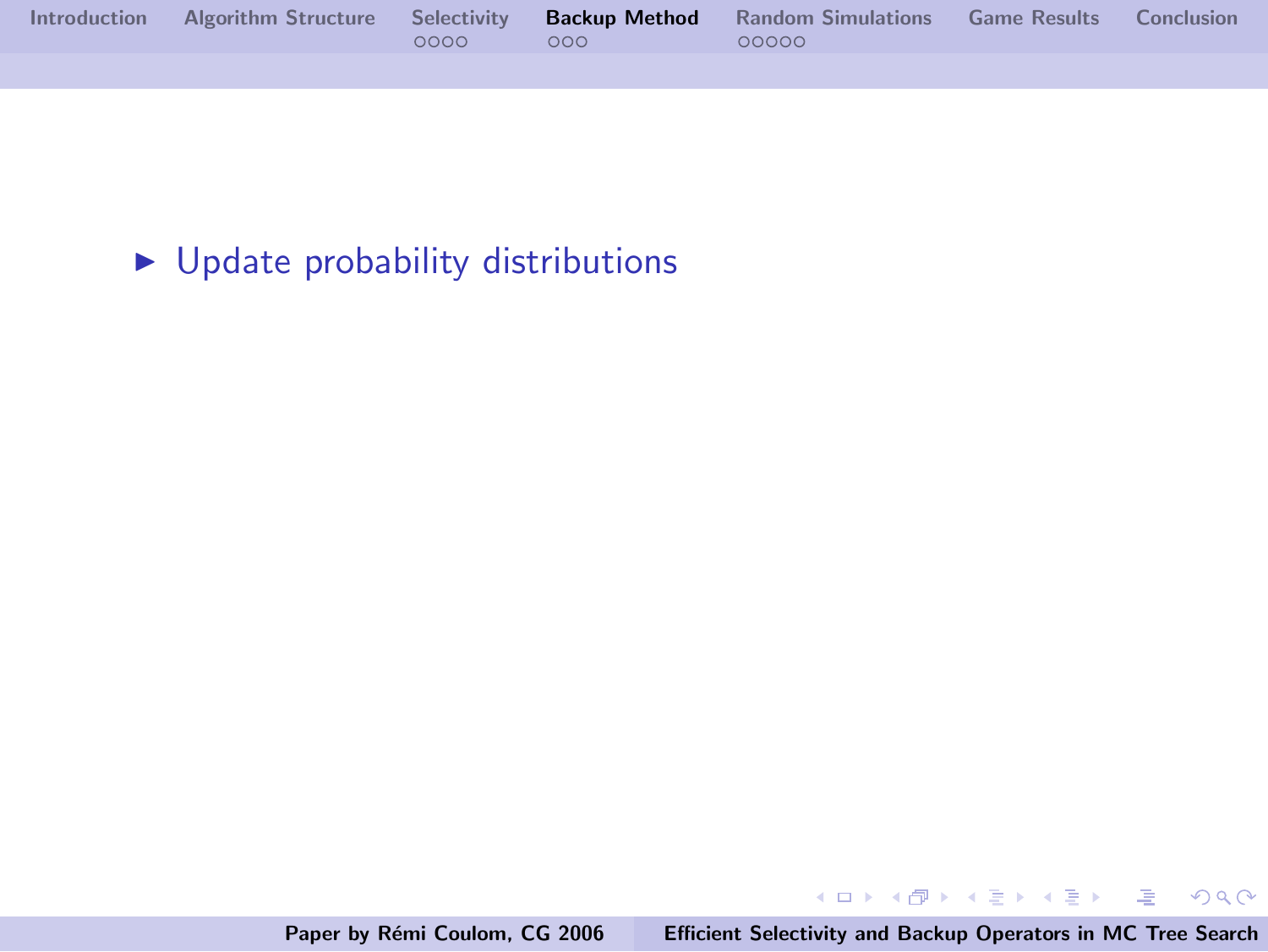|  |            | Introduction Algorithm Structure Selectivity Backup Method Random Simulations Game Results Conclusion |  |
|--|------------|-------------------------------------------------------------------------------------------------------|--|
|  | $0000$ 000 | 00000                                                                                                 |  |
|  |            |                                                                                                       |  |

#### $\blacktriangleright$  Update probability distributions

- $\blacktriangleright$  Assumes independence of distributions
	- $\rightarrow$  not true in tree search

イロメ イ部メ イヨメ イヨメー

重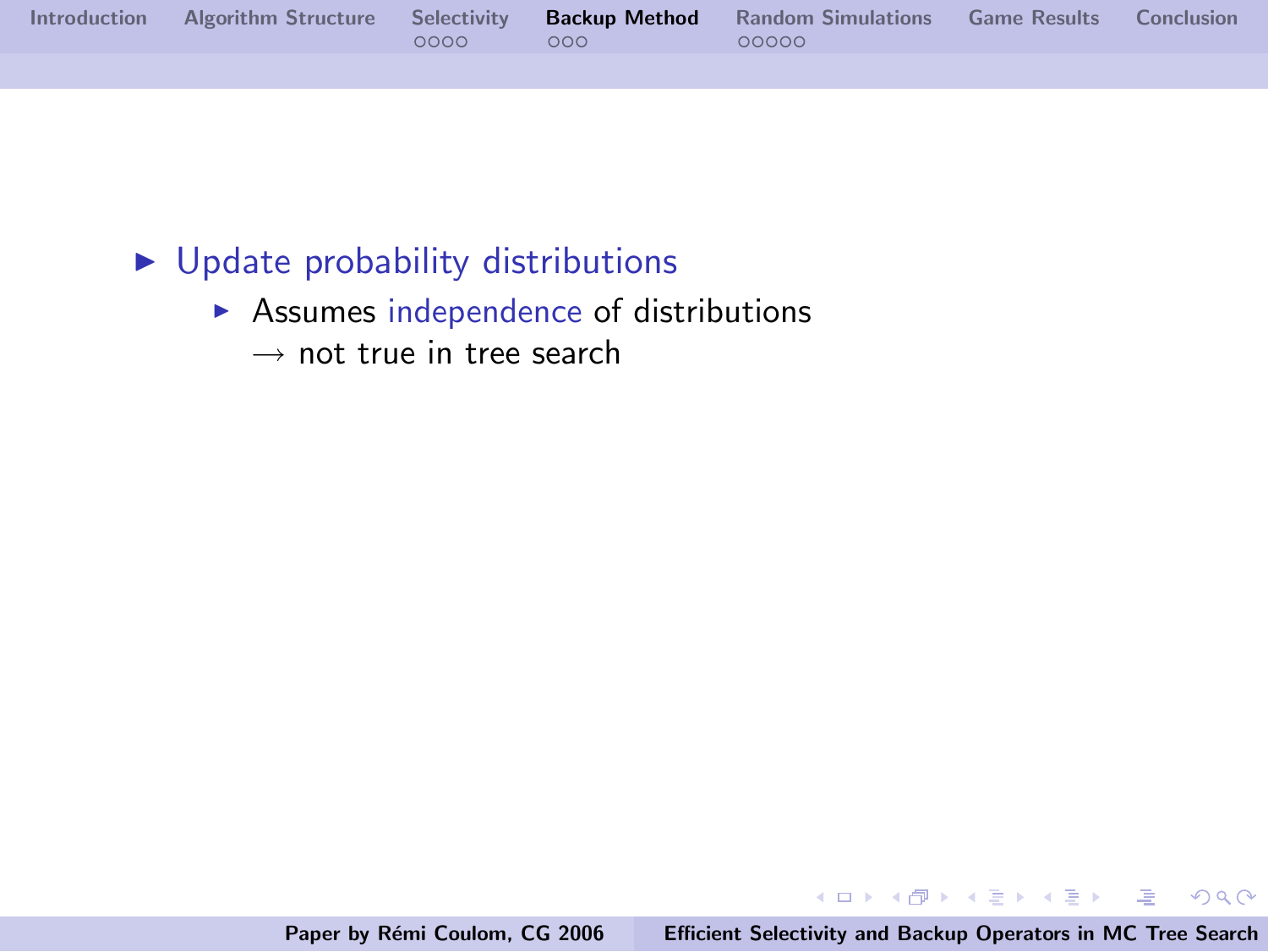|  |          |                | Introduction Algorithm Structure Selectivity Backup Method Random Simulations Game Results Conclusion |  |
|--|----------|----------------|-------------------------------------------------------------------------------------------------------|--|
|  | $0000 -$ | $\sim$ 000 $-$ | 00000                                                                                                 |  |
|  |          |                |                                                                                                       |  |

### $\blacktriangleright$  Update probability distributions

- $\triangleright$  Assumes independence of distributions
	- $\rightarrow$  not true in tree search
- $\blacktriangleright$  Robust max

イロメ イ部メ イヨメ イヨメー

 $\equiv$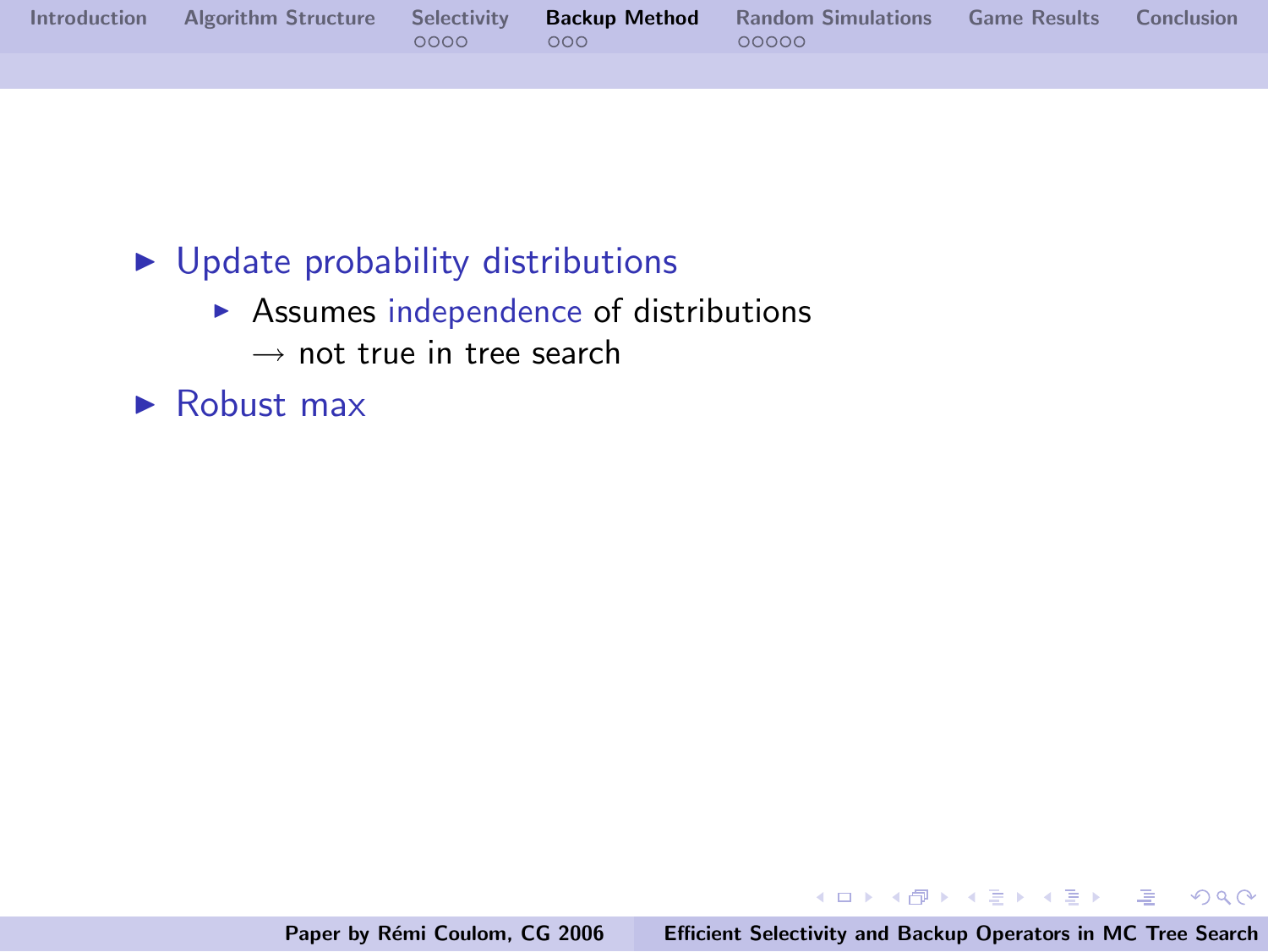|  |          |                | Introduction Algorithm Structure Selectivity Backup Method Random Simulations Game Results Conclusion |  |
|--|----------|----------------|-------------------------------------------------------------------------------------------------------|--|
|  | $0000 -$ | $\sim$ 000 $-$ | 00000                                                                                                 |  |
|  |          |                |                                                                                                       |  |

### $\triangleright$  Update probability distributions

- $\triangleright$  Assumes independence of distributions  $\rightarrow$  not true in tree search
- $\blacktriangleright$  Robust max
	- $\triangleright$  Backup value with maximum number of games
	- $\triangleright$  Most of the time it is move with best value
	- $\triangleright$  Otherwise better not backup less searched move

イロメ イ御メ イヨメ イヨメー

 $\equiv$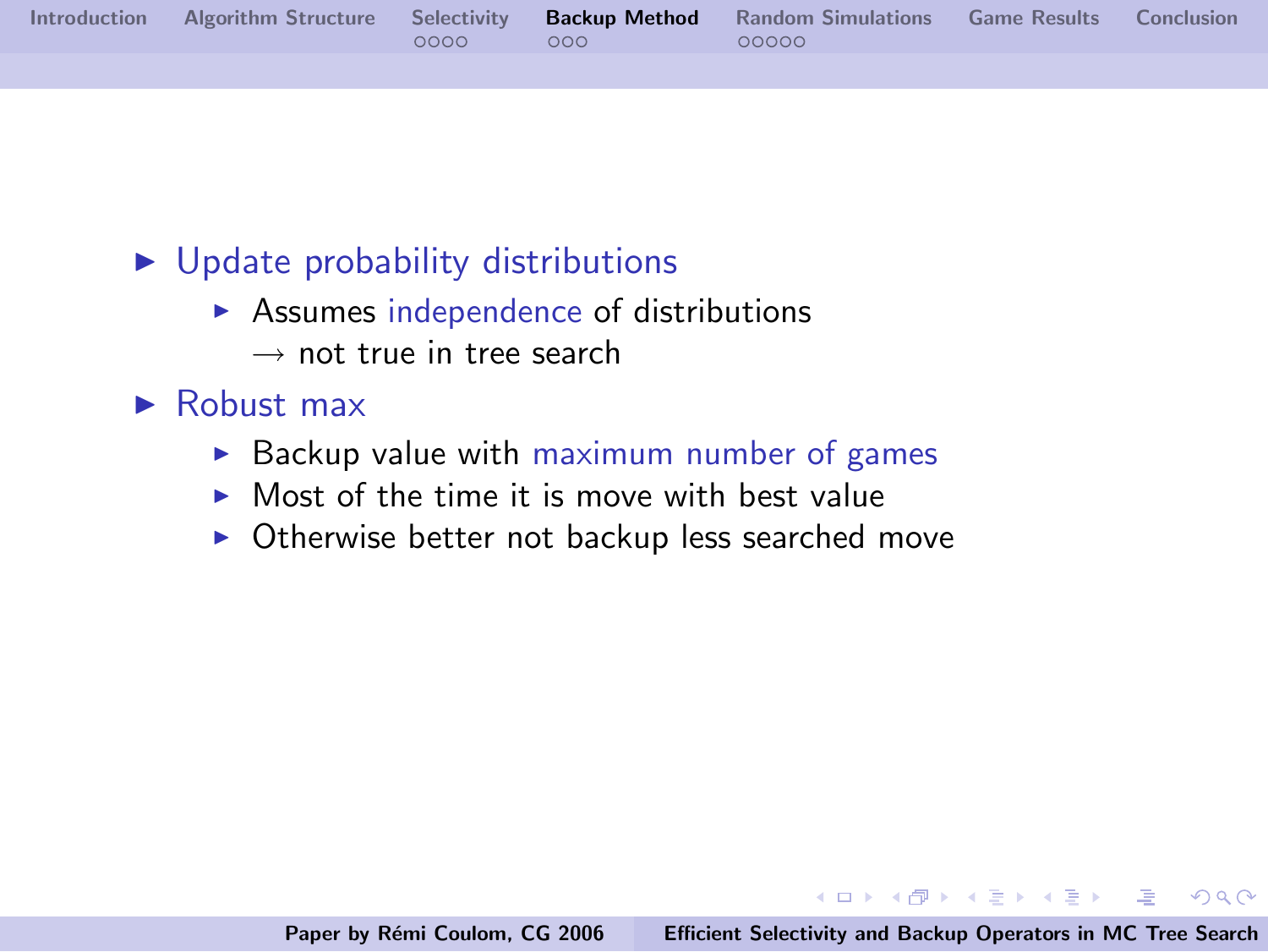|  |          |     | Introduction Algorithm Structure Selectivity Backup Method Random Simulations Game Results Conclusion |  |
|--|----------|-----|-------------------------------------------------------------------------------------------------------|--|
|  | $0000 -$ | റററ | 00000                                                                                                 |  |
|  |          |     |                                                                                                       |  |

### $\triangleright$  Update probability distributions

- $\triangleright$  Assumes independence of distributions  $\rightarrow$  not true in tree search
- $\blacktriangleright$  Robust max
	- $\triangleright$  Backup value with maximum number of games
	- $\triangleright$  Most of the time it is move with best value
	- $\triangleright$  Otherwise better not backup less searched move

 $\blacktriangleright$  Mix

イロメ イ部メ イヨメ イヨメー

 $\Rightarrow$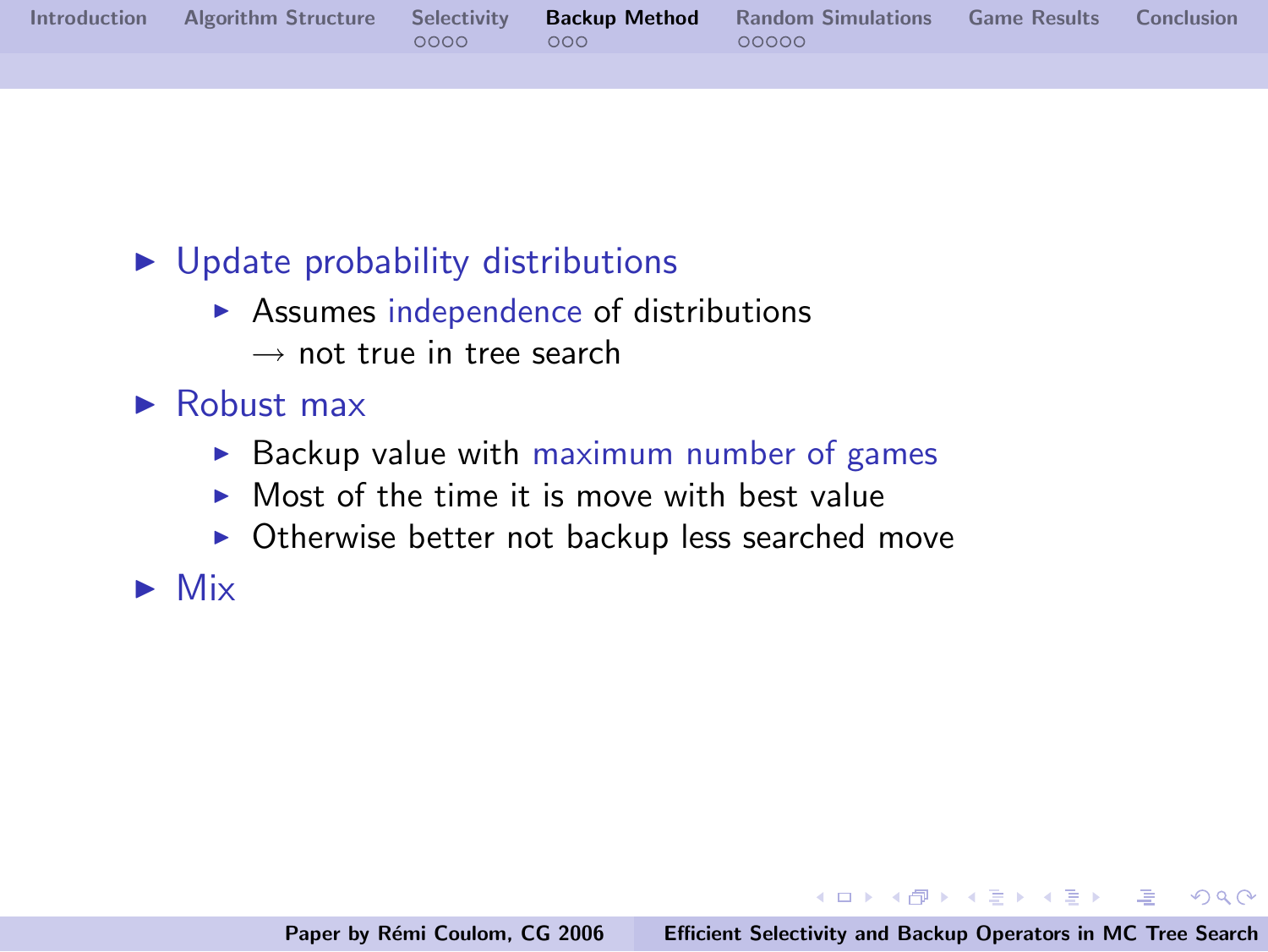|  |      |     | Introduction Algorithm Structure Selectivity Backup Method Random Simulations Game Results Conclusion |  |
|--|------|-----|-------------------------------------------------------------------------------------------------------|--|
|  | റററെ | റററ | 00000                                                                                                 |  |
|  |      |     |                                                                                                       |  |

## $\triangleright$  Update probability distributions

- $\triangleright$  Assumes independence of distributions  $\rightarrow$  not true in tree search
- $\blacktriangleright$  Robust max
	- $\triangleright$  Backup value with maximum number of games
	- $\triangleright$  Most of the time it is move with best value
	- $\triangleright$  Otherwise better not backup less searched move
- $\blacktriangleright$  Mix
	- $\blacktriangleright$  Linear combination between Robust max and Mean
	- $\triangleright$  Refinements for situations where mean is superior to max

イロメ イ部メ イヨメ イヨメー

 $\equiv$   $\cap$   $\cap$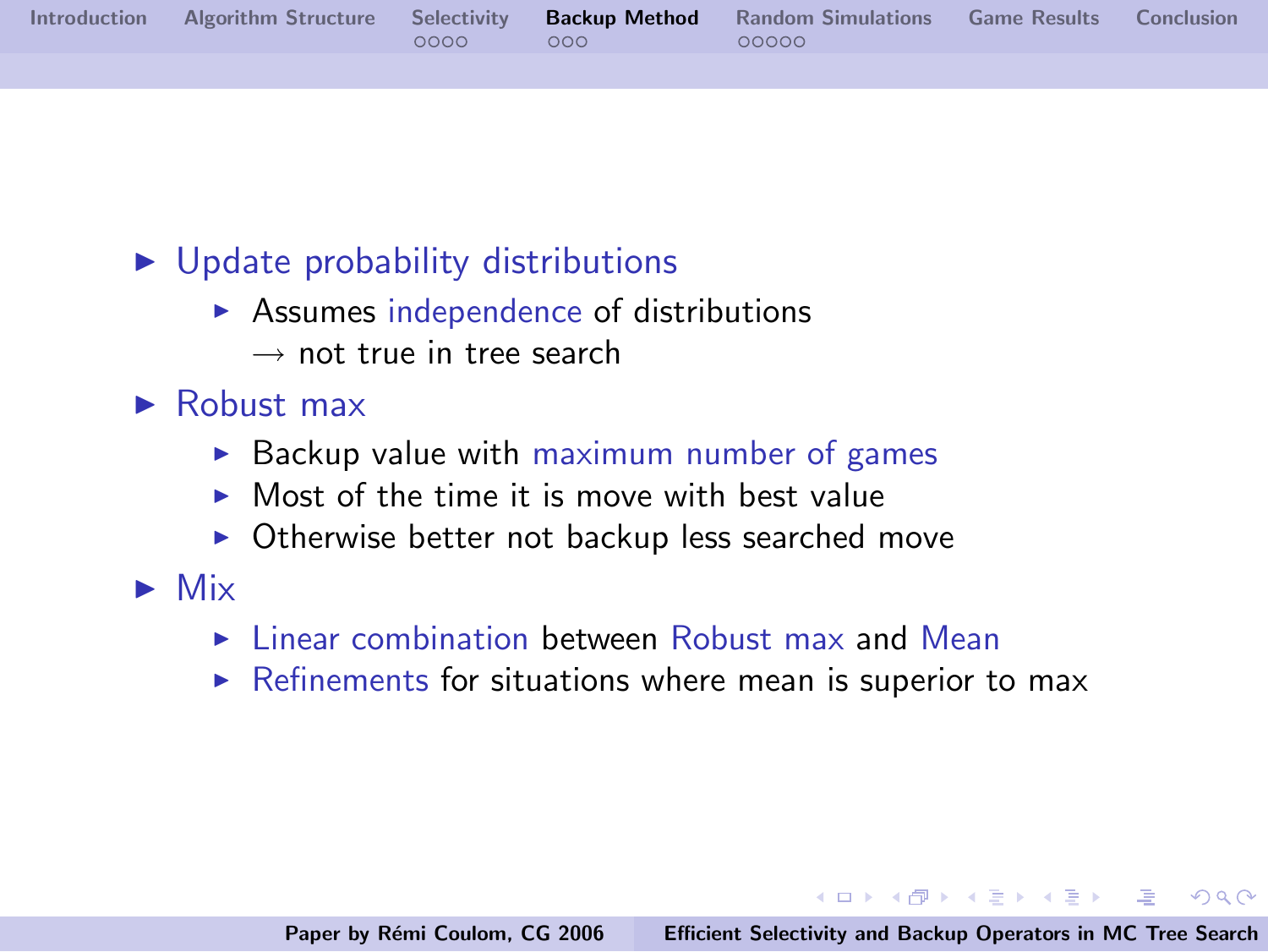[Introduction](#page-2-0) [Algorithm Structure](#page-7-0) [Selectivity](#page-13-0) **[Backup Method](#page-27-0)** [Random Simulations](#page-42-0) [Game Results](#page-53-0) [Conclusion](#page-54-0)<br>0000 000 0000 0000

#### Mix algorithm

```
float MeanWeight = 2 * \text{WIDTH} * \text{HEIGHT};
if (Simulations > 16 * WIDTH * HEIGHT)MeanWeight * = float(Simulations) / (16 * WIDTH * HEIGHT):
float Value = MeanValueif (tGames[1] && tGames[0])
float tAveragedValue[2]:
for (int i = 2; -1 > 0;)
 t Averaged Valuelil =(tGamesii) * tValueii + MeanWeight * Value) / (tGamesii + MeanWeight);if (tGames[0] < tGames[1]if (tValu e[1] > Valu e)Value = tAverageValue[1];else if (tValue[0] < Value)Value = tAverageValue[0].else
 Value = tAverageValue[0];else
Value = tValue[0].return Value:
```
Fig. 1. Value-backup algorithm. The size of the goban is given by "WIDTH" and "HEIGHT". "Simulations" is the number of random games that were run from this node, and "MeanValue" the mean value of these simulations. Move number 0 is the best move, move number 1 is the second best move or the move with the highest number of games, if it is different from the two best moves. tValue i are the the backed-up values of the moves and tGames[i] their numbers of simulations.

Paper by Rémi Coulom, CG 2006 [Efficient Selectivity and Backup Operators in MC Tree Search](#page-0-0)

イロメ イ部メ イヨメ イヨメー

哇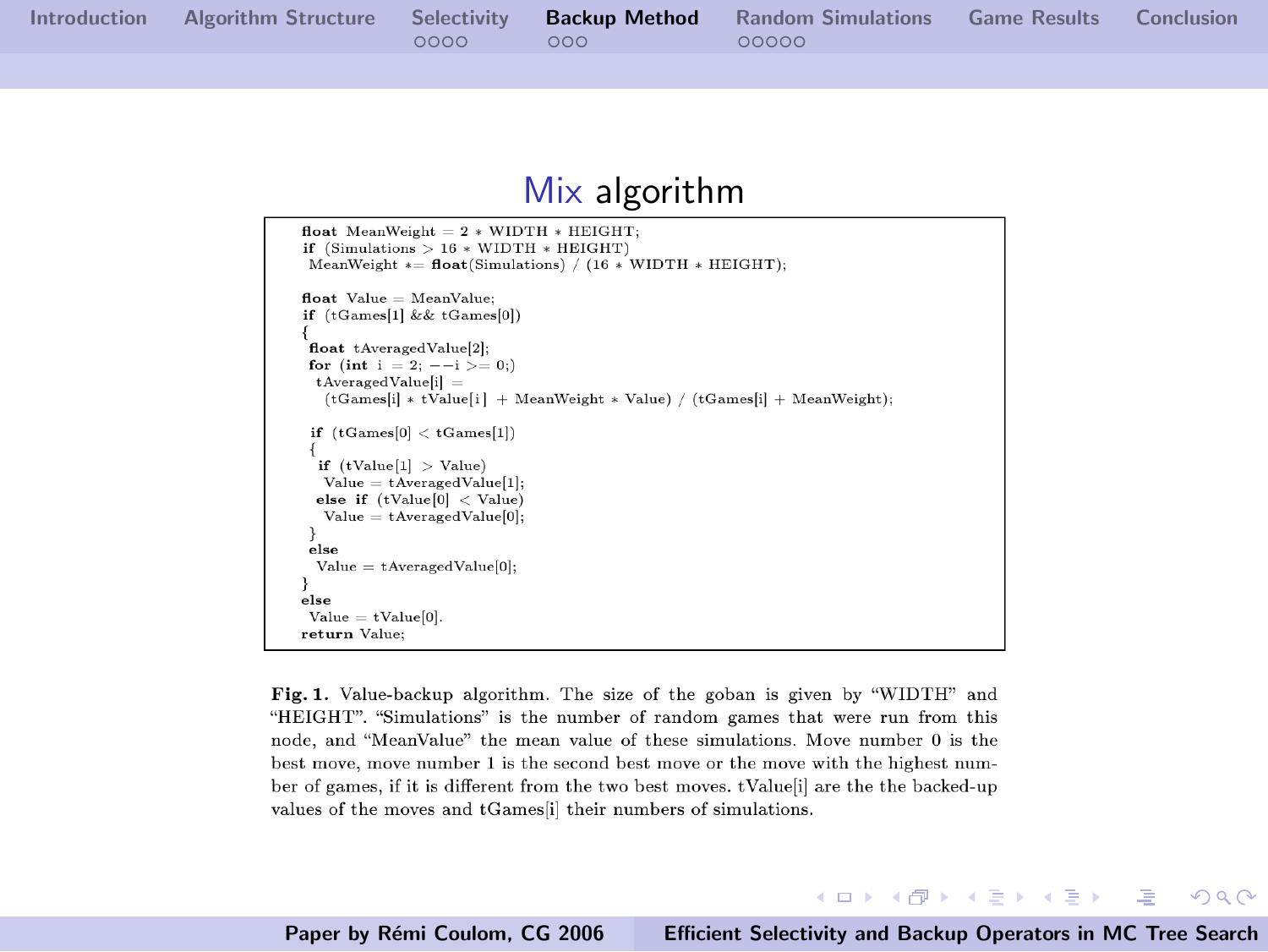| Introduction | <b>Algorithm Structure</b> | Selectivity<br>0000 | <b>Backup Method</b><br>$\bullet$ | <b>Random Simulations</b><br>00000 | <b>Game Results</b> | Conclusion |
|--------------|----------------------------|---------------------|-----------------------------------|------------------------------------|---------------------|------------|
| Value Backup |                            |                     |                                   |                                    |                     |            |
|              | Value Backup               |                     |                                   |                                    |                     |            |

#### Backup experiments

- $\triangleright$  Run number of simulations  $(S)$  for different backup methods
- $\triangleright$  Compute mean error and mean squared error

#### $\blacktriangleright$  "True value":

value with best backup method at 2S simulations

イロメ イ部メ イヨメ イヨメー

<span id="page-39-0"></span> $\equiv$  $\Omega$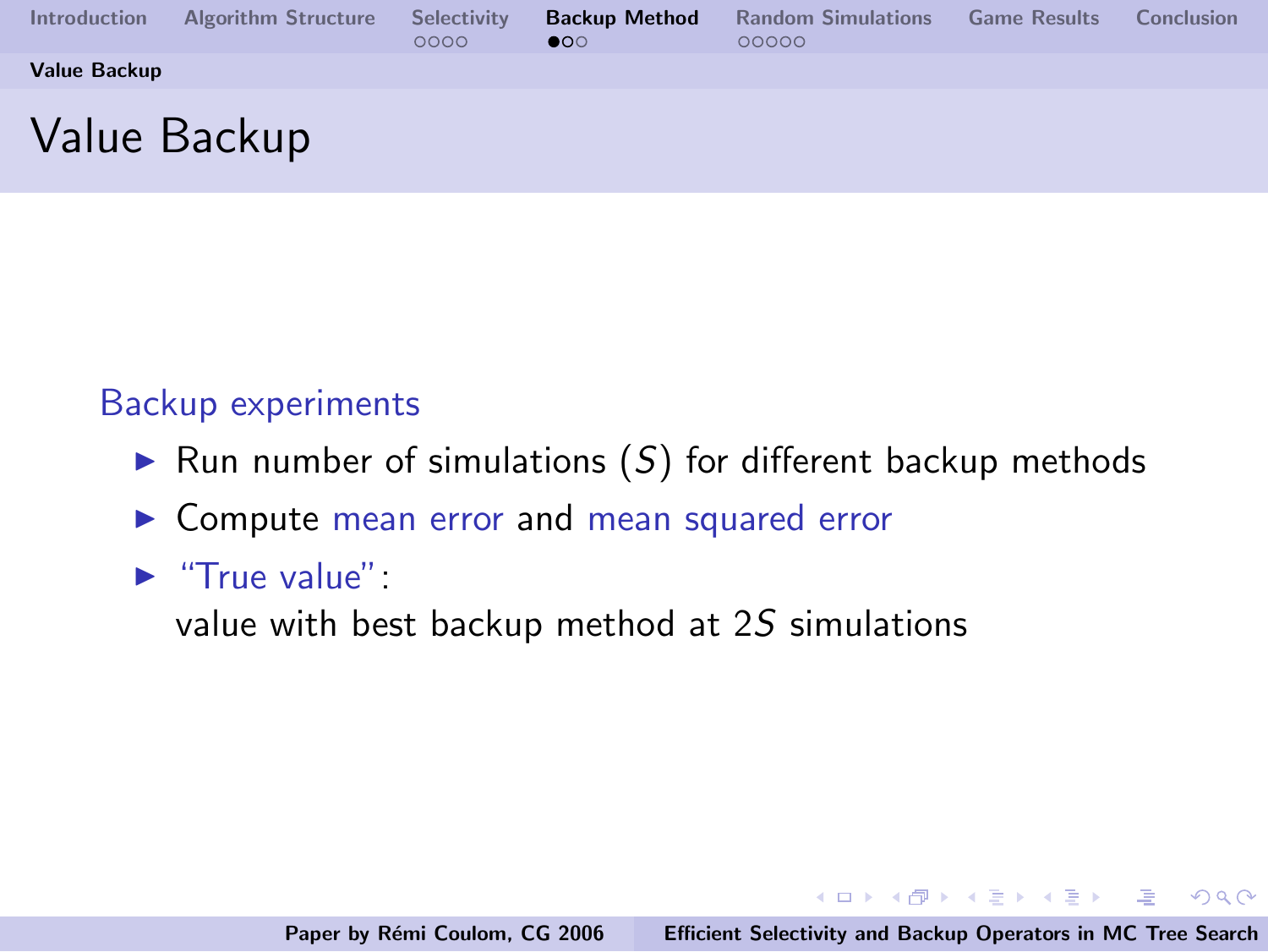| <b>Introduction</b> | 0000 | 000 | Algorithm Structure Selectivity <b>Backup Method</b> Random Simulations Game Results Conclusion<br>00000 |  |
|---------------------|------|-----|----------------------------------------------------------------------------------------------------------|--|
| <b>Value Backup</b> |      |     |                                                                                                          |  |

|             | Mean              |                          | Max                                       |                          | Robust Max        |                          | Mix               |                          |  |  |  |
|-------------|-------------------|--------------------------|-------------------------------------------|--------------------------|-------------------|--------------------------|-------------------|--------------------------|--|--|--|
| Simulations | $\sqrt{\delta^2}$ | $\langle \delta \rangle$ | $\langle\,\overline{\delta^{\,2}}\rangle$ | $\langle \delta \rangle$ | $\sqrt{\delta^2}$ | $\langle \delta \rangle$ | $\sqrt{\delta^2}$ | $\langle \delta \rangle$ |  |  |  |
| 128         | 6.44              | $-3.32$                  | 41.70                                     | 37.00                    | 39.60             | 35.30                    | 5.29              | $-1.43$                  |  |  |  |
| 256         | 7.17              | $-4.78$                  | 25.00                                     | 22.00                    | 23.60             | 20.90                    | 4.72              | $-1.89$                  |  |  |  |
| 512         | 7.56              | $-5.84$                  | 14.90                                     | 12.70                    | 13.90             | 11.90                    | 4.08              | $-1.70$                  |  |  |  |
| 1.024       | 6.26              | $-4.86$                  | 9.48                                      | 7.91                     | 8.82              | 7.41                     | 3.06              | 0.13                     |  |  |  |
| 2,048       | 4.38              | $-3.15$                  | 6.72                                      | 5.37                     | 6.11              | 4.91                     | 2.63              | 0.77                     |  |  |  |
| 4.096       | 2.84              | $-1.55$                  | 4.48                                      | 3.33                     | 3.94              | 2.91                     | 2.05              | 0.69                     |  |  |  |
| 8,192       | 2.23              | $-0.62$                  | 2.78                                      | 1.47                     | 2.42              | 1.07                     | 1.85              | 0.32                     |  |  |  |
| 16,384      | 2.34              | $-0.57$                  | 2.45                                      | 0.01                     | 2.40              | $-0.30$                  | 2.10              | $-0.19$                  |  |  |  |
| 32,768      | 2.15              | $-0.52$                  | 2.19                                      | 0.10                     | 2.26              | $-0.12$                  | 1.93              | $-0.02$                  |  |  |  |
| 65,536      | 2.03              | $-0.50$                  | 1.83                                      | 0.23                     | 1.88              | 0.01                     | 1.70              | 0.01                     |  |  |  |
| 131,072     | 2.07              | $-0.54$                  | 1.80                                      | 0.25                     | 1.94              | 0.02                     | 1.80              | $-0.02$                  |  |  |  |
| 262,144     | 1.85              | $-0.58$                  | 1.49                                      | 0.25                     | 1.51              | 0.07                     | 1.39              | $-0.02$                  |  |  |  |

#### Results

Paper by Rémi Coulom, CG 2006 [Efficient Selectivity and Backup Operators in MC Tree Search](#page-0-0)

メロメ メタメ メミメ メミメー

● 1  $2990$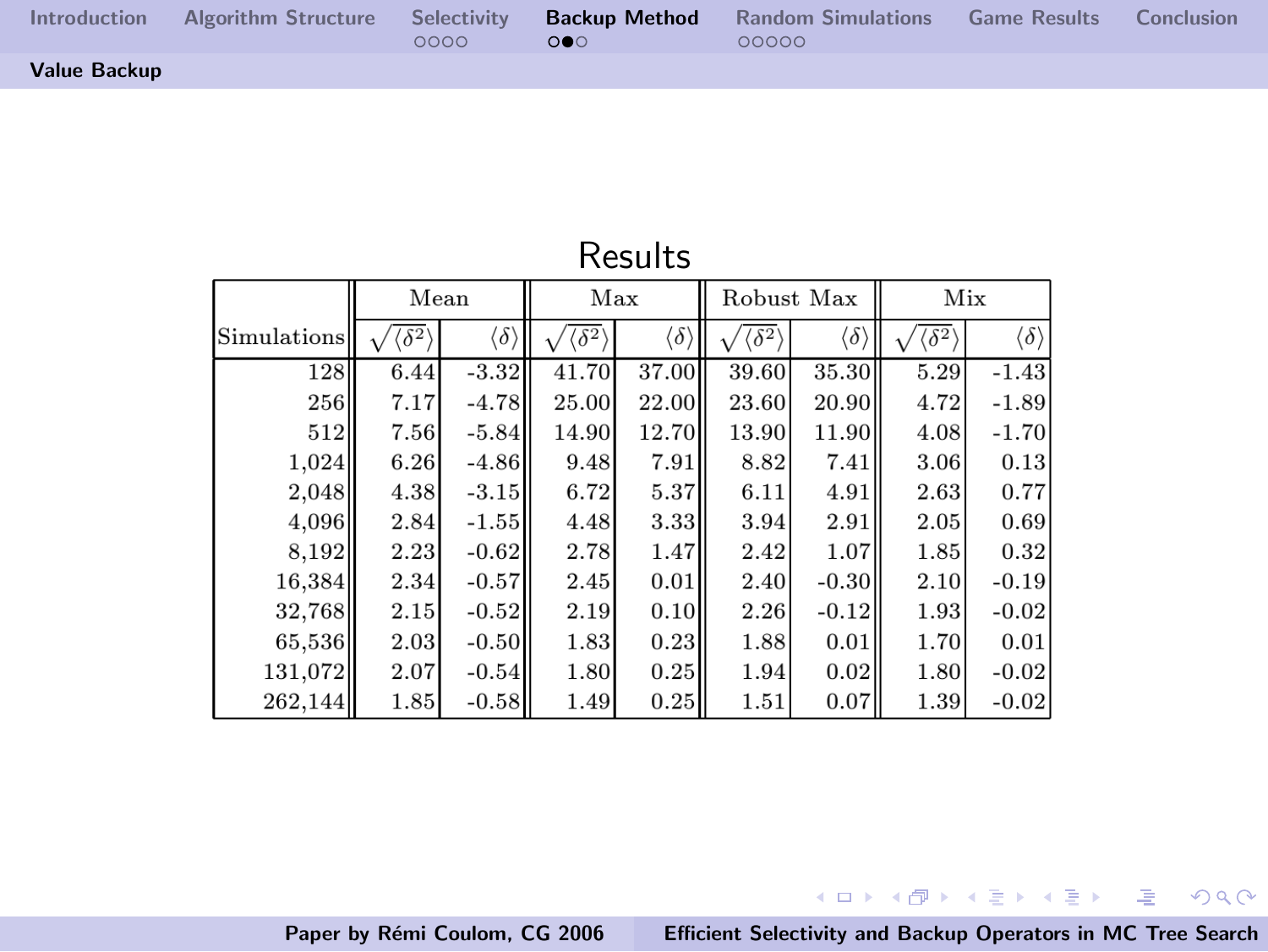| <b>Introduction</b>       | Algorithm Structure | Selectivity<br>0000 | $\bigcirc$ | <b>Backup Method</b> Random Simulations<br>00000 | <b>Game Results</b> | Conclusion |
|---------------------------|---------------------|---------------------|------------|--------------------------------------------------|---------------------|------------|
| <b>Uncertainty Backup</b> |                     |                     |            |                                                  |                     |            |
|                           |                     |                     |            |                                                  |                     |            |

# Uncertainty Backup

- $\blacktriangleright$  Use data of backup experiments
- $\blacktriangleright$  Approximate with

$$
\frac{\sigma^2}{\min(500, S)}
$$

Paper by Rémi Coulom, CG 2006 [Efficient Selectivity and Backup Operators in MC Tree Search](#page-0-0)

イロメ イ部メ イヨメ イヨメー

哇

<span id="page-41-0"></span> $2Q$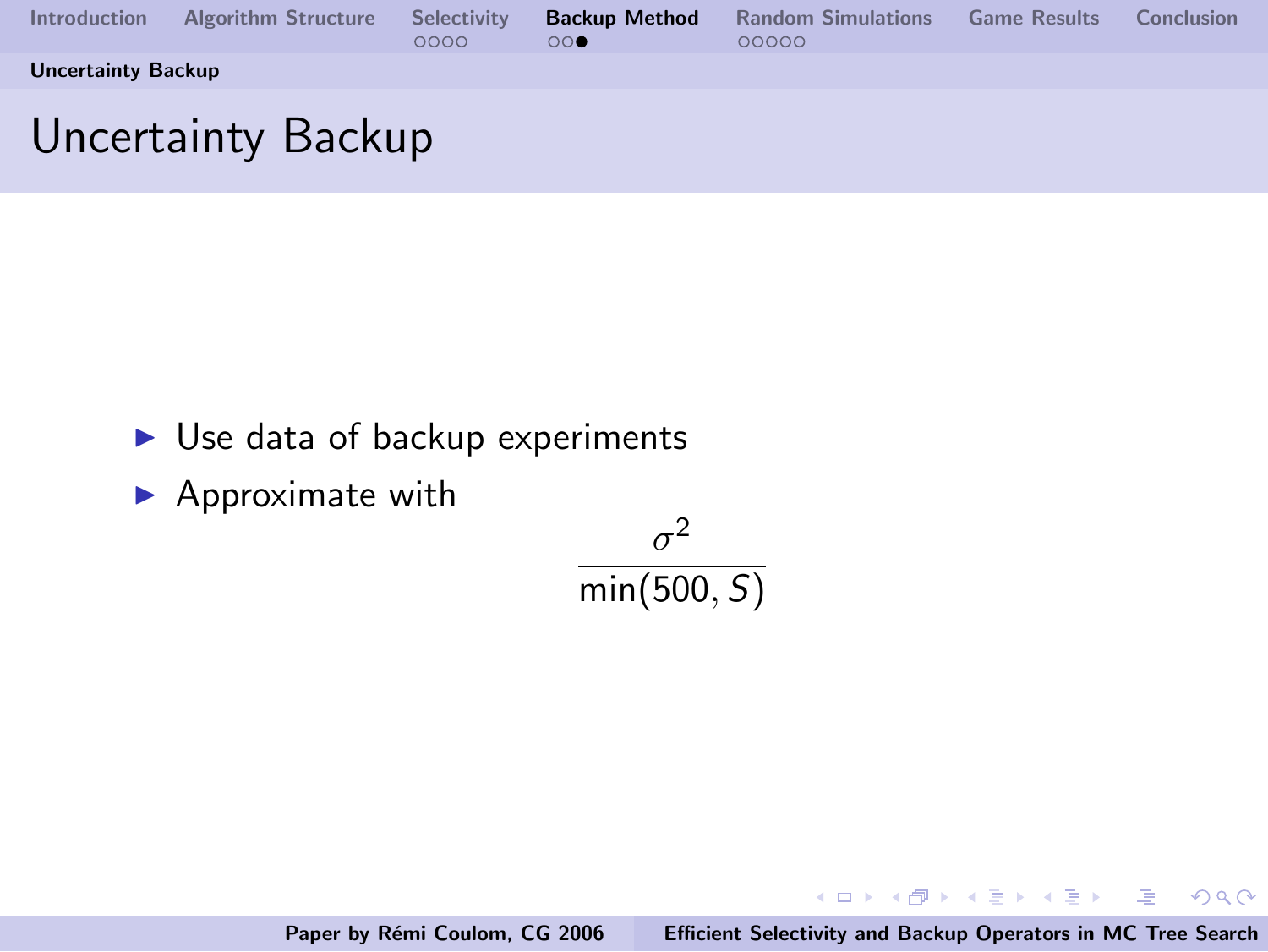|  |      |         | Introduction Algorithm Structure Selectivity Backup Method Random Simulations Game Results Conclusion |  |
|--|------|---------|-------------------------------------------------------------------------------------------------------|--|
|  | 0000 | $000 -$ | 00000                                                                                                 |  |
|  |      |         |                                                                                                       |  |

## Random Simulations

 $\blacktriangleright$  Simplest method:

select moves uniformly at random, if legal and not eye-filling

Paper by Rémi Coulom, CG 2006 [Efficient Selectivity and Backup Operators in MC Tree Search](#page-0-0)

イロメ イ部メ イヨメ イヨメー

<span id="page-42-0"></span> $E = \Omega Q$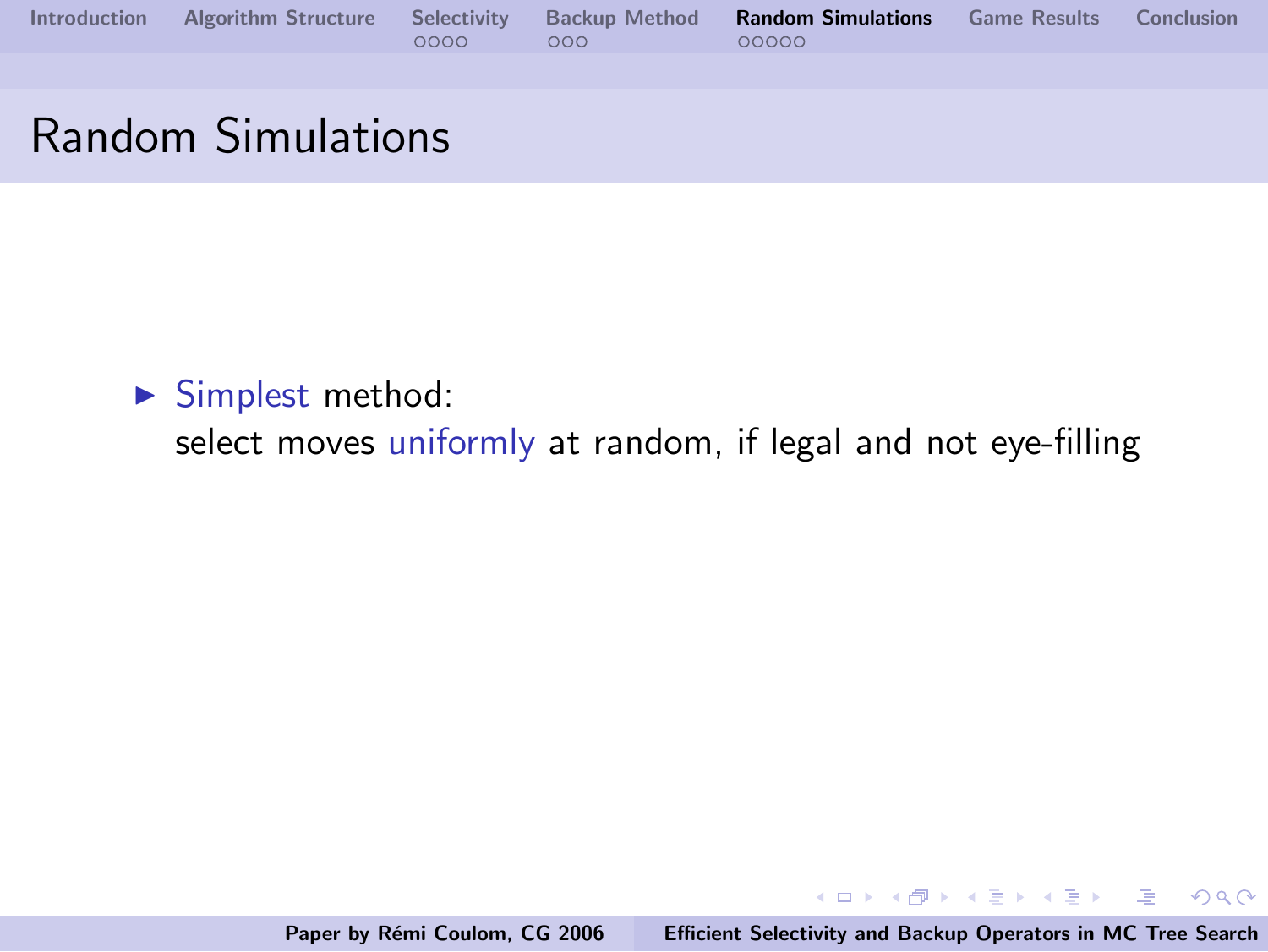|  |                                                                 | Introduction Algorithm Structure Selectivity Backup Method Random Simulations Game Results Conclusion |  |
|--|-----------------------------------------------------------------|-------------------------------------------------------------------------------------------------------|--|
|  | $\begin{array}{ccc} 0 & 0 & 0 & 0 \\ 0 & 0 & 0 & 0 \end{array}$ | - QQQQQ                                                                                               |  |

## Random Simulations

 $\blacktriangleright$  Simplest method:

select moves uniformly at random, if legal and not eye-filling

#### $\blacktriangleright$  Improvement:

probability distribution uses domain specific knowledge assign urgencies and select moves with probability proportional to urgency

イロメ イ部メ イヨメ イヨメー

 $\equiv$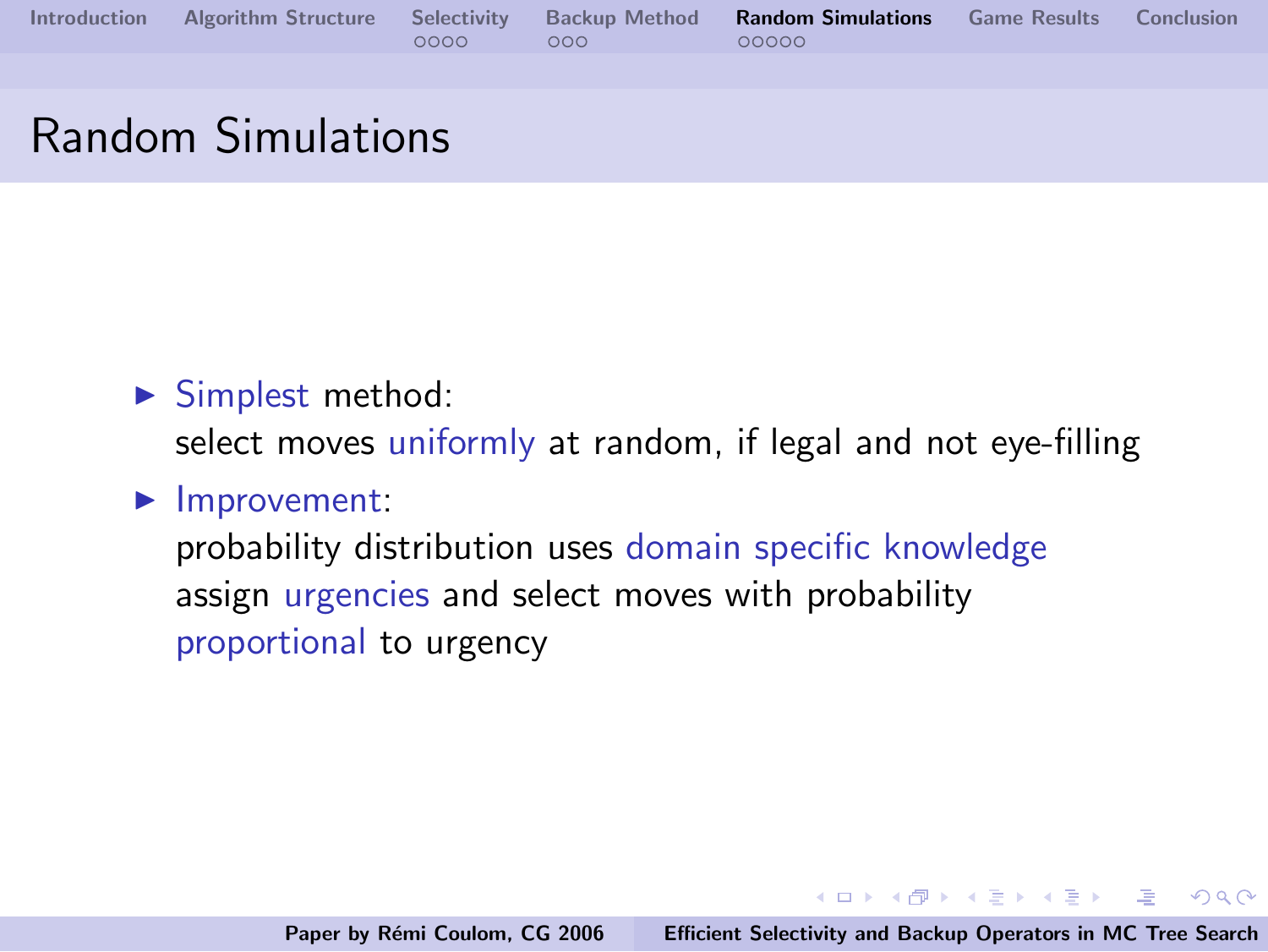| <b>Introduction</b> | <b>Algorithm Structure</b> | Selectivity<br>0000 | <b>Backup Method</b><br>000 | <b>Random Simulations</b><br>$\bullet$ 0000 | <b>Game Results</b> | Conclusion |
|---------------------|----------------------------|---------------------|-----------------------------|---------------------------------------------|---------------------|------------|
| <b>Urgencies</b>    |                            |                     |                             |                                             |                     |            |
| Urgencies           |                            |                     |                             |                                             |                     |            |

 $\blacktriangleright$  Illegal or completely surrounded by own stones (not atari)  $\rightarrow$  urgency = 0 (final) (full false-eye detection to slow)

<span id="page-44-0"></span>K ロ ▶ K @ ▶ K 글 ▶ K 글 ▶ → 글 → K) Q Q →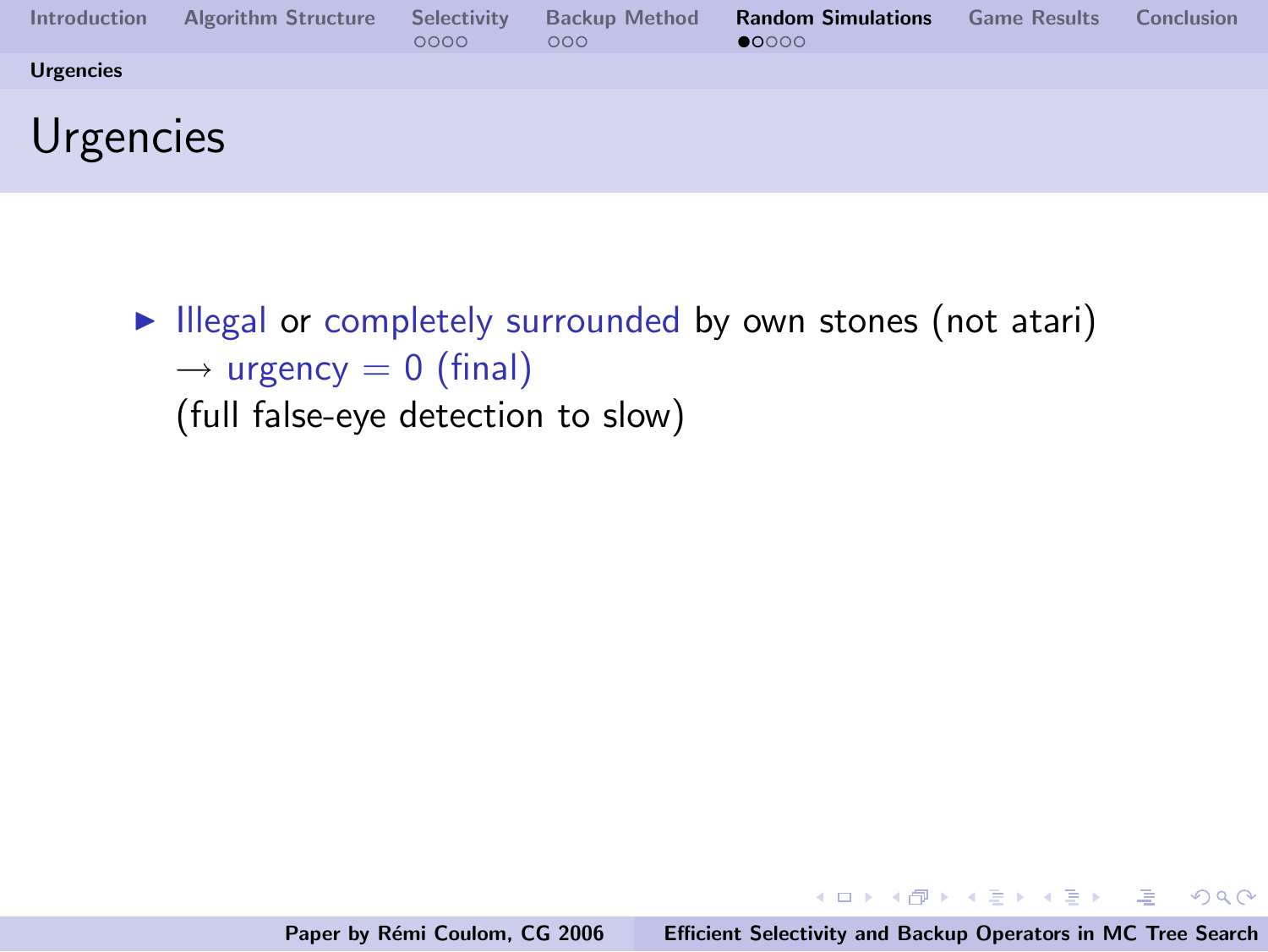| <b>Introduction</b> | <b>Algorithm Structure</b> | Selectivity<br>0000 | <b>Backup Method</b><br>000 | <b>Random Simulations</b><br>$\bullet$ 0000 | <b>Game Results</b> | Conclusion |
|---------------------|----------------------------|---------------------|-----------------------------|---------------------------------------------|---------------------|------------|
| <b>Urgencies</b>    |                            |                     |                             |                                             |                     |            |
| Urgencies           |                            |                     |                             |                                             |                     |            |

- $\blacktriangleright$  Illegal or completely surrounded by own stones (not atari)  $\rightarrow$  urgency = 0 (final) (full false-eye detection to slow)
- $\triangleright$  otherwise:  $\rightarrow$  urgency = 1

イロン イ団ン イミン イモンド 走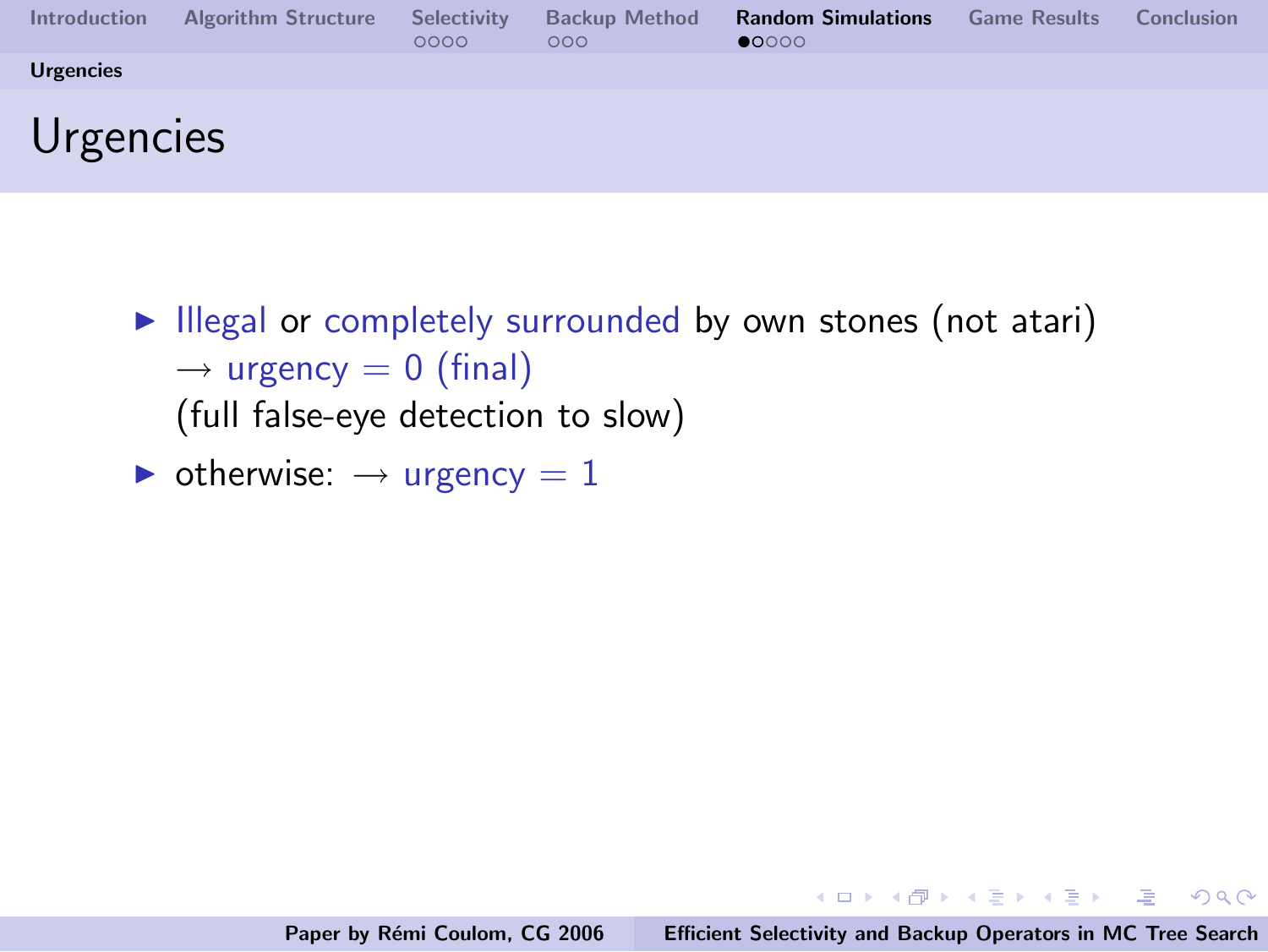| <b>Introduction</b> | <b>Algorithm Structure</b> | Selectivity<br>0000 | <b>Backup Method</b><br>000 | <b>Random Simulations</b><br>$\bullet$ 0000 | <b>Game Results</b> | Conclusion |
|---------------------|----------------------------|---------------------|-----------------------------|---------------------------------------------|---------------------|------------|
| <b>Urgencies</b>    |                            |                     |                             |                                             |                     |            |
| Urgencies           |                            |                     |                             |                                             |                     |            |

- $\blacktriangleright$  Illegal or completely surrounded by own stones (not atari)  $\rightarrow$  urgency = 0 (final) (full false-eye detection to slow)
- $\triangleright$  otherwise:  $\rightarrow$  urgency = 1
- $\triangleright$  only liberty of own block (size S)  $\rightarrow$  urgency  $+= 1000 \times S$ unless hopeless extension
	- $\triangleright$  at most one contiguous empty point
	- $\blacktriangleright$  no opponent string in atari
	- $\triangleright$  no own string not atari

イロン イ母ン イミン イモンニ 正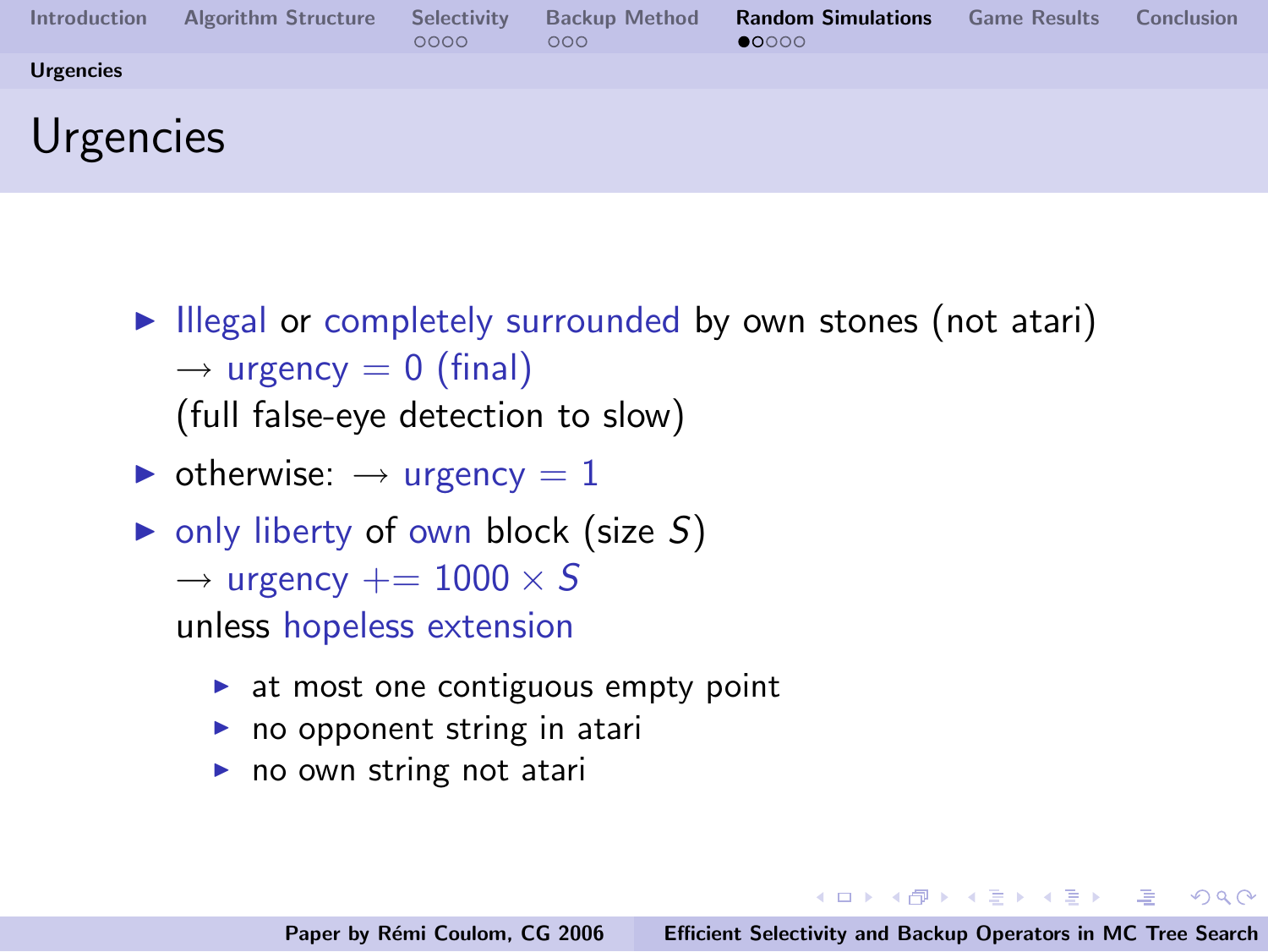| Introduction     | 0000 | 000 | Algorithm Structure Selectivity Backup Method <b>Random Simulations</b> Game Results Conclusion<br>00000 |  |
|------------------|------|-----|----------------------------------------------------------------------------------------------------------|--|
| <b>Urgencies</b> |      |     |                                                                                                          |  |

 $\triangleright$  only liberty of opponent block  $\rightarrow$  urgency  $+= 10000 \times S$ unless hopeless extension

イロメ イ御メ イヨメ イヨメー

 $\equiv$ 

 $QQ$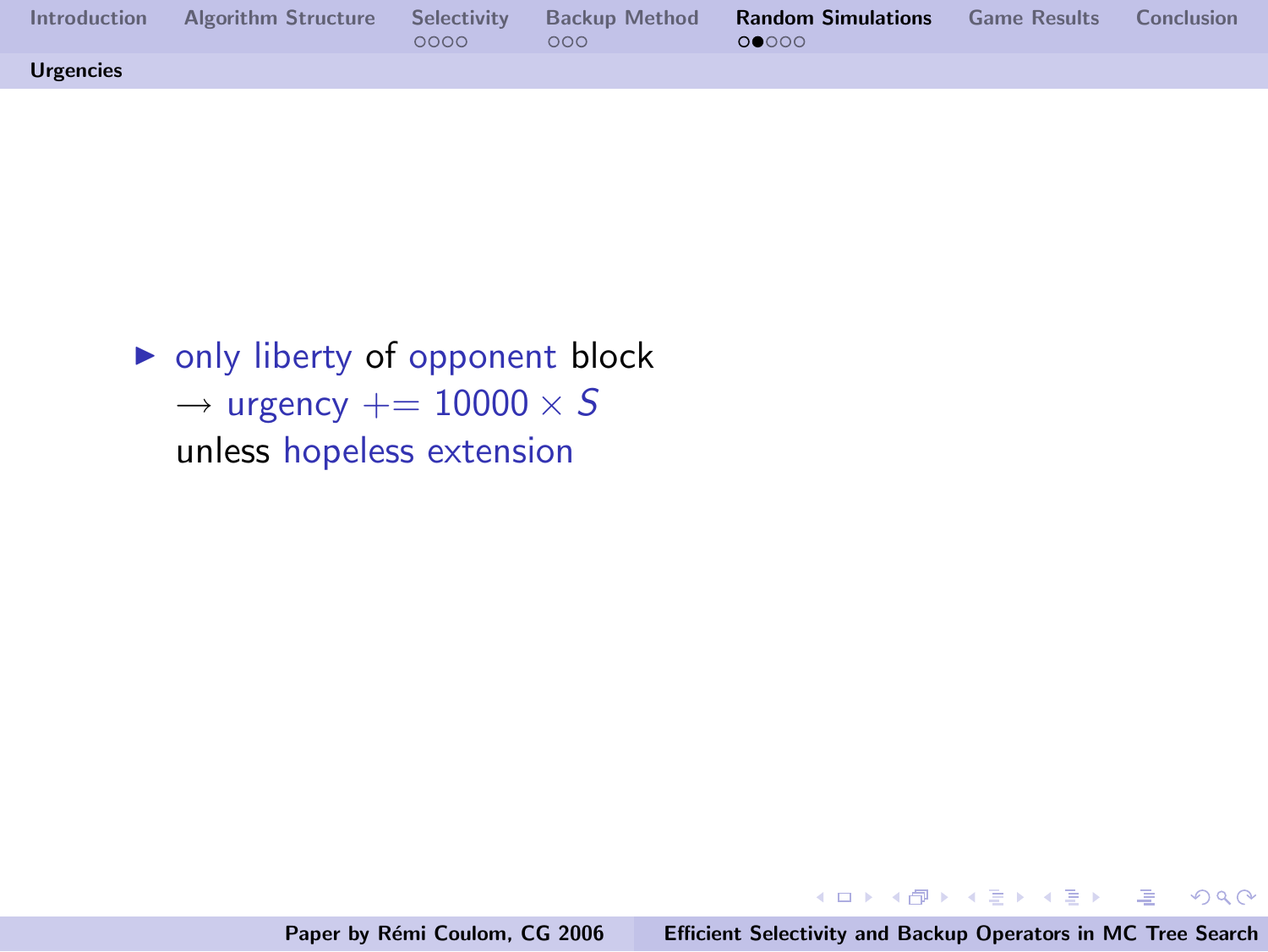| Introduction     | 0000 | 000 | Algorithm Structure Selectivity Backup Method <b>Random Simulations</b> Game Results Conclusion<br>റ∙െറ |  |
|------------------|------|-----|---------------------------------------------------------------------------------------------------------|--|
| <b>Urgencies</b> |      |     |                                                                                                         |  |

 $\triangleright$  only liberty of opponent block  $\rightarrow$  urgency  $+= 10000 \times S$ unless hopeless extension if opponent block adjacent to own block in atari  $\rightarrow$  urgency  $+= 100000 \times S$ 

K ロ ▶ K 個 ▶ K 글 ▶ K 글 ▶ - 글 - K 9 Q @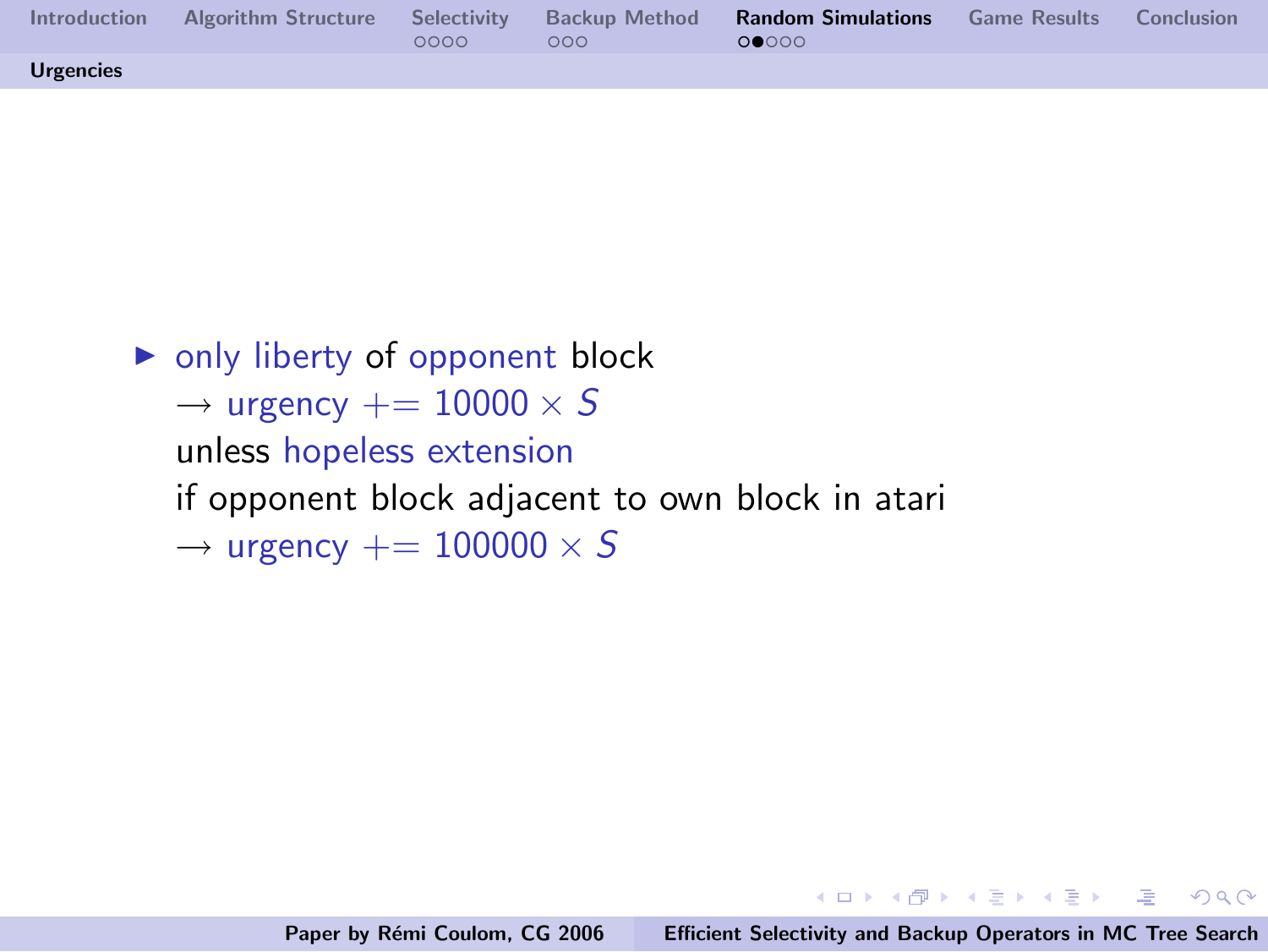| Introduction         | <b>Algorithm Structure</b> | Selectivity<br>0000 | <b>Backup Method</b><br>000 | <b>Random Simulations</b><br>00000 | <b>Game Results</b> | Conclusion |
|----------------------|----------------------------|---------------------|-----------------------------|------------------------------------|---------------------|------------|
| <b>Useless Moves</b> |                            |                     |                             |                                    |                     |            |
|                      | Useless Moves              |                     |                             |                                    |                     |            |

Some moves are, if selected, replaced by a different move

 $\triangleright$  Create eye: if surrounded by own stones of a single string and one empty point, which is liberty of the same string  $\rightarrow$  play on this liberty

<span id="page-49-0"></span>K ロ ▶ K @ ▶ K 글 ▶ K 글 ▶ → 글 → K) Q Q →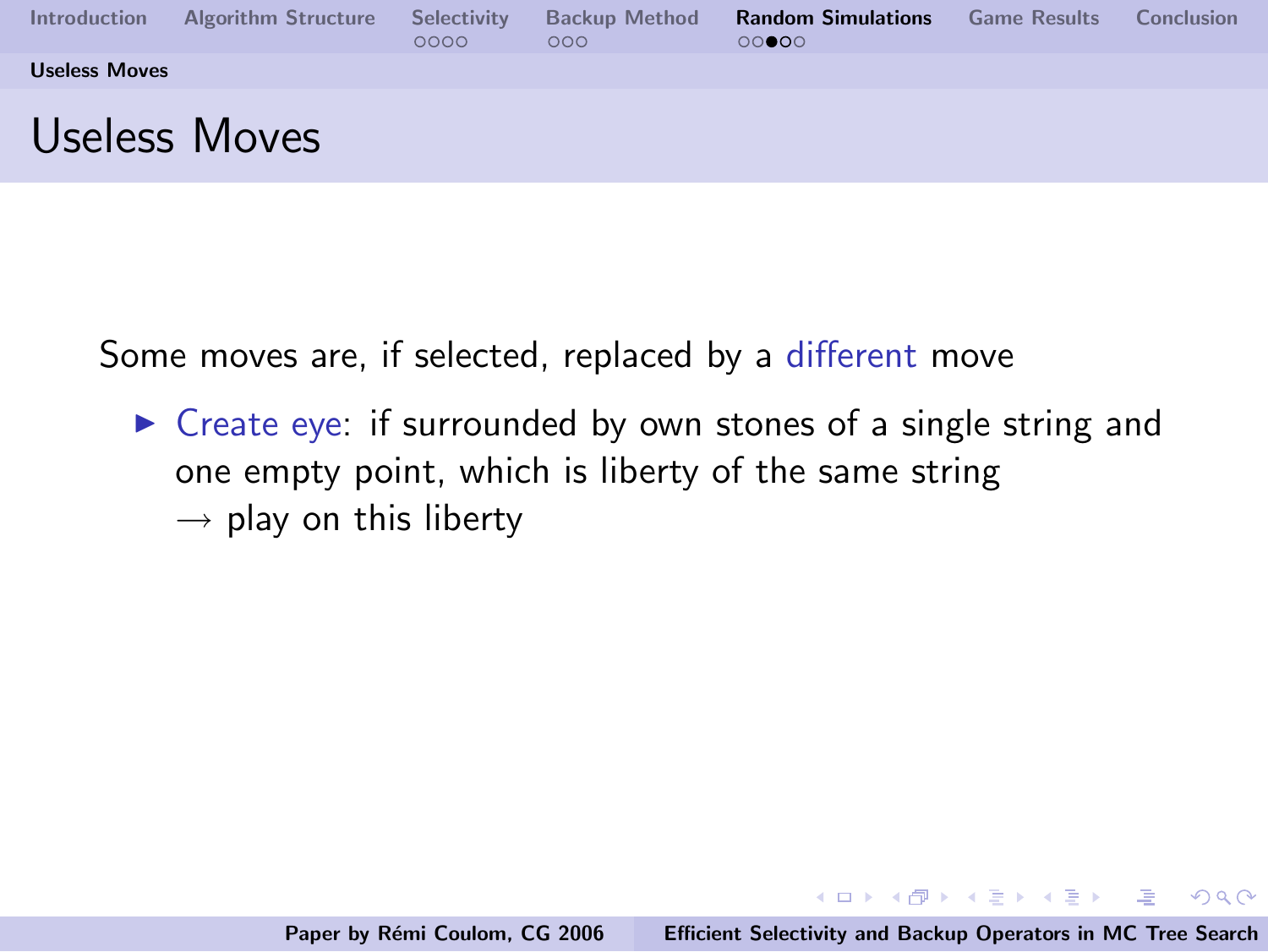| Introduction         | <b>Algorithm Structure</b> | Selectivity<br>0000 | <b>Backup Method</b><br>000 | <b>Random Simulations</b><br>00000 | <b>Game Results</b> | Conclusion |
|----------------------|----------------------------|---------------------|-----------------------------|------------------------------------|---------------------|------------|
| <b>Useless Moves</b> |                            |                     |                             |                                    |                     |            |
|                      | Useless Moves              |                     |                             |                                    |                     |            |

Some moves are, if selected, replaced by a different move

- $\triangleright$  Create eye: if surrounded by own stones of a single string and one empty point, which is liberty of the same string  $\rightarrow$  play on this liberty
- $\triangleright$  Surrounded by opponent stones and one empty point, move does not change atari status of opponent blocks  $\rightarrow$  play on empty point

 $(1, 1)$   $(1, 1)$   $(1, 1)$   $(1, 1)$   $(1, 1)$   $(1, 1)$   $(1, 1)$   $(1, 1)$   $(1, 1)$   $(1, 1)$   $(1, 1)$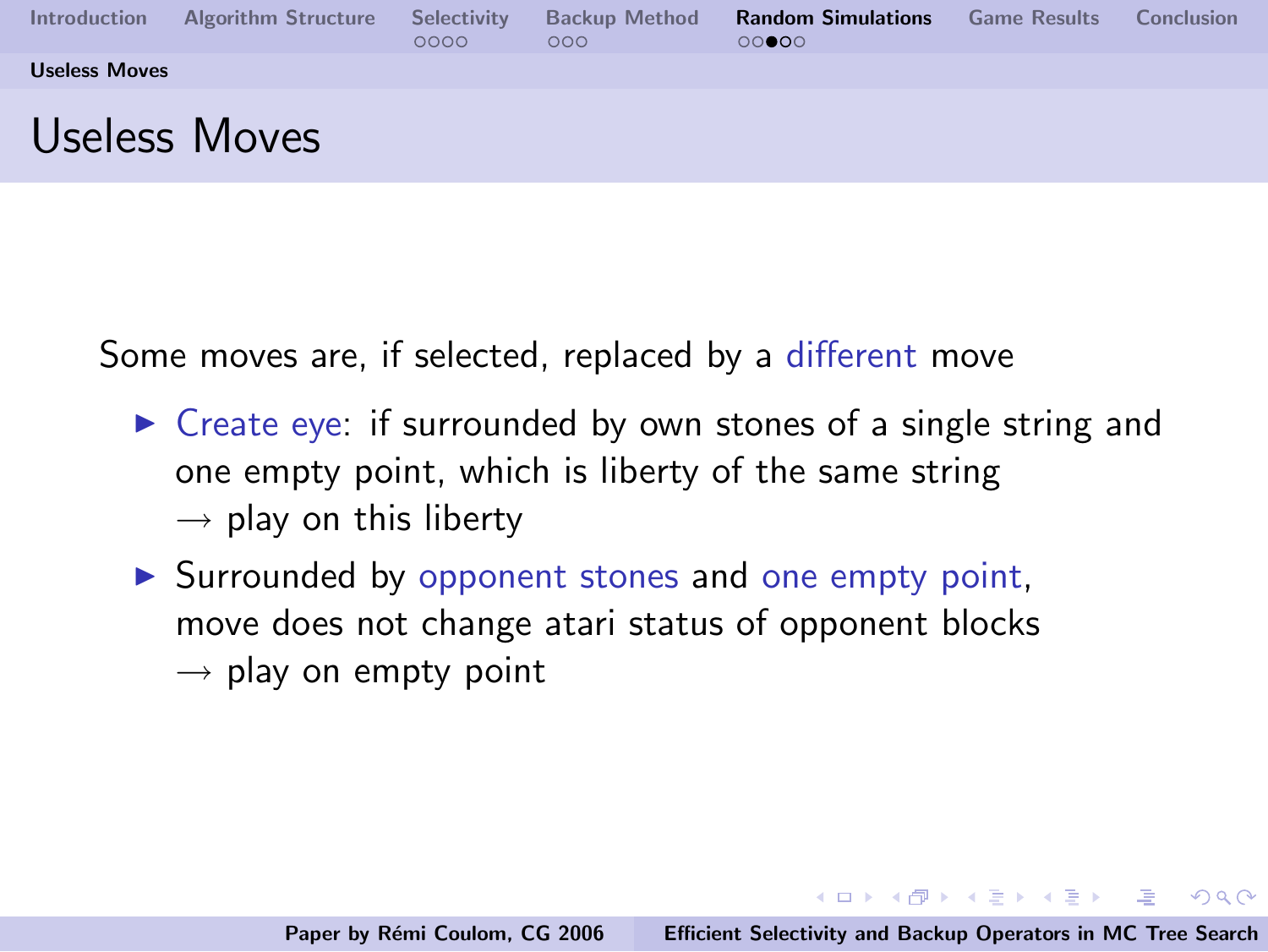| Introduction         | Algorithm Structure | 0000 | 000 | Selectivity Backup Method <b>Random Simulations</b> Game Results Conclusion<br>റററൈ |  |
|----------------------|---------------------|------|-----|-------------------------------------------------------------------------------------|--|
| <b>Useless Moves</b> |                     |      |     |                                                                                     |  |

- $\triangleright$  Move creates string in atari (more than one stone)
	- $\triangleright$  if urgency > 1000:
		- $\rightarrow$  urgency = 1, repeat move selection
	- $\triangleright$  string had a string in atari adjacent  $\rightarrow$  capture string in atari instead
	- $\triangleright$  string had two liberties before move
		- $\rightarrow$  play other liberty instead

K ロ ▶ K @ ▶ K 글 ▶ K 글 ▶ → 글 → K) Q Q →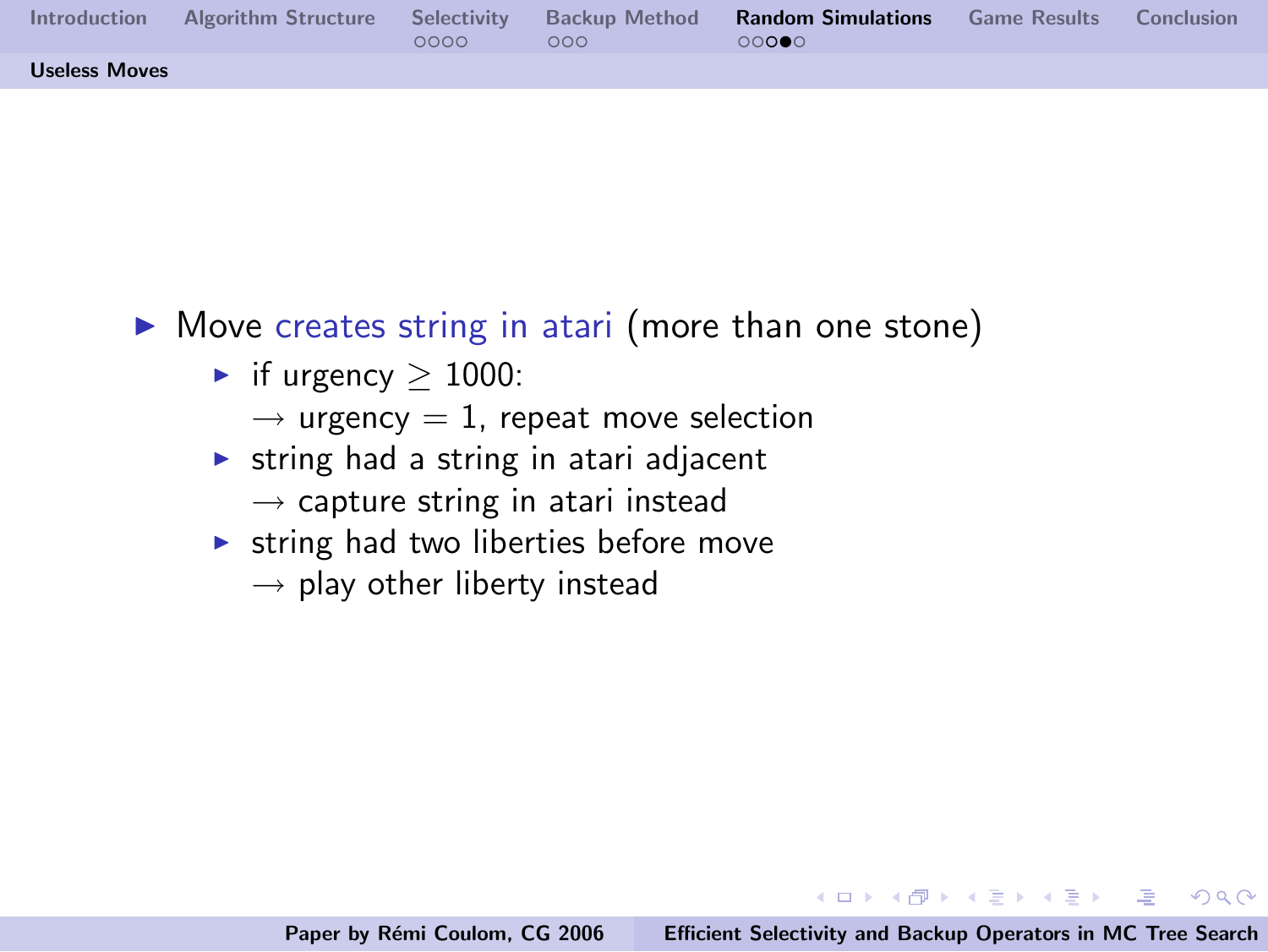| <b>Introduction</b> | <b>Algorithm Structure</b> | Selectivity<br>0000 | <b>Backup Method</b><br>000 | <b>Random Simulations</b><br>0000 | <b>Game Results</b> | Conclusion |
|---------------------|----------------------------|---------------------|-----------------------------|-----------------------------------|---------------------|------------|
| <b>Performance</b>  |                            |                     |                             |                                   |                     |            |
| Performance         |                            |                     |                             |                                   |                     |            |

- $\blacktriangleright$  Athlon 3400+
- $\triangleright$  64-bit GCC 4.0.3
- ▶ 17000 games/sec on empty  $9 \times 9$

イロメ イ母メ イヨメ イヨメーヨー

<span id="page-52-0"></span> $QQ$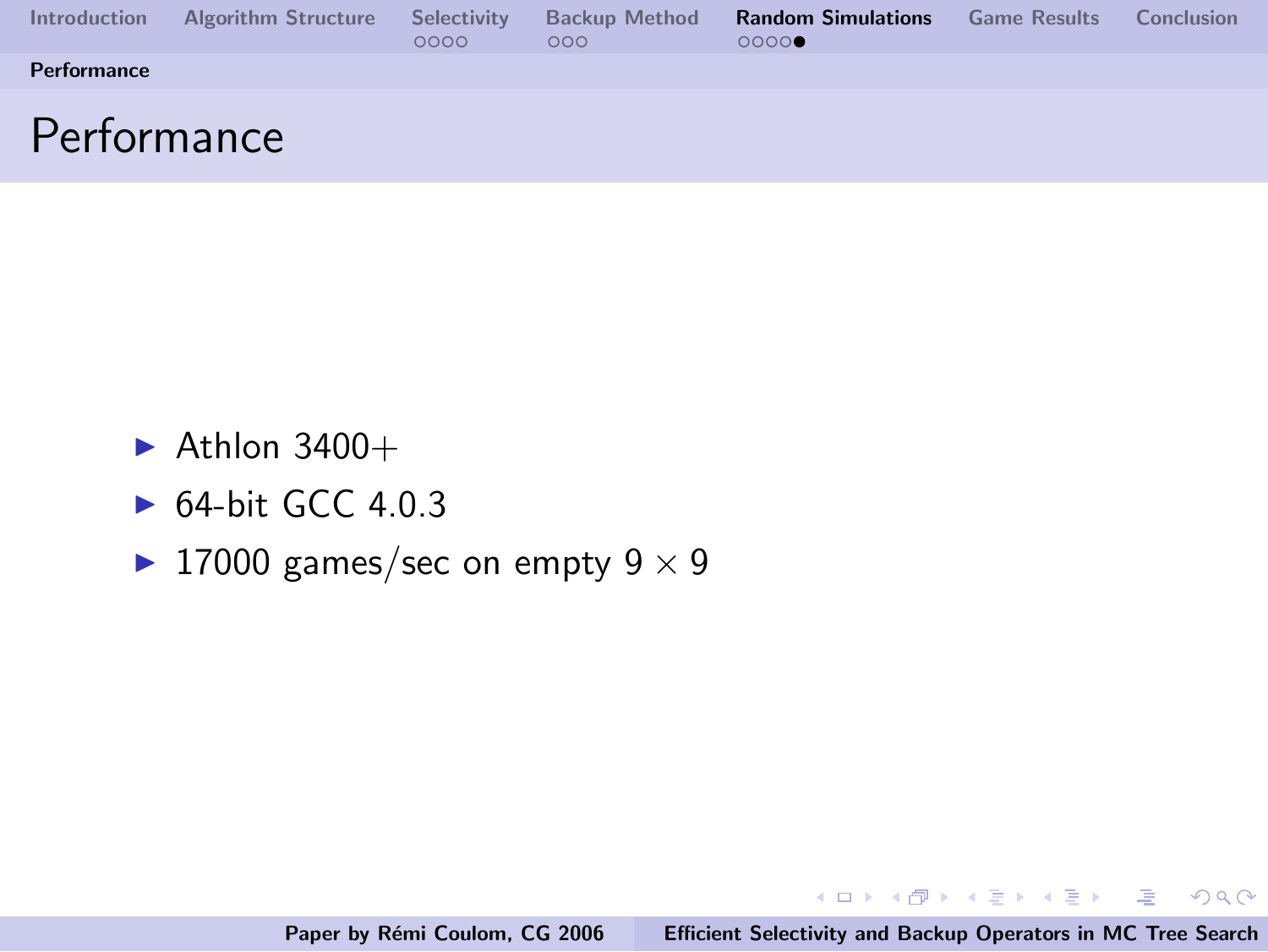|  |            | Introduction Algorithm Structure Selectivity Backup Method Random Simulations Game Results Conclusion |  |
|--|------------|-------------------------------------------------------------------------------------------------------|--|
|  | $0000$ 000 | 00000                                                                                                 |  |

# Game Results

| Player                                                           | Opponent | Winning Rate Komi |     |
|------------------------------------------------------------------|----------|-------------------|-----|
| $ CrazvStone$ (5 min / game) Indigo 2005 (8 min / game)          |          | 61\% $(\pm 4.9)$  | 6.5 |
| $\vert$ Indigo 2005 (8 min / game) $\vert$ GNU Go 3.6 (level 10) |          | $28\%~(\pm 4.4)$  | 6.5 |
| CrazyStone (4 min / Game) GNU Go 3.6 (level 10)                  |          | $25\%~(\pm 4.3)$  | 7.5 |
| CrazyStone (8 min / Game)   GNU Go 3.6 (level 10)                |          | $32\%~(\pm 4.7)$  | 7.5 |
| CrazyStone (16 min / Game) GNU Go 3.6 (level 10)                 |          | $36\%~(\pm 4.8)$  | 7.5 |

Table 2. Match results, with 95% confidence intervals

<span id="page-53-0"></span>K ロ X K @ X K 할 X K 할 X ( 할 X ) 원 X 0 K 0 K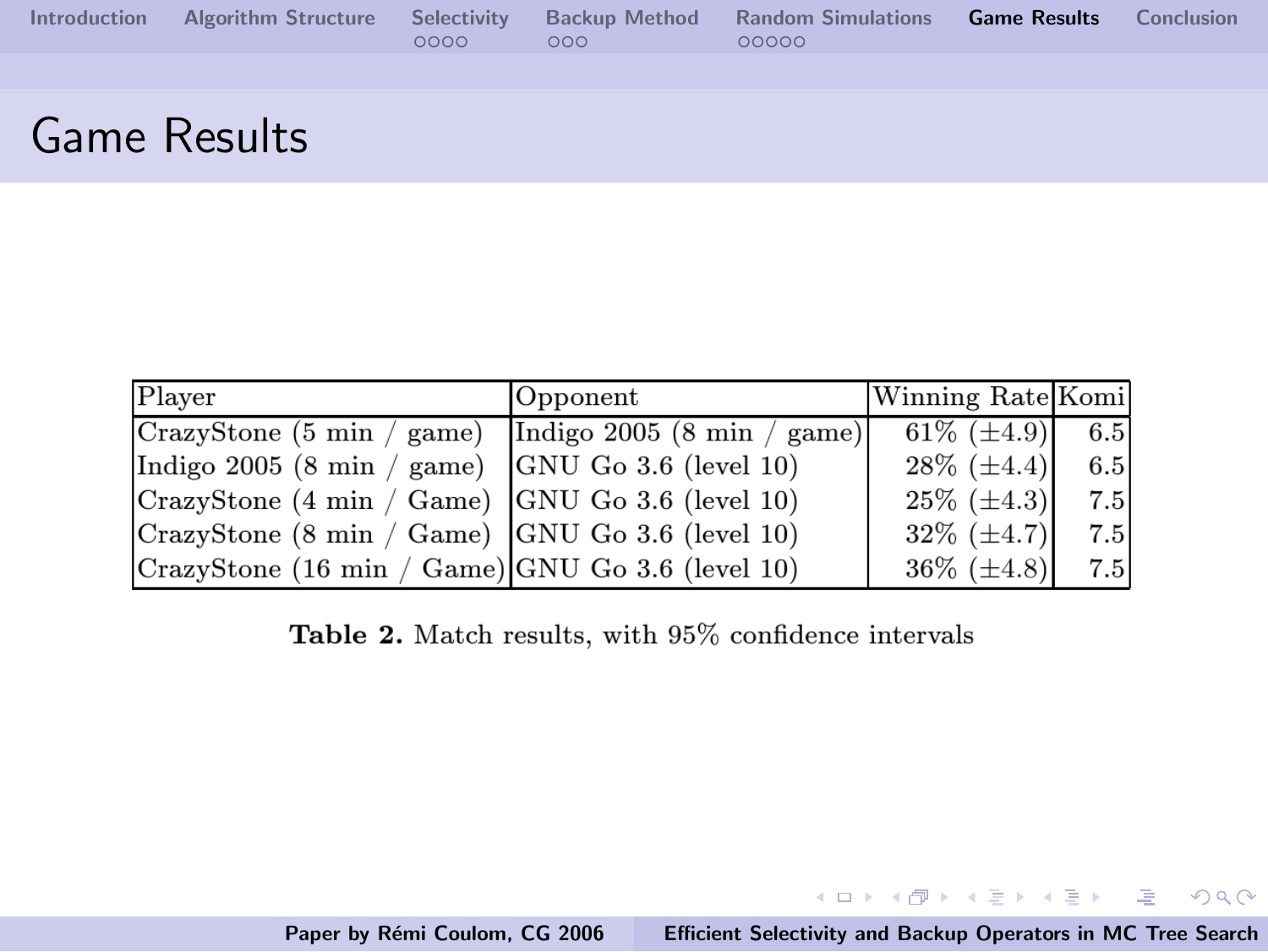| Introduction | <b>Algorithm Structure</b> | Selectivity<br>0000 | <b>Backup Method</b><br>000 | <b>Random Simulations</b> Game Results <b>Conclusion</b><br>00000 |  |
|--------------|----------------------------|---------------------|-----------------------------|-------------------------------------------------------------------|--|
|              |                            |                     |                             |                                                                   |  |
| Conclusion   |                            |                     |                             |                                                                   |  |

 $\blacktriangleright$  New efficient backup method for MC tree search

メロメ メ団 メメ きょくきょう

画

<span id="page-54-0"></span> $QQ$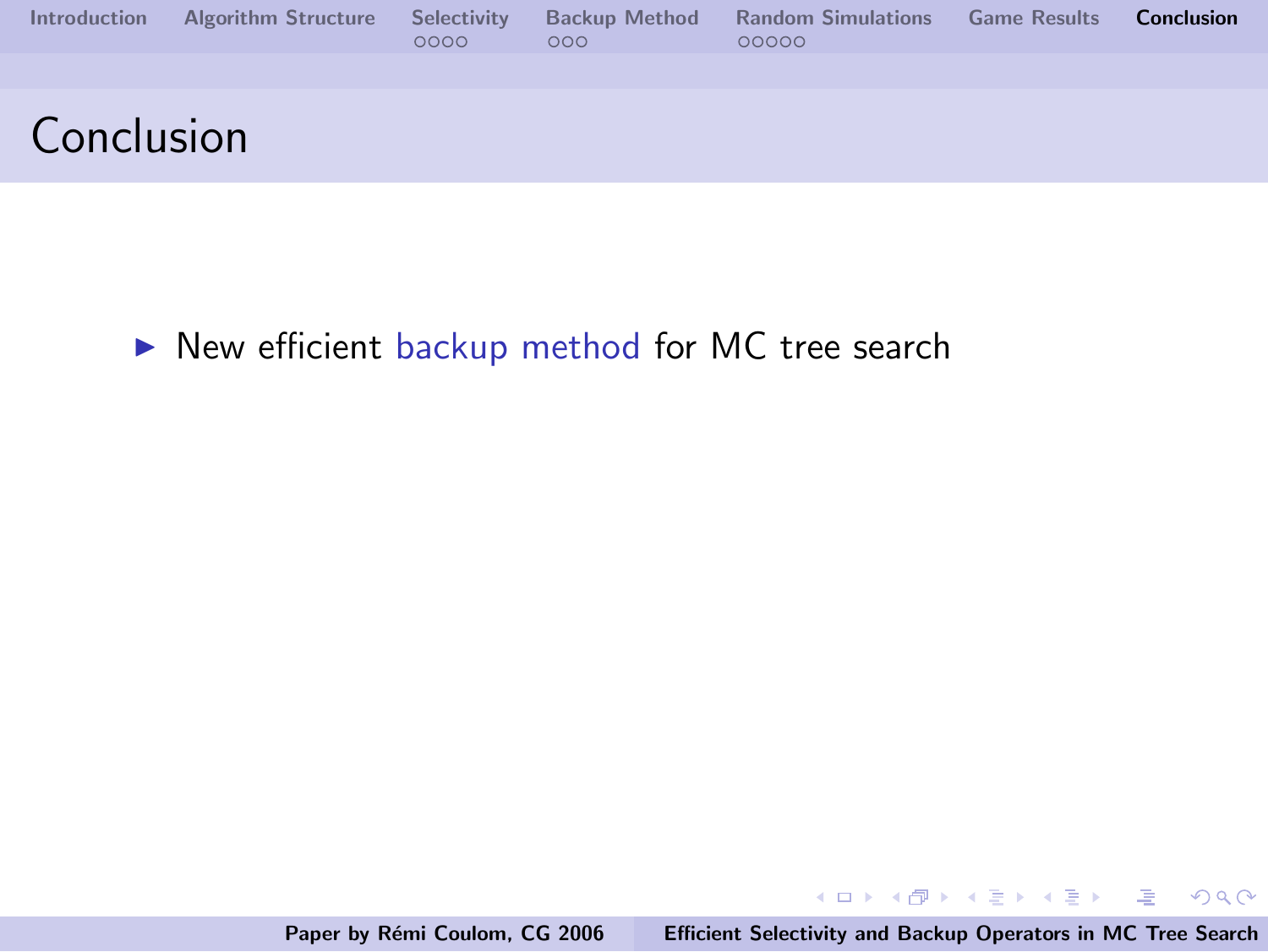| <b>Introduction</b> | <b>Algorithm Structure</b> | Selectivity<br>0000 | <b>Backup Method</b><br>000 <sub>o</sub> | <b>Random Simulations</b><br>00000 | <b>Game Results</b> | <b>Conclusion</b> |
|---------------------|----------------------------|---------------------|------------------------------------------|------------------------------------|---------------------|-------------------|
|                     |                            |                     |                                          |                                    |                     |                   |
| Conclusion          |                            |                     |                                          |                                    |                     |                   |

- $\blacktriangleright$  New efficient backup method for MC tree search
- $\triangleright$  Good perfomance in 9×9 Go tournaments

イロメ イ部メ イヨメ イヨメー

 $\equiv$  $OQ$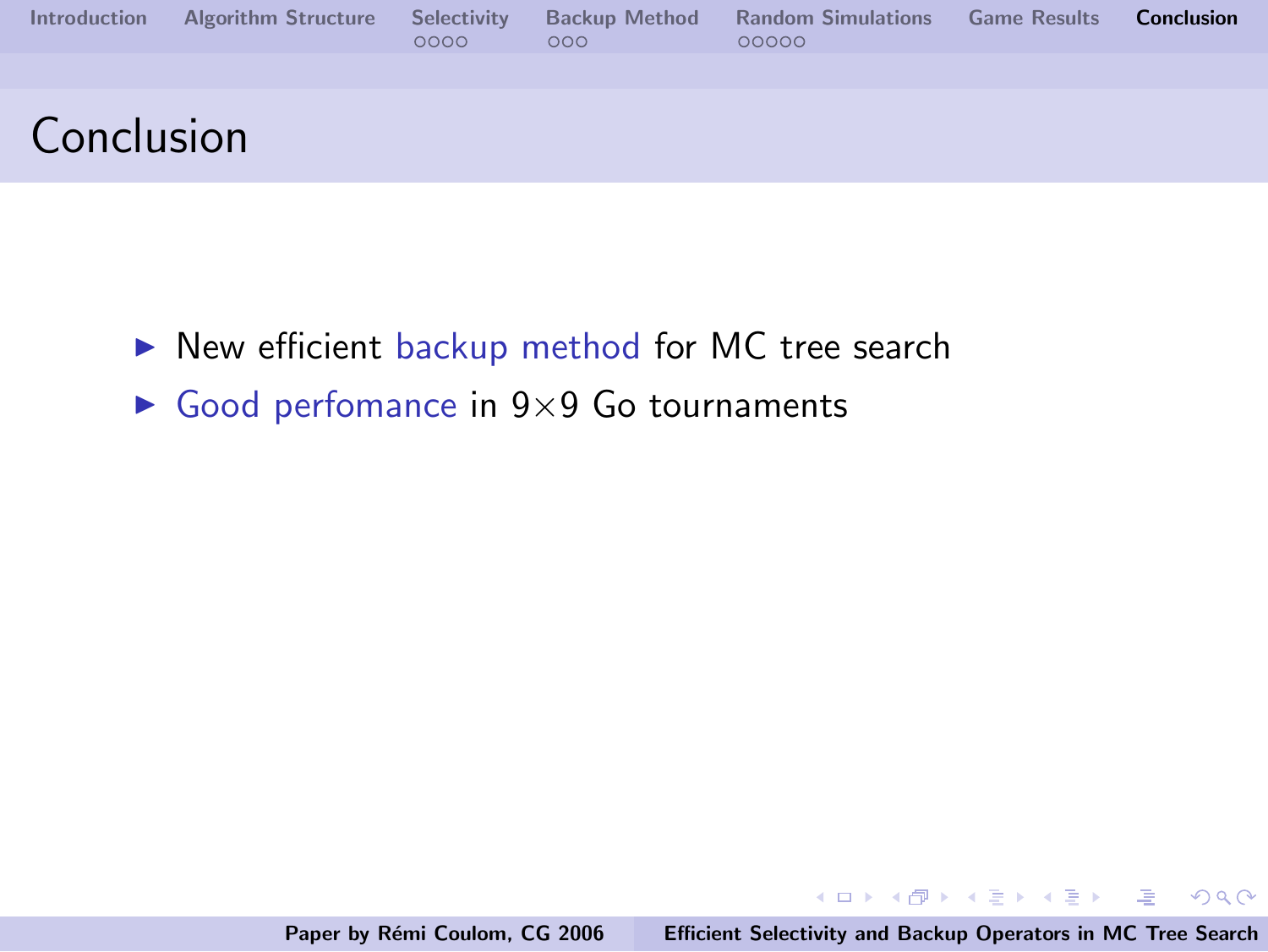| <b>Introduction</b> | <b>Algorithm Structure Selectivity</b> | 0000 | <b>Backup Method</b><br>000 | <b>Random Simulations</b><br>00000 | <b>Game Results</b> | <b>Conclusion</b> |
|---------------------|----------------------------------------|------|-----------------------------|------------------------------------|---------------------|-------------------|
|                     |                                        |      |                             |                                    |                     |                   |
| Conclusion          |                                        |      |                             |                                    |                     |                   |

- $\triangleright$  New efficient backup method for MC tree search
- $\triangleright$  Good perfomance in 9×9 Go tournaments
- $\blacktriangleright$  Future research

イロメ イ御メ イヨメ イヨメー

 $E = \Omega Q$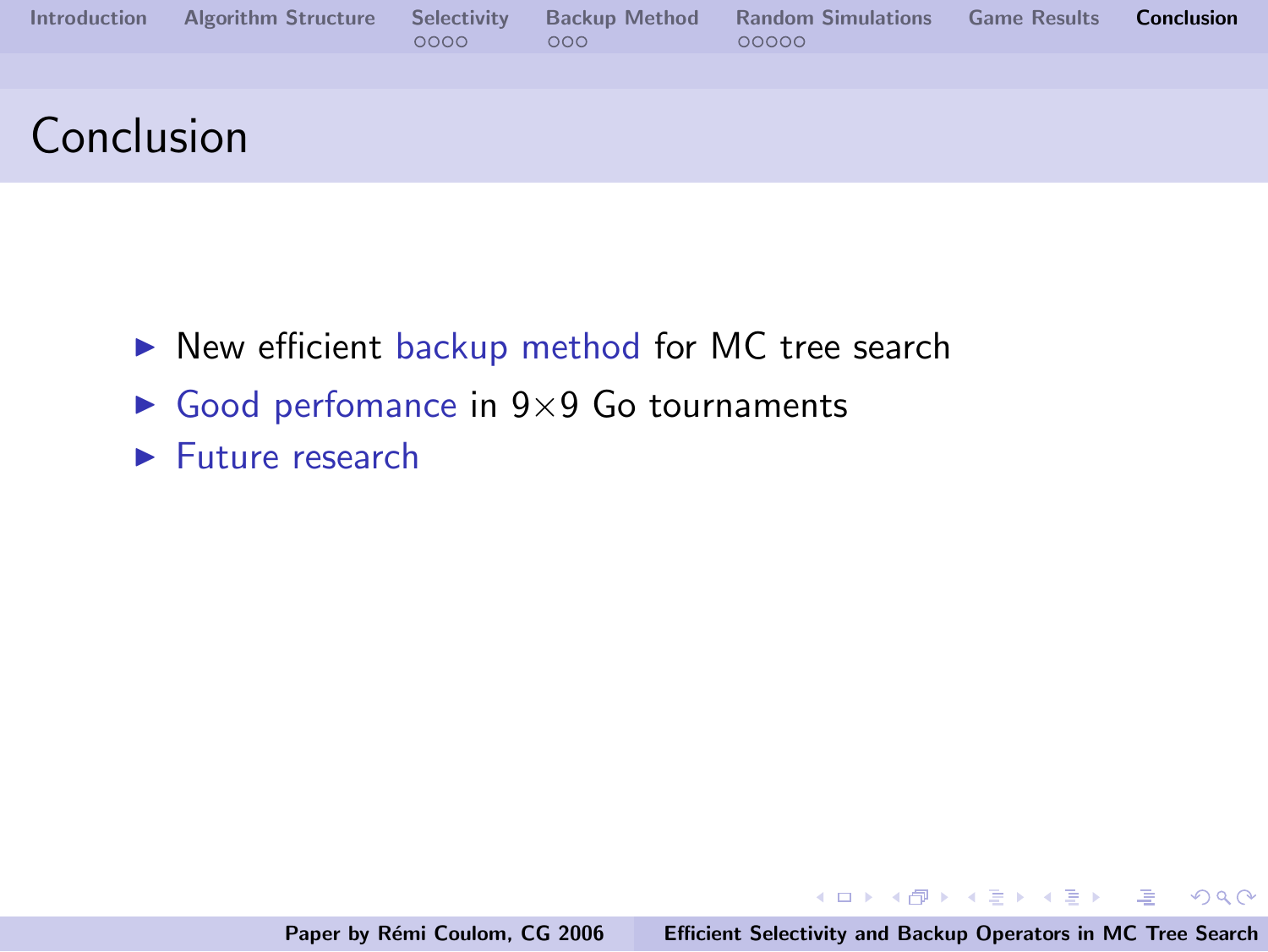| <b>Introduction</b> | <b>Algorithm Structure Selectivity</b> | 0000 | <b>Backup Method</b><br>000 | <b>Random Simulations Game Results</b><br>00000 | <b>Conclusion</b> |
|---------------------|----------------------------------------|------|-----------------------------|-------------------------------------------------|-------------------|
|                     |                                        |      |                             |                                                 |                   |
| Conclusion          |                                        |      |                             |                                                 |                   |

- $\triangleright$  New efficient backup method for MC tree search
- $\triangleright$  Good perfomance in 9×9 Go tournaments
- $\blacktriangleright$  Future research
	- $\blacktriangleright$  Improve selectivity and uncertainty backup

イロメ イ部メ イヨメ イヨメー

 $\equiv$   $\cap$   $\alpha$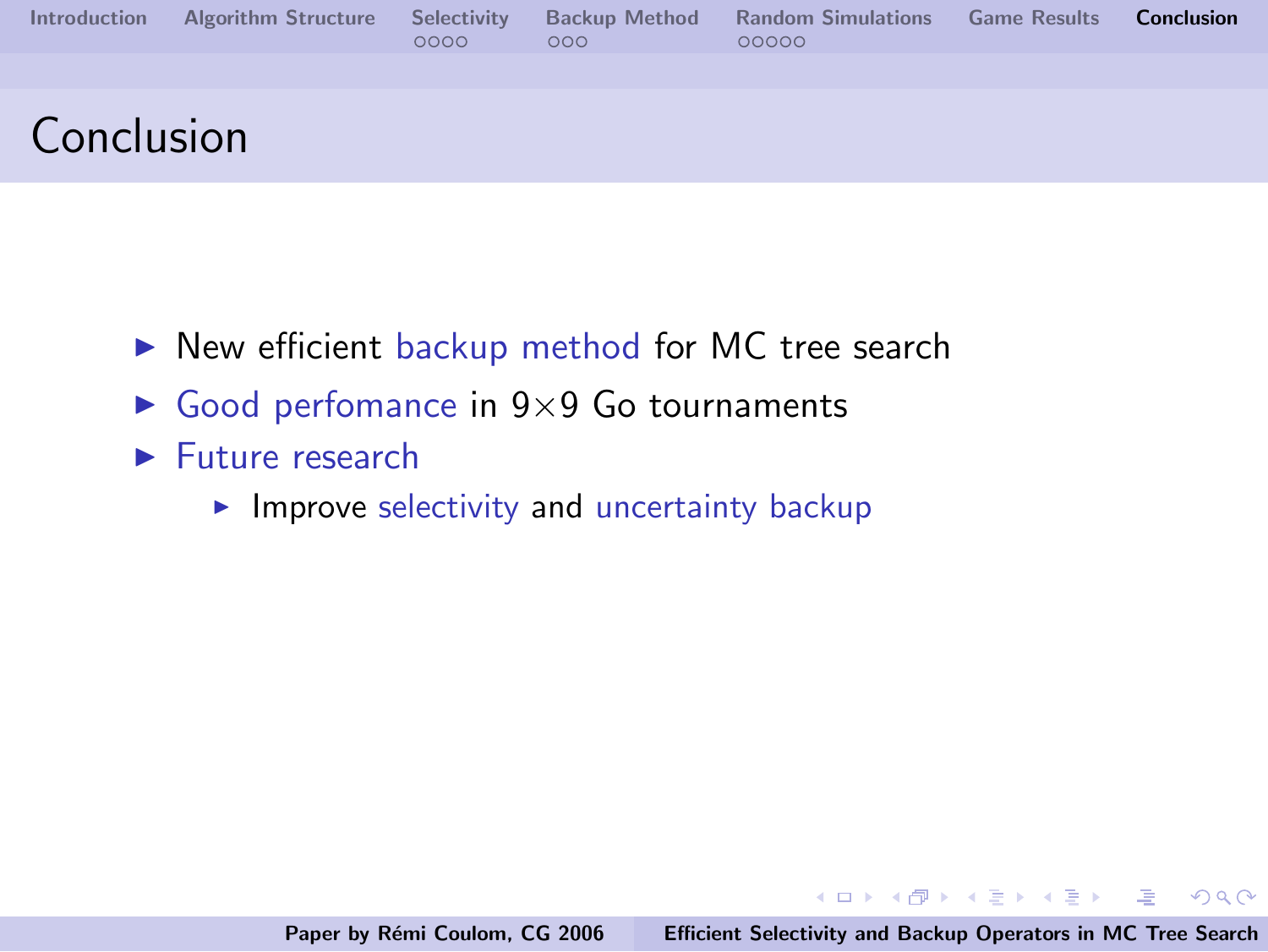| <b>Introduction</b> | <b>Algorithm Structure Selectivity</b> | 0000 | <b>Backup Method</b><br>000 | <b>Random Simulations Game Results</b><br>00000 | <b>Conclusion</b> |
|---------------------|----------------------------------------|------|-----------------------------|-------------------------------------------------|-------------------|
|                     |                                        |      |                             |                                                 |                   |
| Conclusion          |                                        |      |                             |                                                 |                   |

- $\triangleright$  New efficient backup method for MC tree search
- $\triangleright$  Good perfomance in 9×9 Go tournaments
- $\blacktriangleright$  Future research
	- $\blacktriangleright$  Improve selectivity and uncertainty backup
	- $\triangleright$  Use stochastic optimization algorithms at root node

K ロ ▶ K @ ▶ K 글 ▶ K 글 ▶ → 글 → K) Q Q →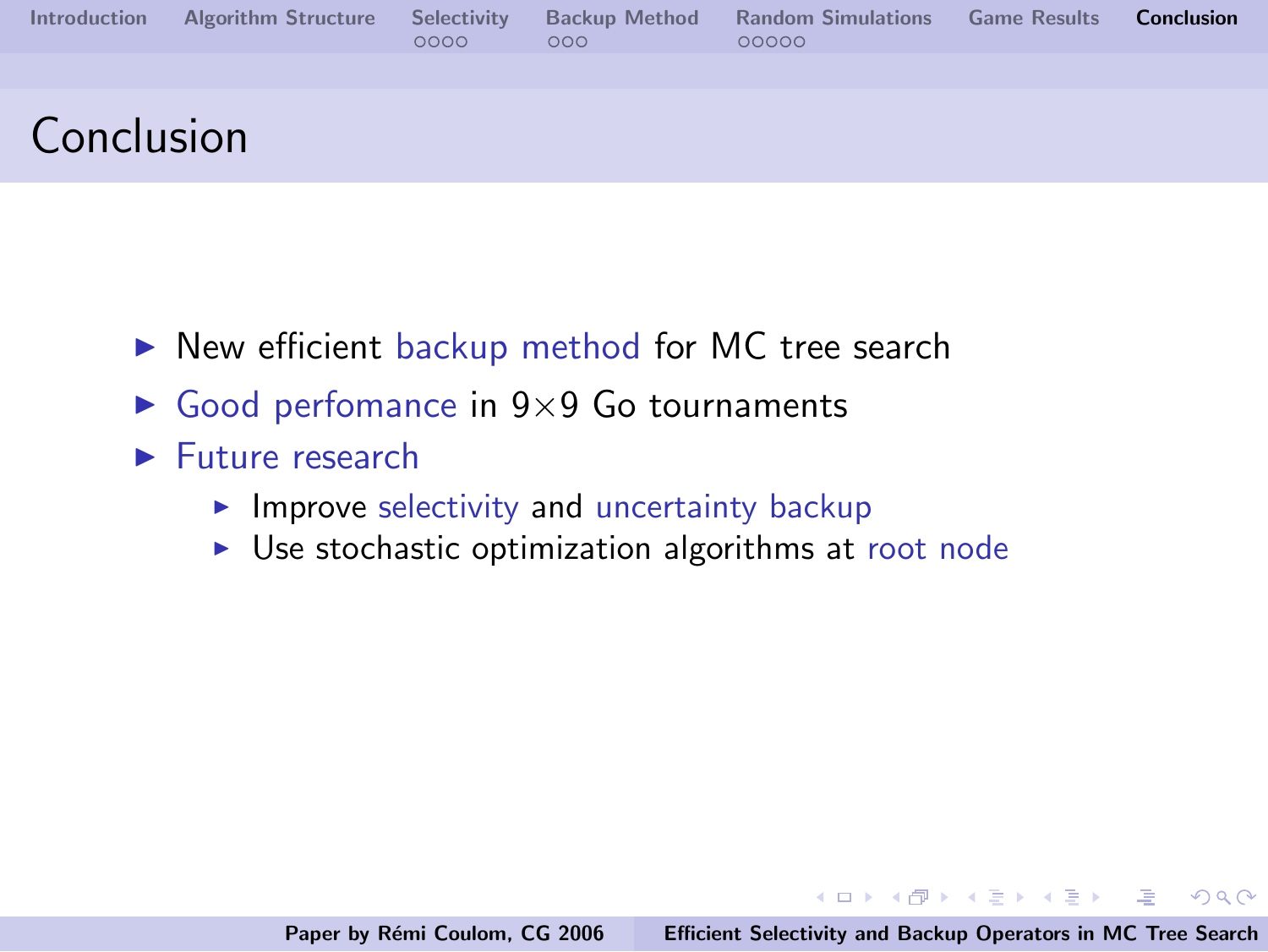| <b>Introduction</b> | <b>Algorithm Structure Selectivity</b> | 0000 | <b>Backup Method</b><br>000 | <b>Random Simulations</b><br>00000 | <b>Game Results</b> | <b>Conclusion</b> |
|---------------------|----------------------------------------|------|-----------------------------|------------------------------------|---------------------|-------------------|
|                     |                                        |      |                             |                                    |                     |                   |
| Conclusion          |                                        |      |                             |                                    |                     |                   |

- $\triangleright$  New efficient backup method for MC tree search
- $\triangleright$  Good perfomance in 9×9 Go tournaments
- $\blacktriangleright$  Future research
	- $\blacktriangleright$  Improve selectivity and uncertainty backup
	- $\triangleright$  Use stochastic optimization algorithms at root node
	- $\triangleright$  Overcome tactical weaknesses by game specific knowledge in random simulations

イロン イ団ン イミン イモンド 走